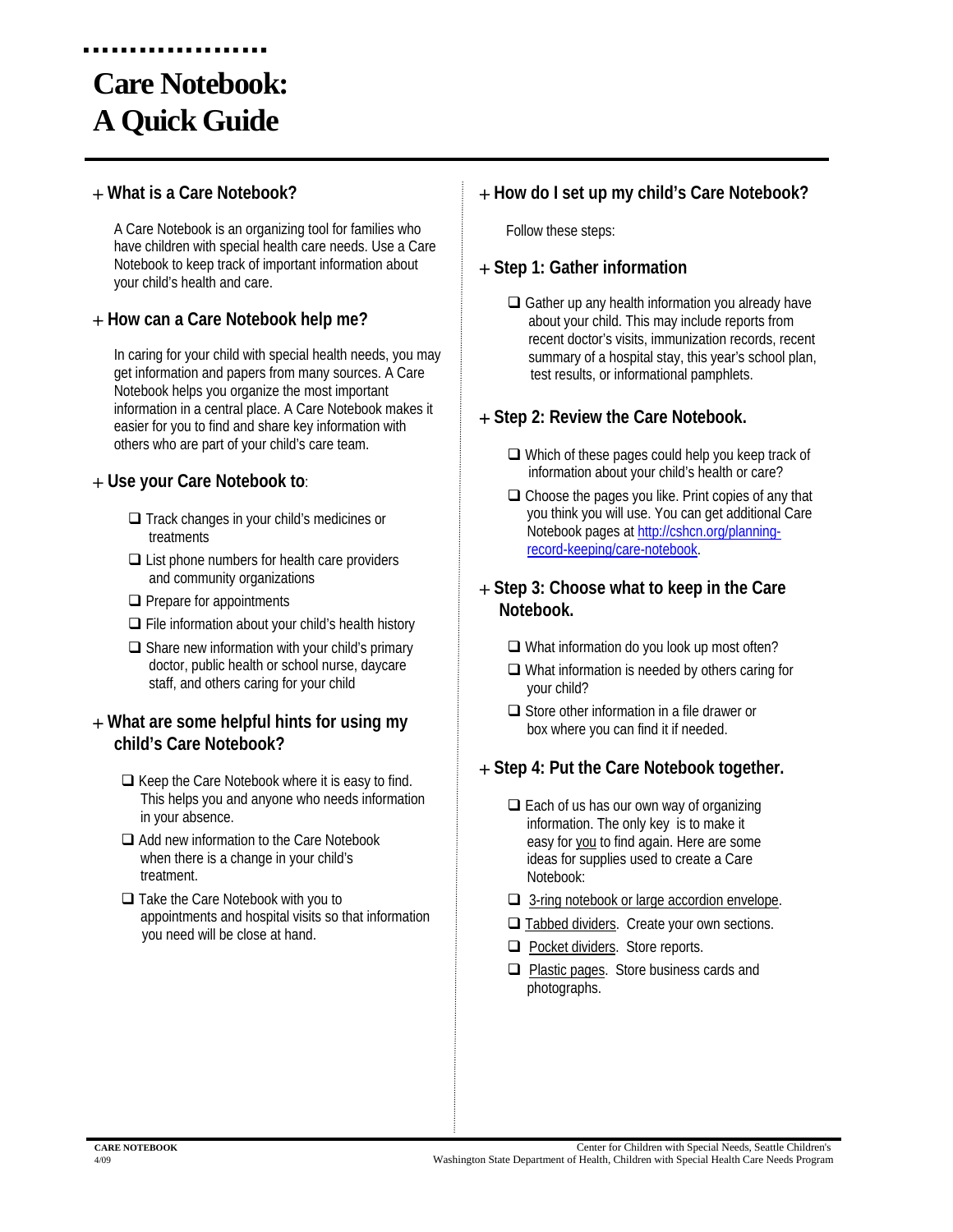## **Care Notebook List of Pages**

**Pages to Create a Care Team and Resources List**  □ Hospital Information Form

- □ Community Health Care/Service Providers: □ Medical/Dental
	- □ Public Health
	- □ Home Care
	- □ Therapists
	- **□ Early Intervention Services**
	- □ School
	- □ Child Care
	- **□** Respite Care
	- □ Pharmacy
	- □ Special Transportation
- □ Family Information
- Family Support Resources
- □ Help Finding Resources
- □ Insurance/Funding Sources
- Alphabet Soup Acronym Index

#### **Pages to Create a Care Summary: Abilities and Special Care Needs**

- Activities of Daily Living
- □ Care Schedule
- Child's Page—Now and Later
- □ Communication
- □ Coping/Stress Tolerance
- **□** Mobility
- □ Nutrition
- **□** Respiratory
- □ Rest/Sleep
- □ Social/Play
- □ Transitions—Looking Ahead
- **Pages to Keep Track of Appointments and Care**  Appointment Log
- □ Medical/Surgical Highlights
- Lab Work/Tests/Procedures
- □ Growth Tracking Form
- □ Equipment/Supplies
- □ Notes
- □ Medications
- Diet Tracking Form
- □ Hospital Stay Tracking Form
- □ Medical Bill Tracking Form
- Make-a-Calendar

#### **Care Planning Pages**

- Emergency Preparedness for Families of Children with Special Needs
- □ Getting to Know Me
- □ In Case of Emergency
- □ What's the Plan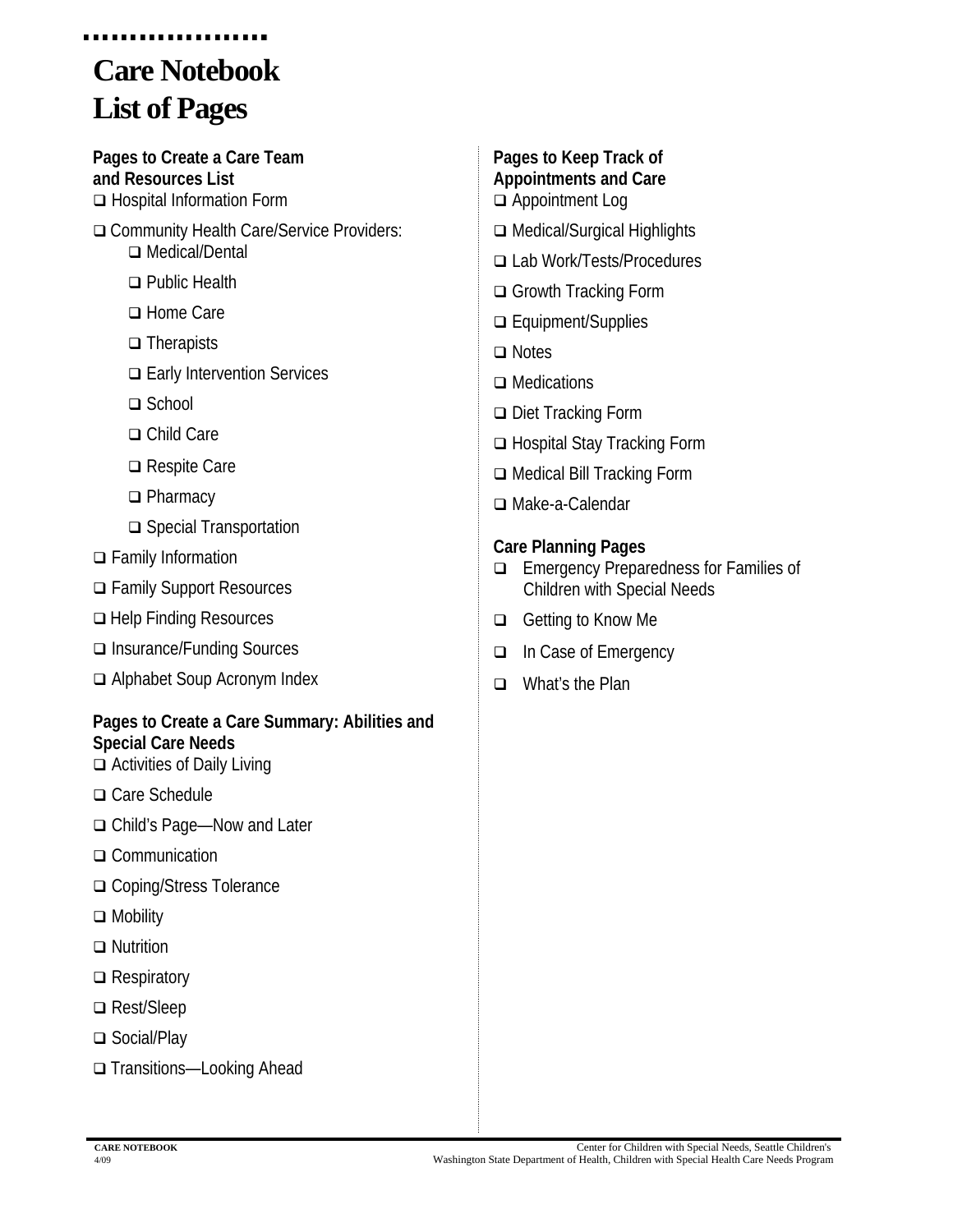#### . . . . . . . . . . . . . . . . . . .

## **Hospital**

|                       |  | Address: <u>Address:</u> Address: Address: Address: Address: Address: Address: Address: Address: Address: Address: Address: Address: Address: Address: Address: Address: Address: Address: Address: Address: Address: Address: Addr |  |
|-----------------------|--|-------------------------------------------------------------------------------------------------------------------------------------------------------------------------------------------------------------------------------------|--|
|                       |  | Website: <u>_________________________________</u>                                                                                                                                                                                   |  |
| <b>Phone Numbers:</b> |  |                                                                                                                                                                                                                                     |  |
|                       |  |                                                                                                                                                                                                                                     |  |
|                       |  | ,我们也不会有什么。""我们的人,我们也不会有什么?""我们的人,我们也不会有什么?""我们的人,我们也不会有什么?""我们的人,我们也不会有什么?""我们的人                                                                                                                                                    |  |
|                       |  |                                                                                                                                                                                                                                     |  |
|                       |  | Hours/Days of Operation: _______________                                                                                                                                                                                            |  |
|                       |  |                                                                                                                                                                                                                                     |  |
|                       |  |                                                                                                                                                                                                                                     |  |
|                       |  |                                                                                                                                                                                                                                     |  |
|                       |  | Hours/Days of Operation: ________________                                                                                                                                                                                           |  |
|                       |  |                                                                                                                                                                                                                                     |  |
|                       |  |                                                                                                                                                                                                                                     |  |
|                       |  |                                                                                                                                                                                                                                     |  |
|                       |  | Hours/Days of Operation: _________________                                                                                                                                                                                          |  |
|                       |  |                                                                                                                                                                                                                                     |  |
|                       |  | Contact Person / Title: <u>Contact Person / Title:</u>                                                                                                                                                                              |  |
|                       |  |                                                                                                                                                                                                                                     |  |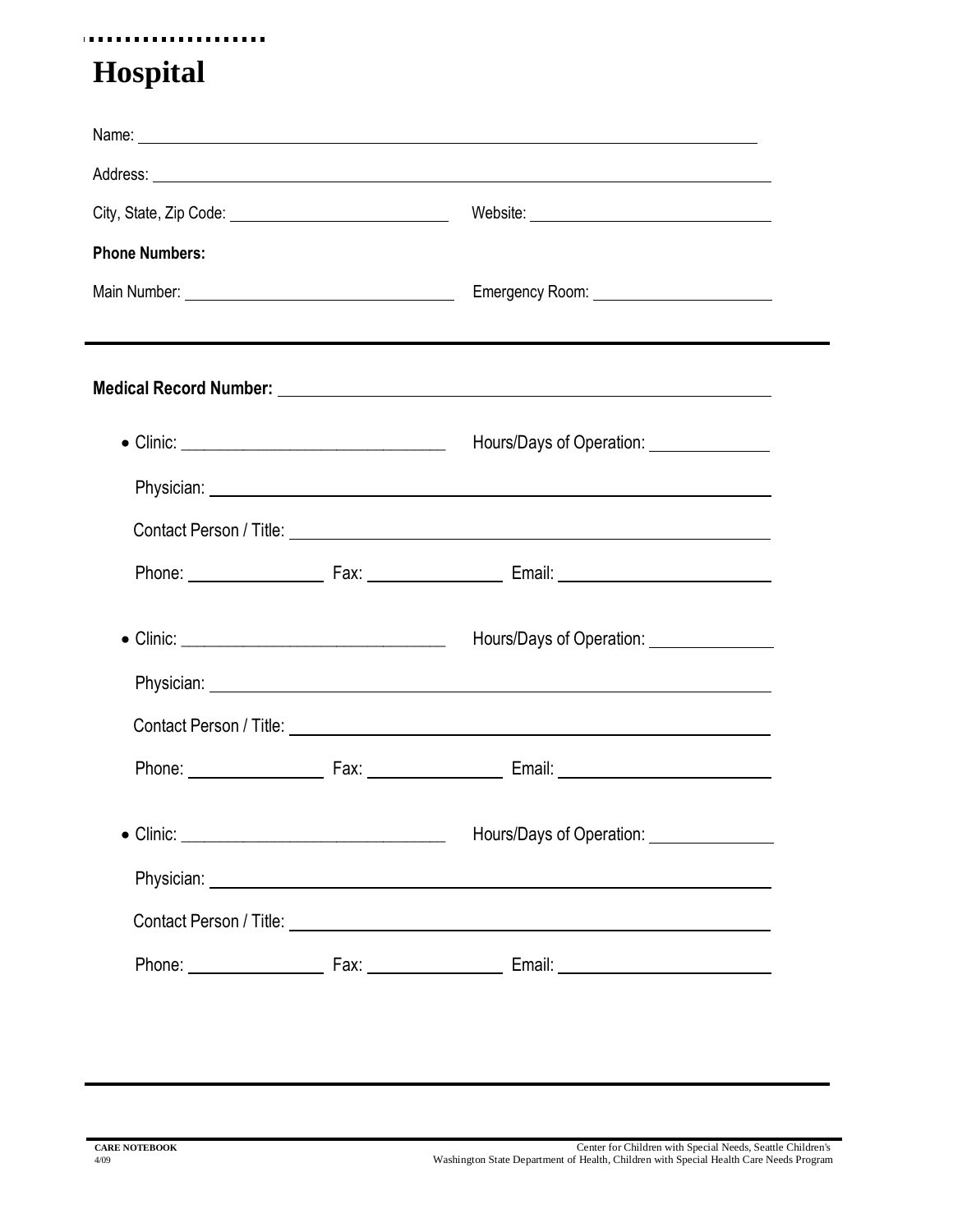## **Medical / Dental Community Health Care Providers**

u u u u

. . . . . .

**ALC N** 

|  | Office Nurse: <u>example and the set of the set of the set of the set of the set of the set of the set of the set of the set of the set of the set of the set of the set of the set of the set of the set of the set of the set </u> |  |
|--|--------------------------------------------------------------------------------------------------------------------------------------------------------------------------------------------------------------------------------------|--|
|  |                                                                                                                                                                                                                                      |  |
|  |                                                                                                                                                                                                                                      |  |
|  |                                                                                                                                                                                                                                      |  |
|  |                                                                                                                                                                                                                                      |  |
|  |                                                                                                                                                                                                                                      |  |
|  |                                                                                                                                                                                                                                      |  |
|  |                                                                                                                                                                                                                                      |  |
|  |                                                                                                                                                                                                                                      |  |
|  |                                                                                                                                                                                                                                      |  |
|  |                                                                                                                                                                                                                                      |  |
|  |                                                                                                                                                                                                                                      |  |
|  |                                                                                                                                                                                                                                      |  |
|  |                                                                                                                                                                                                                                      |  |
|  |                                                                                                                                                                                                                                      |  |
|  |                                                                                                                                                                                                                                      |  |
|  |                                                                                                                                                                                                                                      |  |
|  |                                                                                                                                                                                                                                      |  |
|  |                                                                                                                                                                                                                                      |  |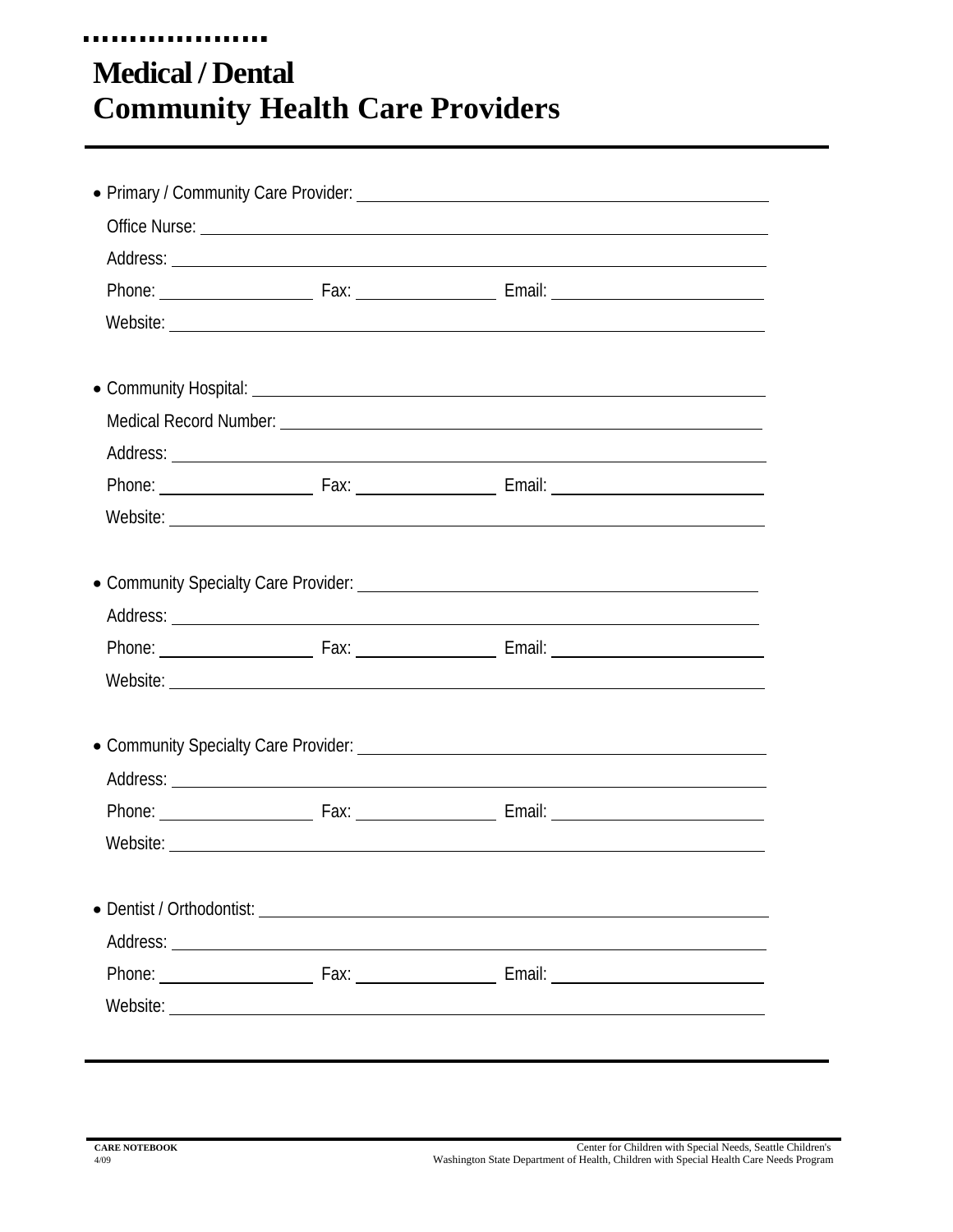#### u u u u . . . . **Public Health Community Health Care / Service Providers**

|  | Website: <u>with the contract of the contract of the contract of the contract of the contract of the contract of the contract of the contract of the contract of the contract of the contract of the contract of the contract of</u> |  |
|--|--------------------------------------------------------------------------------------------------------------------------------------------------------------------------------------------------------------------------------------|--|
|  | • Public Health Nurse: <u>example and the set of the set of the set of the set of the set of the set of the set of the set of the set of the set of the set of the set of the set of the set of the set of the set of the set of</u> |  |
|  |                                                                                                                                                                                                                                      |  |
|  |                                                                                                                                                                                                                                      |  |
|  |                                                                                                                                                                                                                                      |  |
|  |                                                                                                                                                                                                                                      |  |
|  |                                                                                                                                                                                                                                      |  |
|  |                                                                                                                                                                                                                                      |  |
|  |                                                                                                                                                                                                                                      |  |
|  |                                                                                                                                                                                                                                      |  |
|  |                                                                                                                                                                                                                                      |  |
|  |                                                                                                                                                                                                                                      |  |
|  |                                                                                                                                                                                                                                      |  |
|  |                                                                                                                                                                                                                                      |  |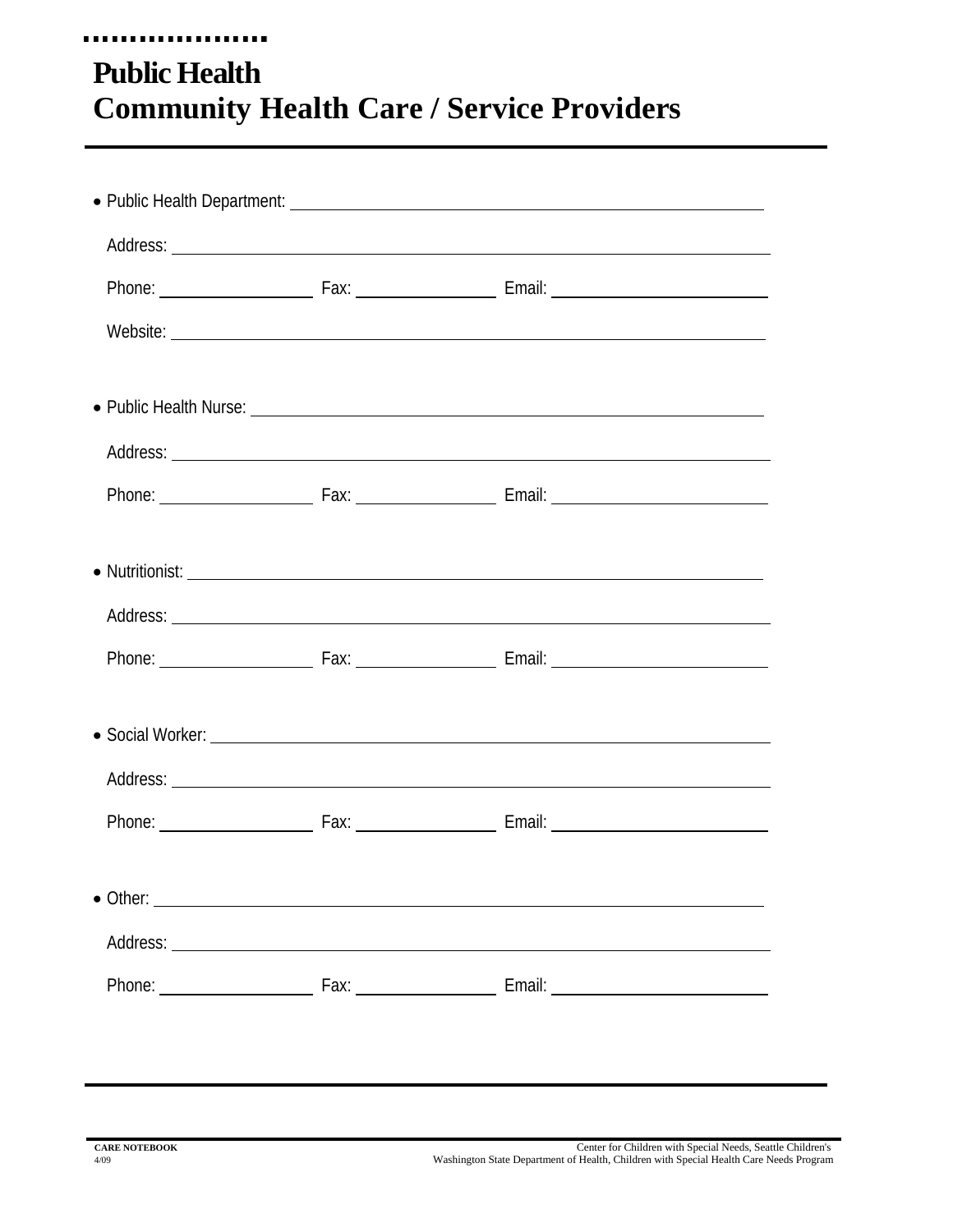#### u u u u ..... **Home Care Community Health Care / Service Providers**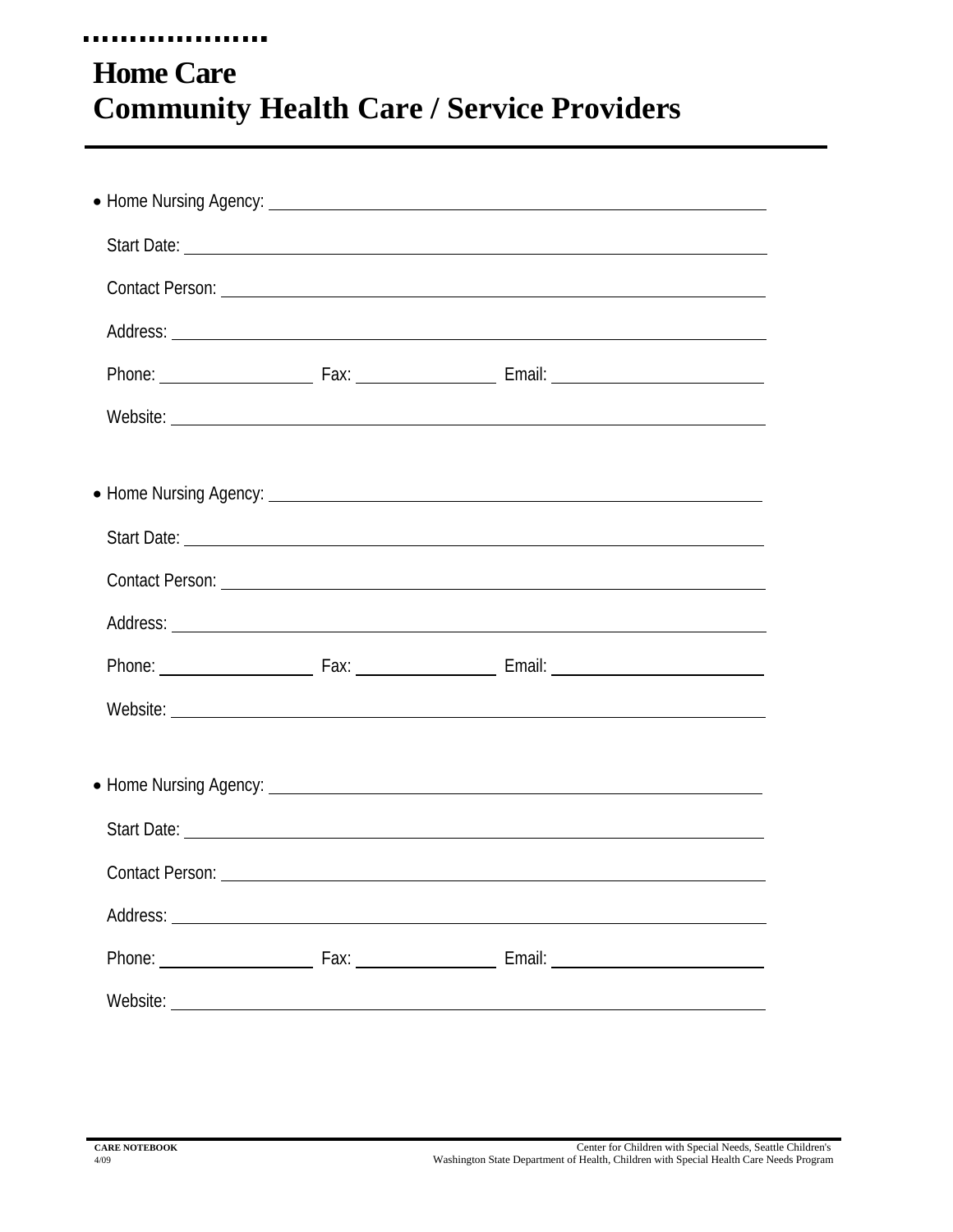#### . . . . . . . ,,,,,,, **Therapists Community Health Care / Service Providers**

| Therapists: |                                                                                                                                                                                                                                      |                                                                                                                                                                                                                                      |  |
|-------------|--------------------------------------------------------------------------------------------------------------------------------------------------------------------------------------------------------------------------------------|--------------------------------------------------------------------------------------------------------------------------------------------------------------------------------------------------------------------------------------|--|
|             |                                                                                                                                                                                                                                      |                                                                                                                                                                                                                                      |  |
|             | Start Date: <u>________________________________</u>                                                                                                                                                                                  |                                                                                                                                                                                                                                      |  |
|             | Agency: <u>example and a series of the series of the series of the series of the series of the series of the series of the series of the series of the series of the series of the series of the series of the series of the ser</u> |                                                                                                                                                                                                                                      |  |
|             |                                                                                                                                                                                                                                      |                                                                                                                                                                                                                                      |  |
|             |                                                                                                                                                                                                                                      |                                                                                                                                                                                                                                      |  |
|             |                                                                                                                                                                                                                                      |                                                                                                                                                                                                                                      |  |
|             |                                                                                                                                                                                                                                      |                                                                                                                                                                                                                                      |  |
|             |                                                                                                                                                                                                                                      | Agency: example and a series of the series of the series of the series of the series of the series of the series of the series of the series of the series of the series of the series of the series of the series of the seri       |  |
|             |                                                                                                                                                                                                                                      |                                                                                                                                                                                                                                      |  |
|             |                                                                                                                                                                                                                                      | Phone: Fax: Fax: Fax: Email:                                                                                                                                                                                                         |  |
|             |                                                                                                                                                                                                                                      |                                                                                                                                                                                                                                      |  |
|             |                                                                                                                                                                                                                                      |                                                                                                                                                                                                                                      |  |
|             |                                                                                                                                                                                                                                      | Agency: <u>example and a series of the series of the series of the series of the series of the series of the series of the series of the series of the series of the series of the series of the series of the series of the ser</u> |  |
|             |                                                                                                                                                                                                                                      |                                                                                                                                                                                                                                      |  |
|             |                                                                                                                                                                                                                                      |                                                                                                                                                                                                                                      |  |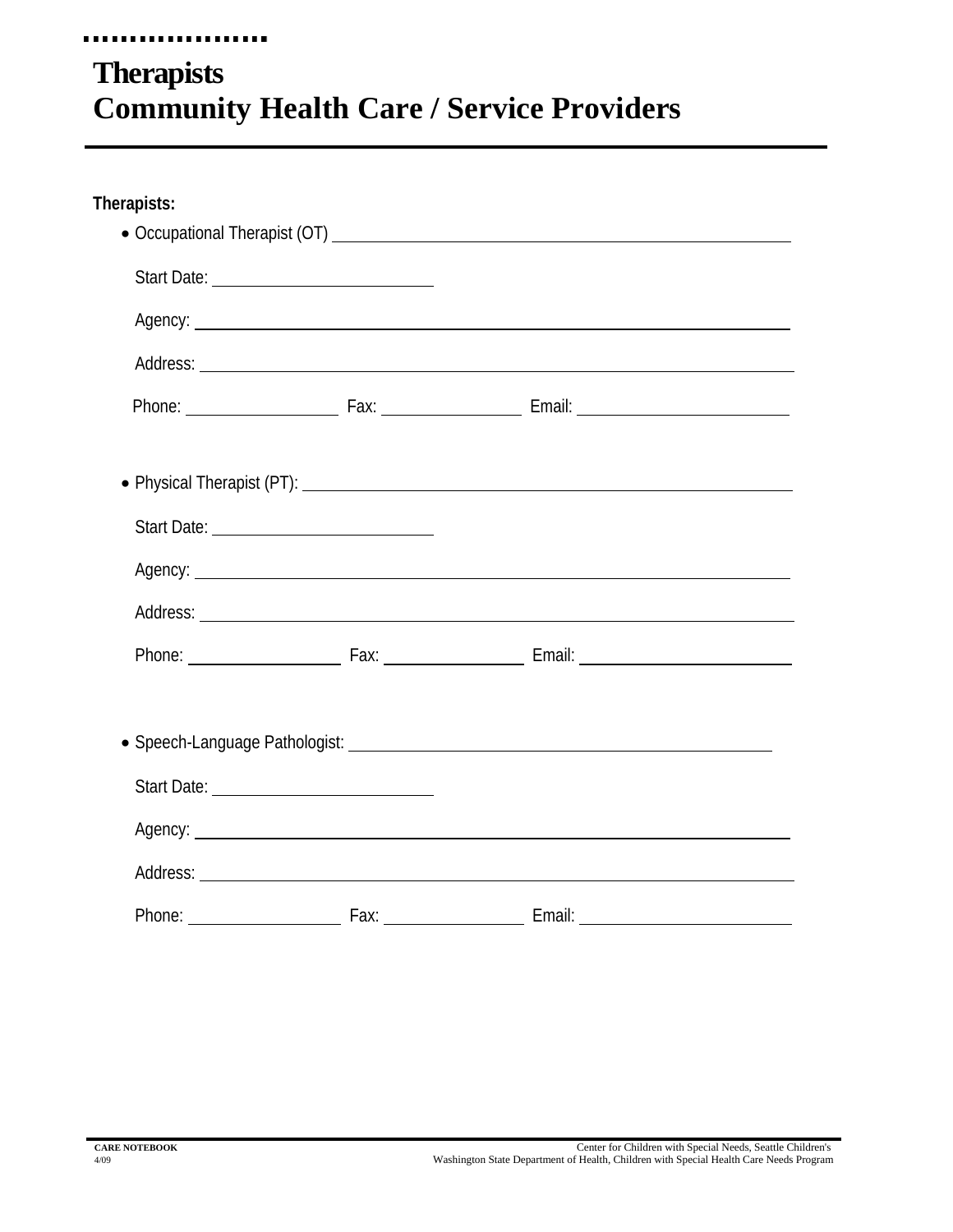## **Early Intervention Services Community Health Care / Service Providers**

| Start Date: <u>___________________________</u> |                                                                                                                                                                                                                                |  |
|------------------------------------------------|--------------------------------------------------------------------------------------------------------------------------------------------------------------------------------------------------------------------------------|--|
|                                                |                                                                                                                                                                                                                                |  |
|                                                |                                                                                                                                                                                                                                |  |
|                                                |                                                                                                                                                                                                                                |  |
|                                                |                                                                                                                                                                                                                                |  |
|                                                |                                                                                                                                                                                                                                |  |
|                                                | Agency: Agency: Agency: Agency: Agency: Agency: Agency: Agency: Agency: Agency: Agency: Agency: Agency: Agency: Agency: Agency: Agency: Agency: Agency: Agency: Agency: Agency: Agency: Agency: Agency: Agency: Agency: Agency |  |
|                                                |                                                                                                                                                                                                                                |  |
|                                                |                                                                                                                                                                                                                                |  |

.............

........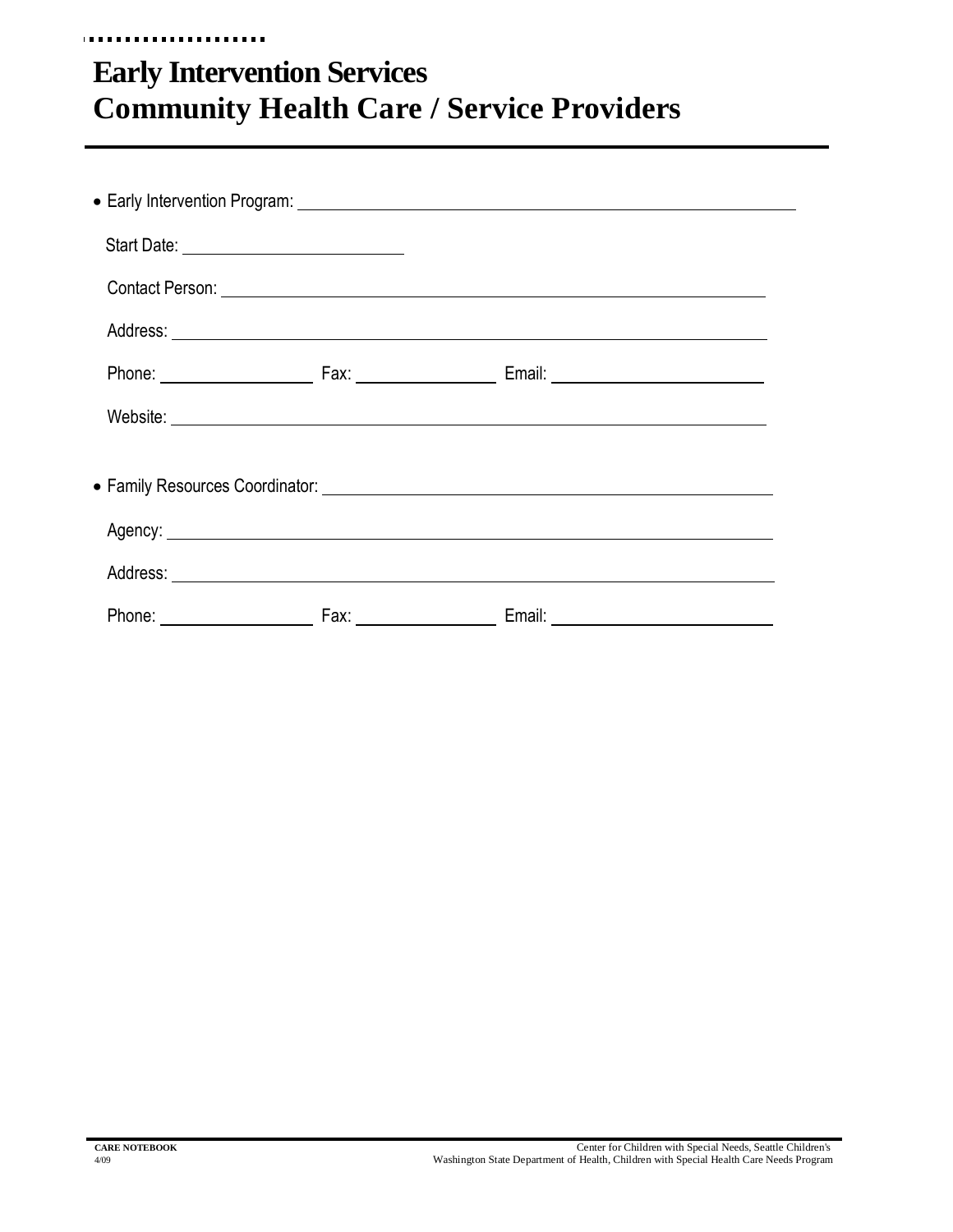### . . . . . . . . . . . . **School Community Health Care / Service Providers**

**FRE**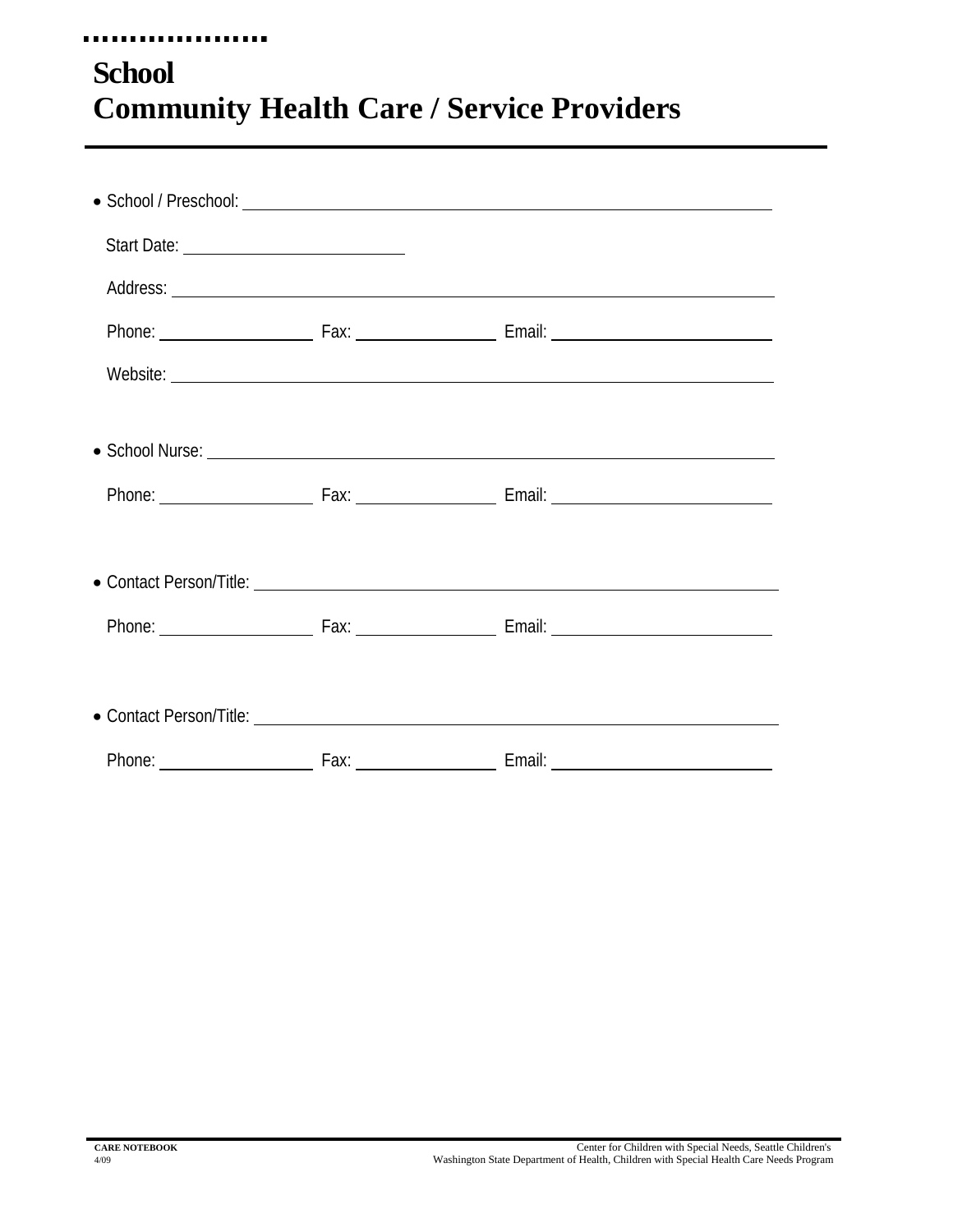#### . . . . . . **ALC A Child Care Community Health Care / Service Providers**

|        |                                          | Contact Person: Letter and the contract of the contract of the contract of the contract of the contract of the contract of the contract of the contract of the contract of the contract of the contract of the contract of the |  |
|--------|------------------------------------------|--------------------------------------------------------------------------------------------------------------------------------------------------------------------------------------------------------------------------------|--|
|        |                                          |                                                                                                                                                                                                                                |  |
|        |                                          |                                                                                                                                                                                                                                |  |
|        |                                          |                                                                                                                                                                                                                                |  |
|        |                                          |                                                                                                                                                                                                                                |  |
|        |                                          |                                                                                                                                                                                                                                |  |
|        |                                          |                                                                                                                                                                                                                                |  |
|        |                                          |                                                                                                                                                                                                                                |  |
|        |                                          |                                                                                                                                                                                                                                |  |
|        |                                          |                                                                                                                                                                                                                                |  |
|        |                                          |                                                                                                                                                                                                                                |  |
|        |                                          |                                                                                                                                                                                                                                |  |
|        |                                          | Contact Person: Lawrence and Contact Person:                                                                                                                                                                                   |  |
|        |                                          |                                                                                                                                                                                                                                |  |
| Phone: | <u>and the second second second</u> Fax: | <b>Email:</b> Email:                                                                                                                                                                                                           |  |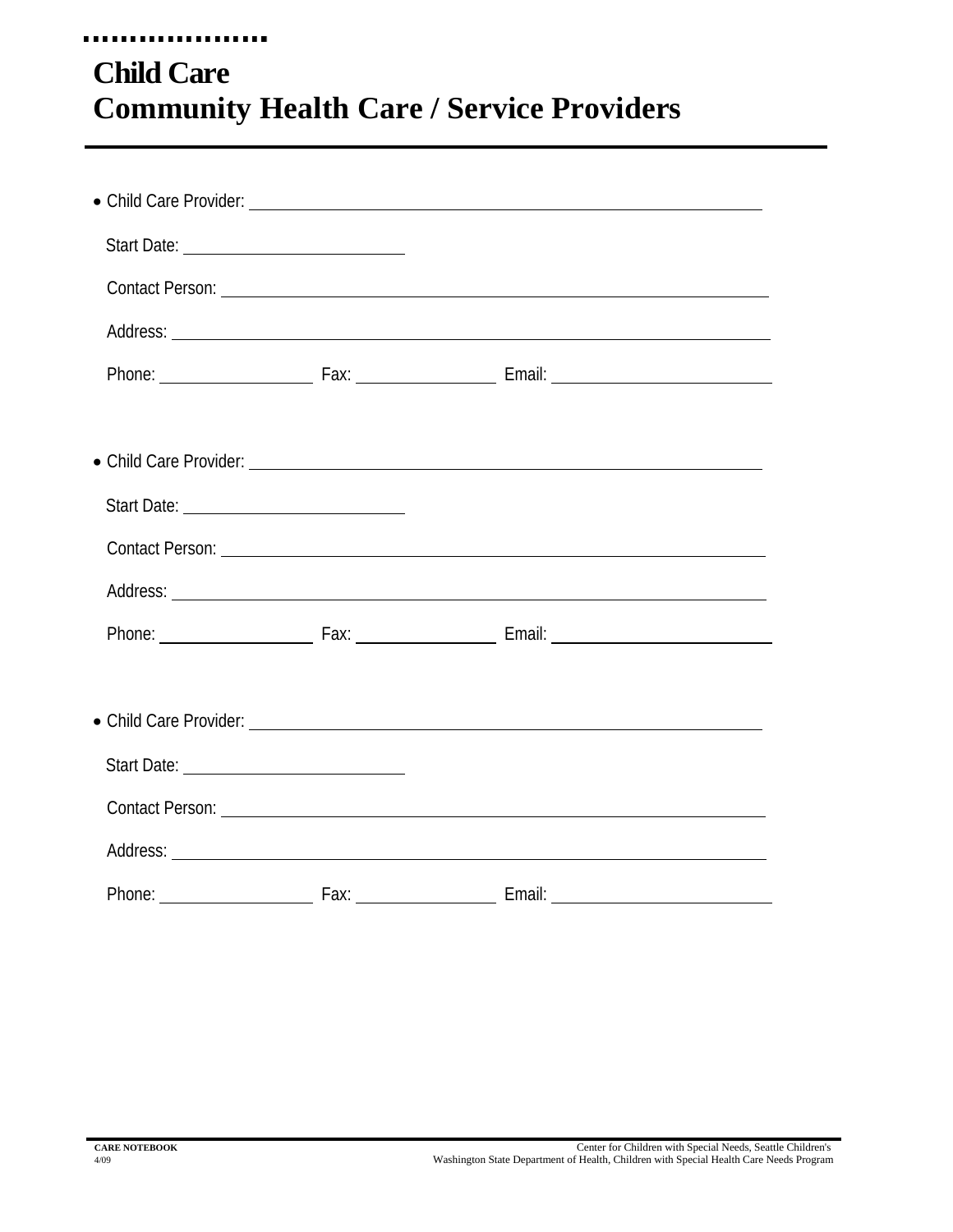### ..... **Respite Care Community Health Care / Service Providers**

|                 | Agency: Agency:                                                                                                                                                                                                                      |
|-----------------|--------------------------------------------------------------------------------------------------------------------------------------------------------------------------------------------------------------------------------------|
|                 |                                                                                                                                                                                                                                      |
|                 |                                                                                                                                                                                                                                      |
|                 |                                                                                                                                                                                                                                      |
|                 |                                                                                                                                                                                                                                      |
|                 |                                                                                                                                                                                                                                      |
|                 |                                                                                                                                                                                                                                      |
|                 |                                                                                                                                                                                                                                      |
|                 |                                                                                                                                                                                                                                      |
|                 |                                                                                                                                                                                                                                      |
|                 |                                                                                                                                                                                                                                      |
|                 |                                                                                                                                                                                                                                      |
|                 |                                                                                                                                                                                                                                      |
| Contact Person: |                                                                                                                                                                                                                                      |
|                 | Agency: <u>example and a series of the series of the series of the series of the series of the series of the series of the series of the series of the series of the series of the series of the series of the series of the ser</u> |
|                 |                                                                                                                                                                                                                                      |
|                 |                                                                                                                                                                                                                                      |
|                 |                                                                                                                                                                                                                                      |

. . . .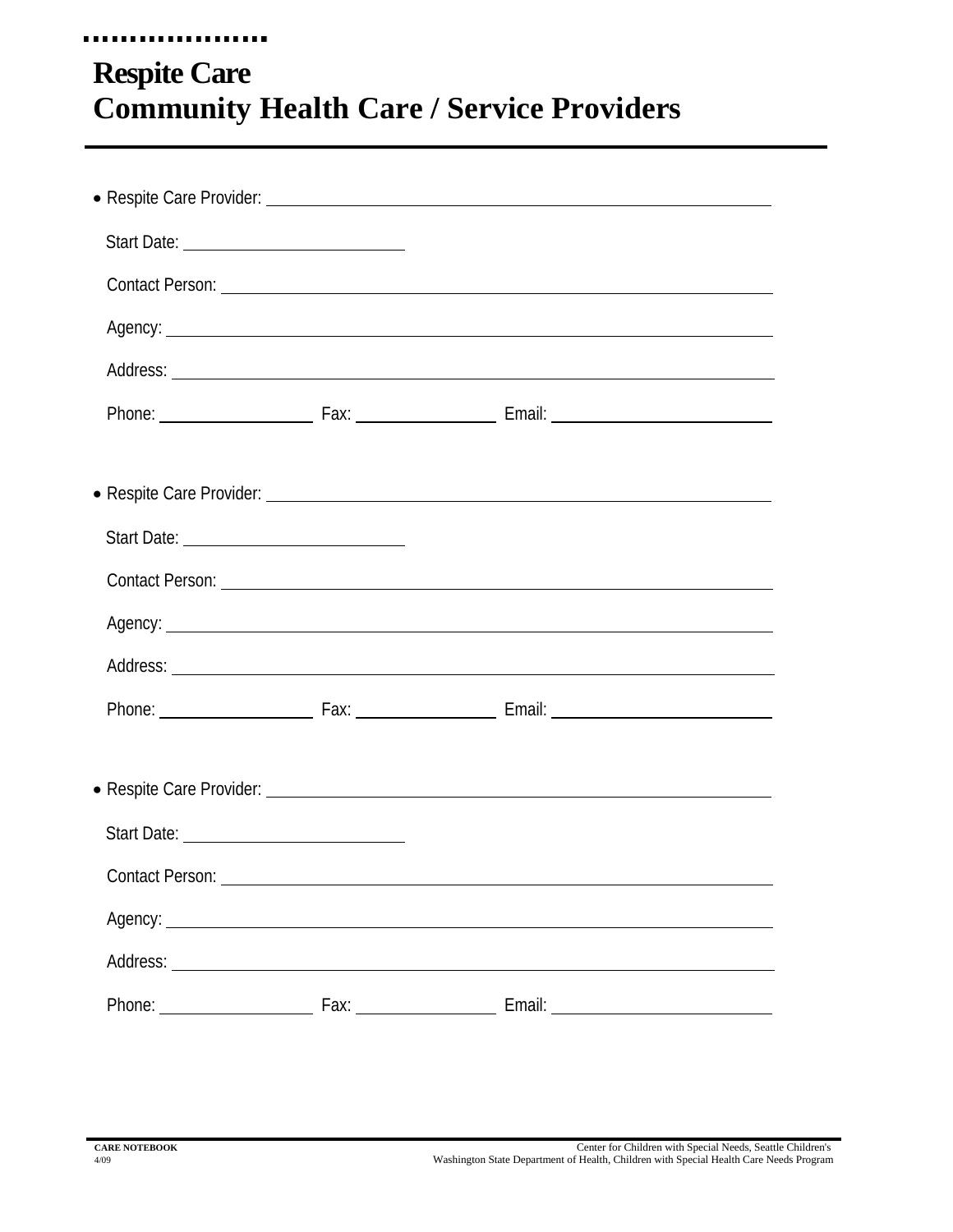#### ...................

## **Pharmacy Community Health Care / Service Providers**

|  | Hours/Days of Operation: ___________________                                            |
|--|-----------------------------------------------------------------------------------------|
|  | Contact Person: Law and Contact Person: Law and Contact Person: Law and Contact Person: |
|  |                                                                                         |
|  |                                                                                         |
|  |                                                                                         |
|  |                                                                                         |
|  |                                                                                         |
|  |                                                                                         |
|  |                                                                                         |
|  |                                                                                         |
|  |                                                                                         |
|  |                                                                                         |
|  |                                                                                         |
|  |                                                                                         |
|  |                                                                                         |
|  |                                                                                         |
|  |                                                                                         |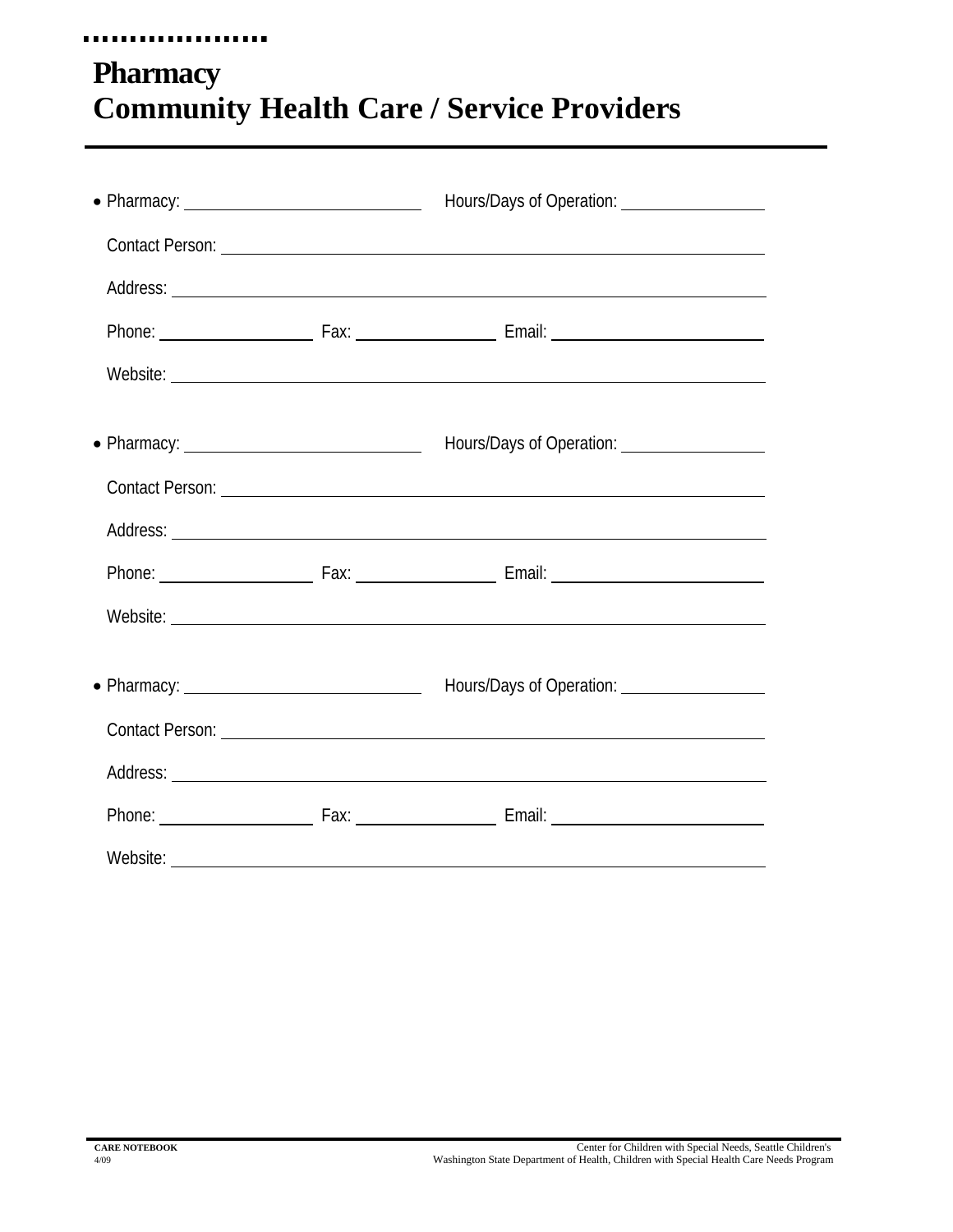## **Special Transportation Community Health Care / Service Providers**

....................

| • Transportation (to and from medical / therapy appointments) |                 |  |
|---------------------------------------------------------------|-----------------|--|
|                                                               |                 |  |
|                                                               | Agency: Agency: |  |
|                                                               |                 |  |
|                                                               |                 |  |
|                                                               |                 |  |
|                                                               |                 |  |
| • Transportation (to and from medical / therapy appointments) |                 |  |
|                                                               |                 |  |
|                                                               | Agency: Agency: |  |
|                                                               |                 |  |
|                                                               |                 |  |
|                                                               |                 |  |
|                                                               |                 |  |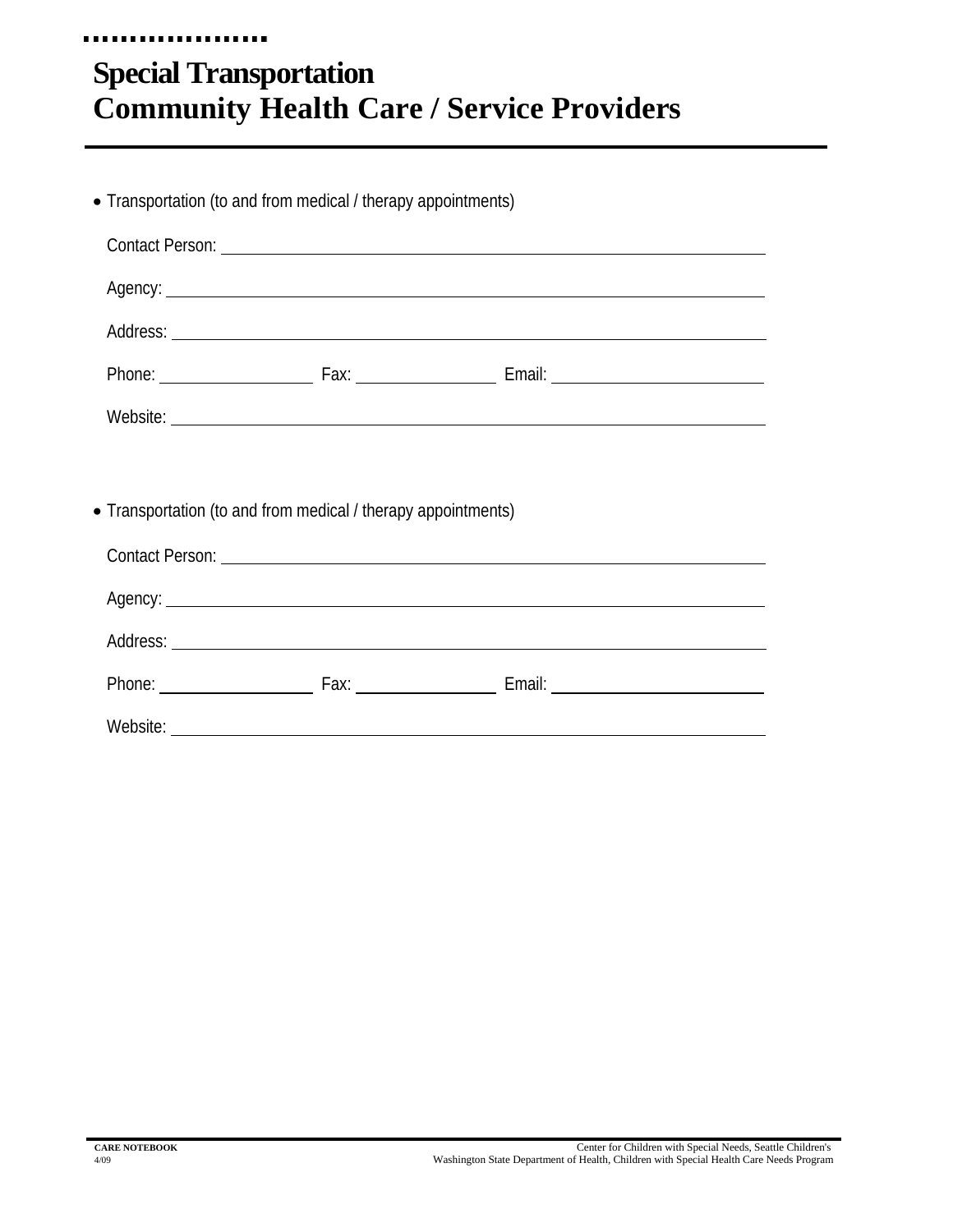## **Family Information**

...................

| Date of Birth: <u>contract the contract of Birth:</u>                                                                                                                                                                          |  |  |
|--------------------------------------------------------------------------------------------------------------------------------------------------------------------------------------------------------------------------------|--|--|
| Legal Guardian: Legal Superior Contract Contract Contract Contract Contract Contract Contract Contract Contract Contract Contract Contract Contract Contract Contract Contract Contract Contract Contract Contract Contract Co |  |  |
| <b>Family Members</b>                                                                                                                                                                                                          |  |  |
| • Mother's Name: 2008 - 2008 - 2009 - 2010 - 2010 - 2010 - 2010 - 2010 - 2010 - 2010 - 2010 - 2010 - 2010 - 20                                                                                                                 |  |  |
|                                                                                                                                                                                                                                |  |  |
| Daytime Phone: Carrier Communication Control of Evening Phone: Cell: Cell: Cell:                                                                                                                                               |  |  |
|                                                                                                                                                                                                                                |  |  |
| • Father's Name: Latter and the contract of the contract of the contract of the contract of the contract of the contract of the contract of the contract of the contract of the contract of the contract of the contract of th |  |  |
|                                                                                                                                                                                                                                |  |  |
| Daytime Phone: Cambridge Television Control of Television Cell: Cell: Cell: Cell:                                                                                                                                              |  |  |
|                                                                                                                                                                                                                                |  |  |
|                                                                                                                                                                                                                                |  |  |
|                                                                                                                                                                                                                                |  |  |
|                                                                                                                                                                                                                                |  |  |
|                                                                                                                                                                                                                                |  |  |
|                                                                                                                                                                                                                                |  |  |
| • Language Spoken at Home: ___<br>Interpreter Needed? Yes: No:                                                                                                                                                                 |  |  |
|                                                                                                                                                                                                                                |  |  |
| <b>Emergency Contact</b>                                                                                                                                                                                                       |  |  |
|                                                                                                                                                                                                                                |  |  |
|                                                                                                                                                                                                                                |  |  |
| Daytime Phone: Evening Phone: Cell: Cell:                                                                                                                                                                                      |  |  |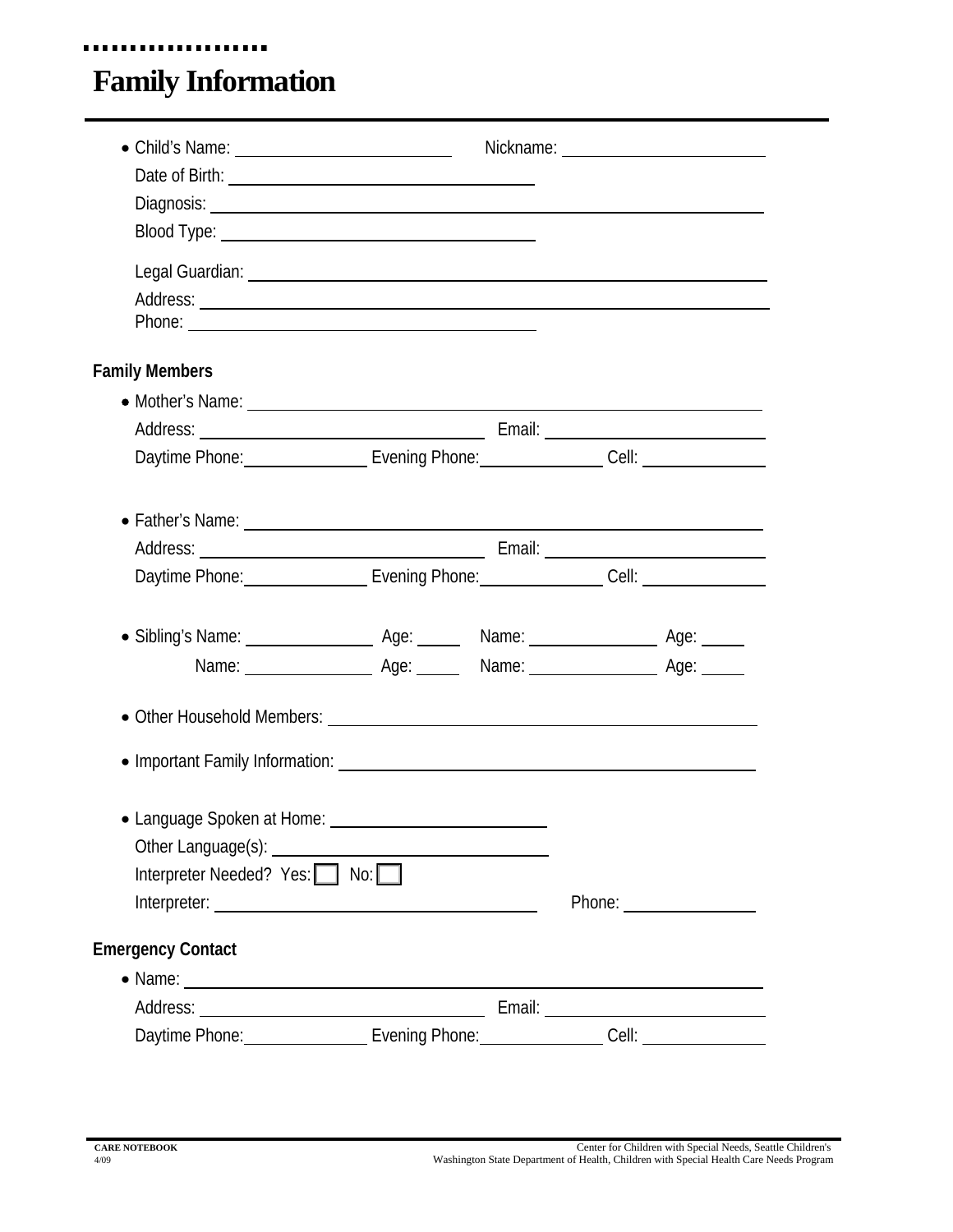### .................... **Family Support Resources**

|          | • Parent to Parent: <u>example and the set of the set of the set of the set of the set of the set of the set of the set of the set of the set of the set of the set of the set of the set of the set of the set of the set of th</u> |             |
|----------|--------------------------------------------------------------------------------------------------------------------------------------------------------------------------------------------------------------------------------------|-------------|
|          |                                                                                                                                                                                                                                      |             |
|          |                                                                                                                                                                                                                                      |             |
|          |                                                                                                                                                                                                                                      |             |
|          |                                                                                                                                                                                                                                      |             |
|          |                                                                                                                                                                                                                                      |             |
|          |                                                                                                                                                                                                                                      |             |
|          |                                                                                                                                                                                                                                      |             |
|          |                                                                                                                                                                                                                                      |             |
|          |                                                                                                                                                                                                                                      |             |
|          | • Religious Organization: Letter and the contract of the contract of the contract of the contract of the contract of the contract of the contract of the contract of the contract of the contract of the contract of the contr       |             |
|          |                                                                                                                                                                                                                                      |             |
|          |                                                                                                                                                                                                                                      |             |
|          |                                                                                                                                                                                                                                      |             |
|          |                                                                                                                                                                                                                                      |             |
|          |                                                                                                                                                                                                                                      |             |
|          | Contact Person: Lawrence and Contact Person: Lawrence and Contact Person:                                                                                                                                                            |             |
|          |                                                                                                                                                                                                                                      |             |
|          |                                                                                                                                                                                                                                      |             |
| Website: |                                                                                                                                                                                                                                      |             |
|          | • Counseling Services: Law Counseling Services: Law Counseling Services: Law Counseling Services:                                                                                                                                    |             |
|          |                                                                                                                                                                                                                                      |             |
|          |                                                                                                                                                                                                                                      |             |
|          |                                                                                                                                                                                                                                      |             |
|          |                                                                                                                                                                                                                                      |             |
|          |                                                                                                                                                                                                                                      | (continued) |
|          | Center to Children with Cancel Mode Co.                                                                                                                                                                                              |             |

F

**CARE NOTEBOOK CARE OF Children** with Special Needs, Seattle Children's 4/09 Washington State Department of Health, Children with Special Health Care Needs Program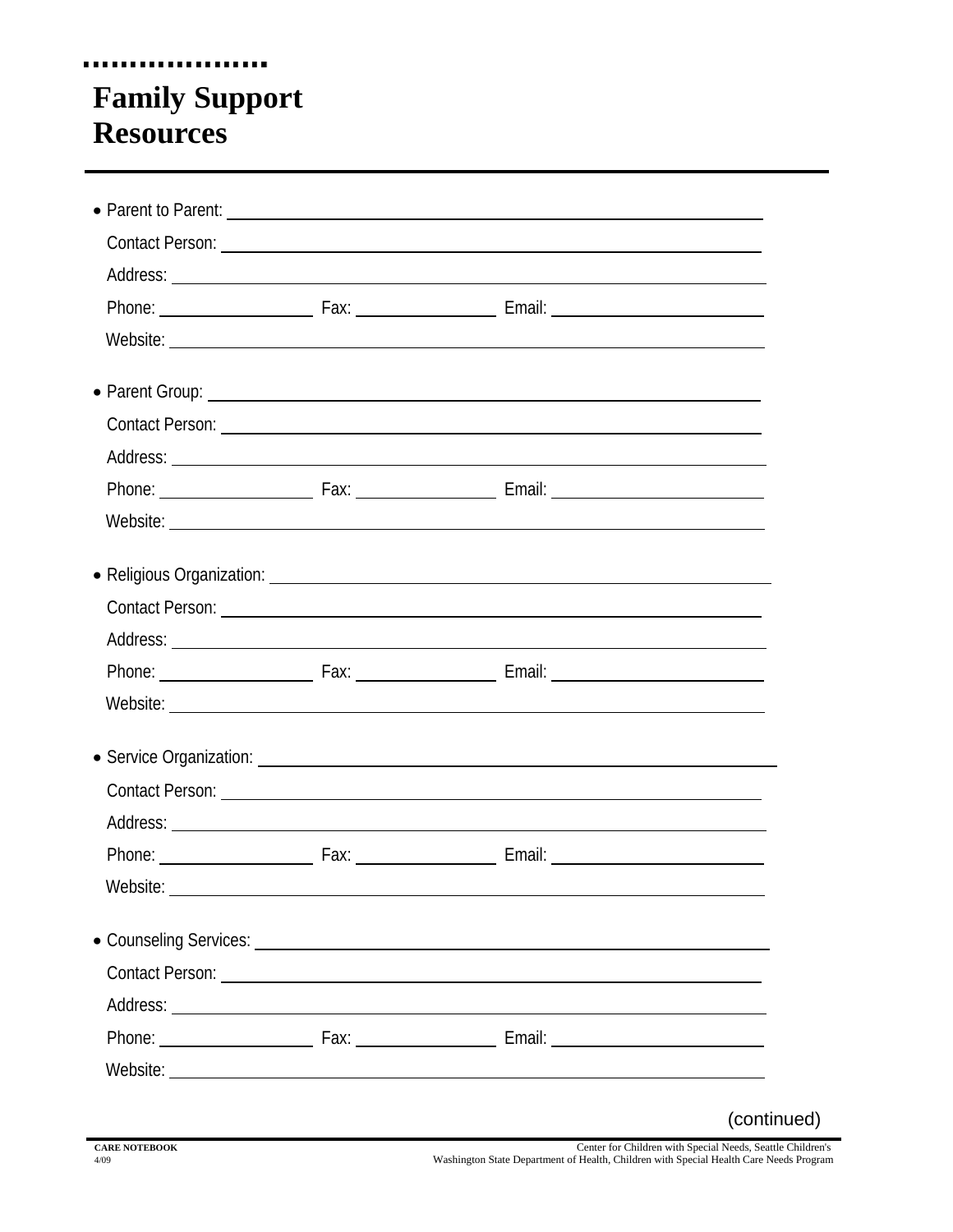## **Family Support Resources**

....................

|  | $\bullet$ Other: |  |
|--|------------------|--|
|  |                  |  |
|  |                  |  |
|  |                  |  |
|  |                  |  |
|  |                  |  |
|  |                  |  |
|  |                  |  |
|  |                  |  |
|  |                  |  |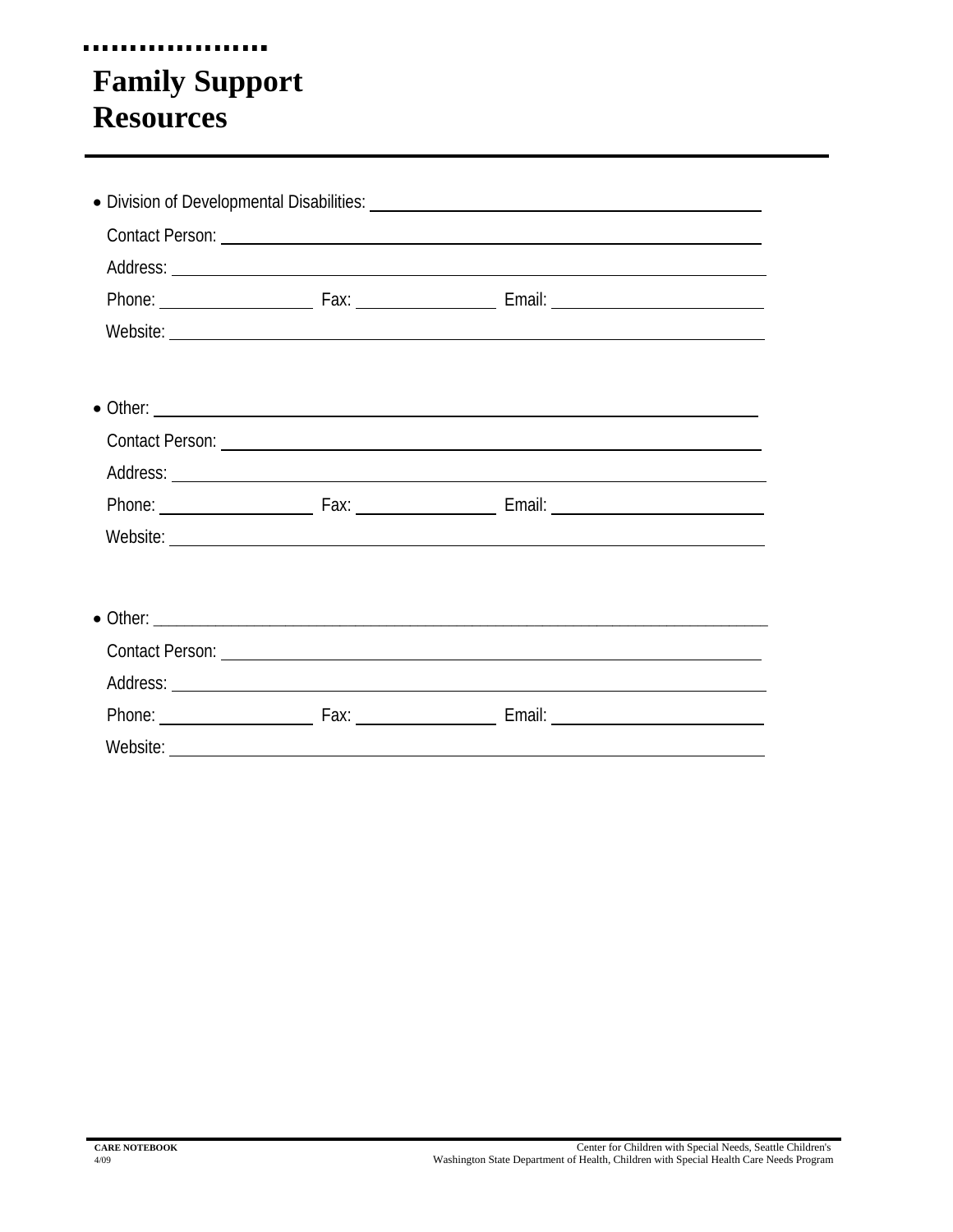

# **Finding Resources for Your Child with Special Needs**

Having a child with special needs can be a challenge. You may feel confused and overwhelmed. Here you will find descriptions of some of the people that may be of help to you and your family.

#### **Public Health Nurses**

Public health nurses work in local health departments. They can answer questions about your child's health, growth and development and help you find local resources.

#### **Children with Special Health Care Needs Coordinators (CSHCN)**

CSHCN Coordinators are public health nurses who can provide screening and assessment of your child, refer you to services and resources, provide health information and help you coordinate services. There is a CSHCN Coordinator in every county.

#### **Family Resource Coordinator (FRC)**

FRCs provide information about child growth and development, coordinate resources and services for your family, and find screening for your child if you have concerns about his or her development.

#### **Health Care Providers**

Your child's doctors, nurses or social workers can also help you find services and resources.

#### **People at Your Child's School**

Teachers, school nurses, counselors, or therapists can help your child with medications, equipment, therapies and homework. If your child goes to a private school, you can still get help from the public school system.

#### **Other Parents**

Other parents can tell you about their experiences, give you tips, tell you about helpful providers, and give you hope. Parent to Parent [www.arcwa.org/parent\\_to\\_parent.htm](http://www.arcwa.org/parent_to_parent.htm) and The Fathers Network [www.fathersnetwork.org](http://www.fathersnetwork.org/) are two parent-run organizations that provide emotional and informational support to parents.

#### **To find these resources and others in your community:**

- 1. Call the toll-free ASK Resource Line (Answers for Special Kids) at 1-800-322-2588, or visit [www.ParentHelp123.org](http://www.parenthelp123.org/) . They can connect you to Family Resource Coordinators, Children with Special Health Care Needs Coordinators, health insurance coverage, parenting support, recreational opportunities, local and national disability-related organizations and adolescent transition care.
- 2. Call Seattle Children's Resource Line and ask for a copy of *Starting Point*, a free resource guide for Washington families who have a child with special needs: (206) 987-2500, option 3, or tollfree 1-866-987-2500. *Starting Point* is also online at [www.cshcn.org](http://www.cshcn.org/).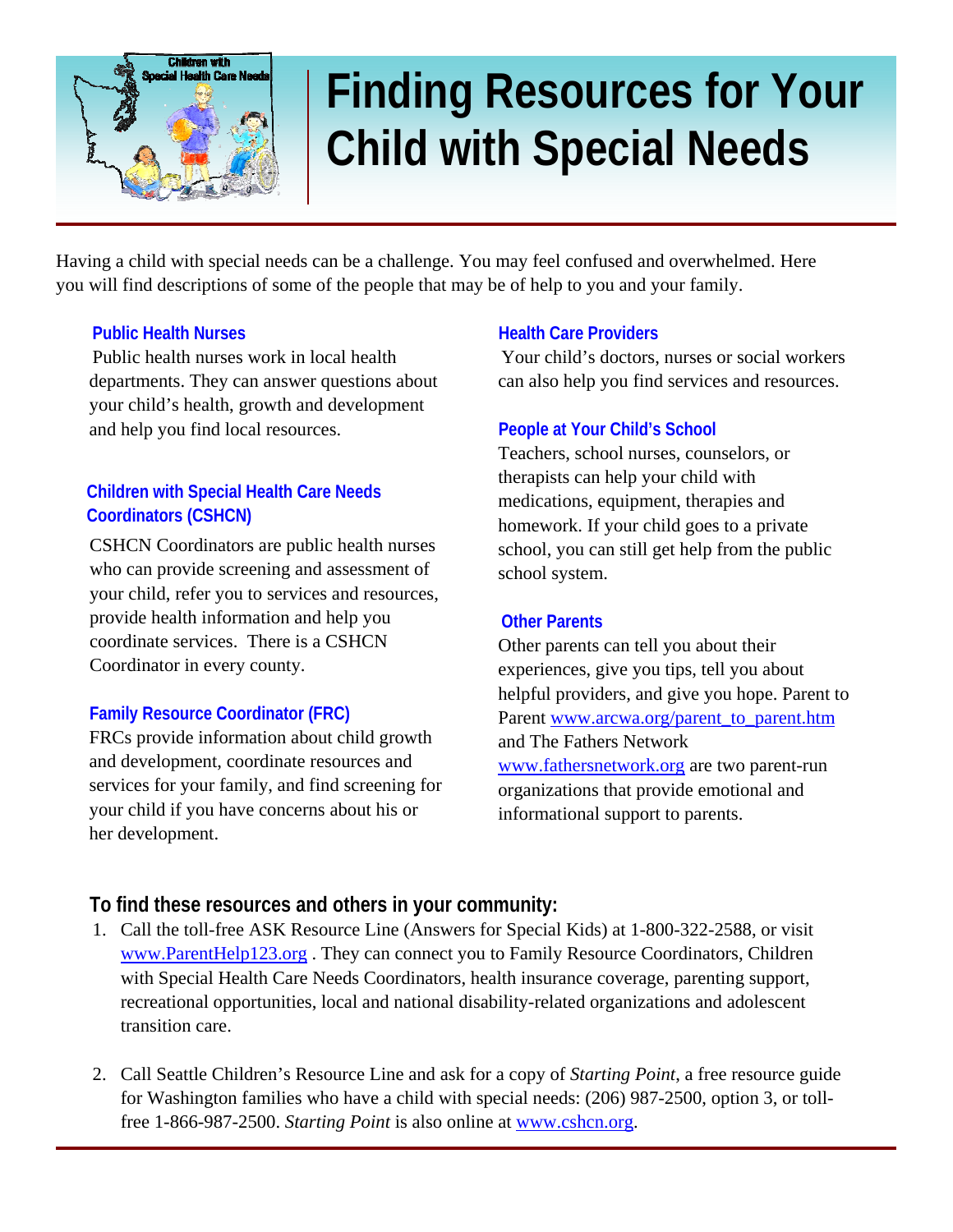| <b>Create a Contact List for Your Child</b>                                      |                                                         |
|----------------------------------------------------------------------------------|---------------------------------------------------------|
| <b>Health Care Providers</b>                                                     |                                                         |
| <b>School Contacts</b><br><b>Parents</b>                                         | <b>Other</b><br><b>Important Numbers</b><br>Name: Name: |
| Center for Children<br>Seattle Children's<br>with Special Needs<br>www.cshcn.org | <i><b>D</b></i> Health Department of                    |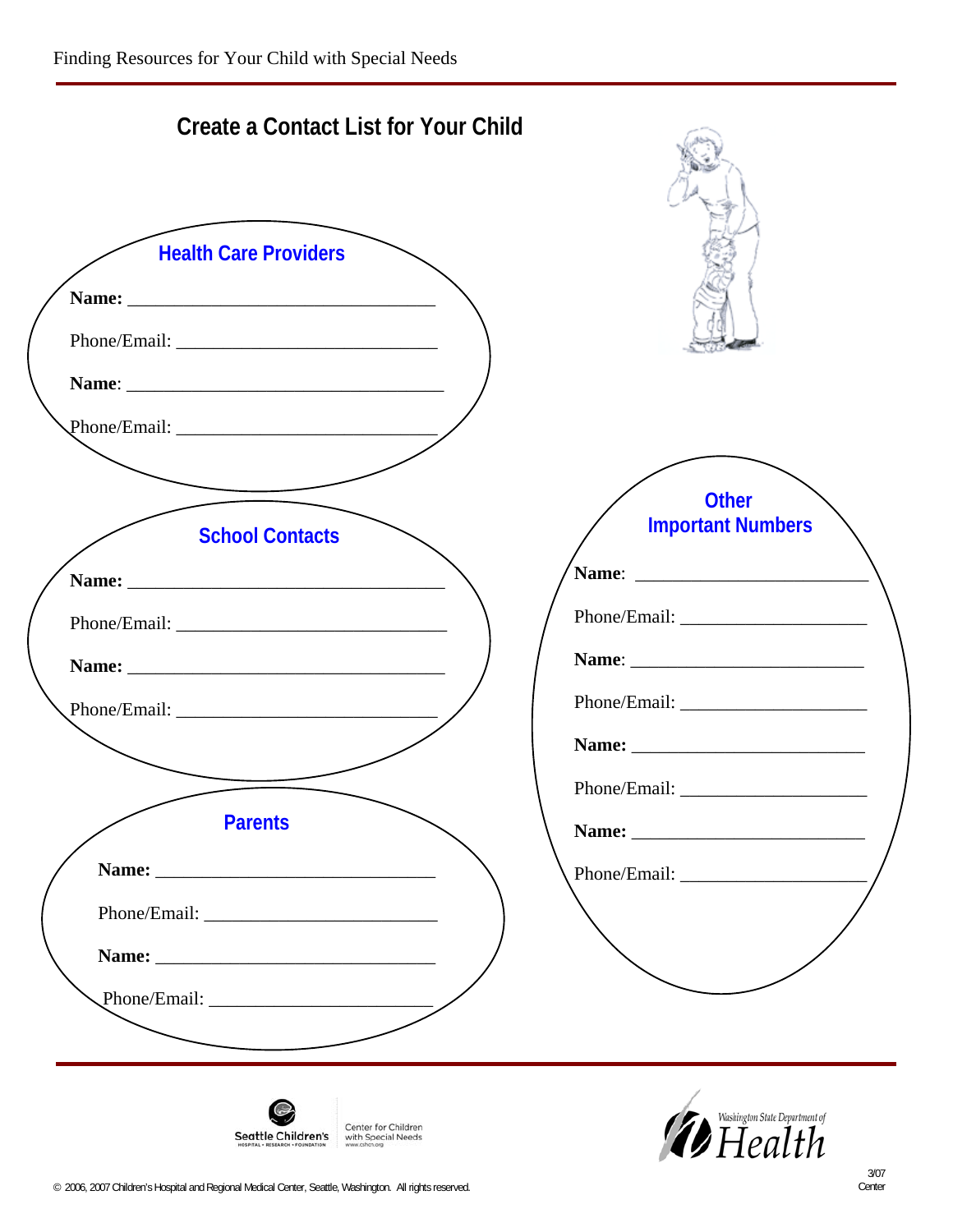## **Insurance/Funding Sources**

....................

|  | Contact Person / Title: <u>Contact Person / Title:</u>                                                                                                                                                                         |  |
|--|--------------------------------------------------------------------------------------------------------------------------------------------------------------------------------------------------------------------------------|--|
|  |                                                                                                                                                                                                                                |  |
|  |                                                                                                                                                                                                                                |  |
|  |                                                                                                                                                                                                                                |  |
|  | • Insurance Company: Laterature and the company of the company of the company of the company of the company of the company of the company of the company of the company of the company of the company of the company of the co |  |
|  |                                                                                                                                                                                                                                |  |
|  | Contact Person / Title: 2008 Contact Person / Title:                                                                                                                                                                           |  |
|  |                                                                                                                                                                                                                                |  |
|  |                                                                                                                                                                                                                                |  |
|  |                                                                                                                                                                                                                                |  |
|  |                                                                                                                                                                                                                                |  |
|  |                                                                                                                                                                                                                                |  |
|  |                                                                                                                                                                                                                                |  |
|  |                                                                                                                                                                                                                                |  |
|  |                                                                                                                                                                                                                                |  |

(continued)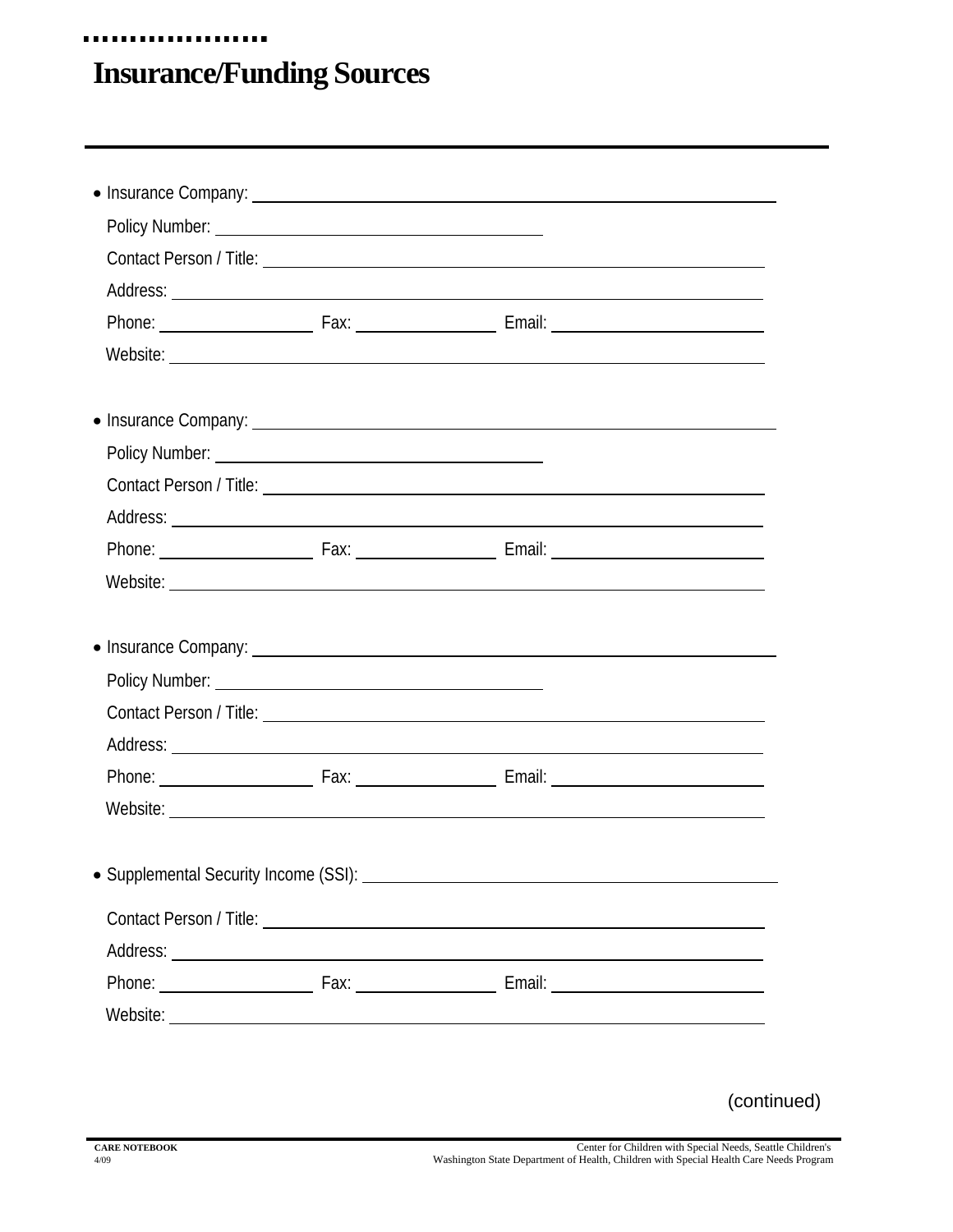## **Insurance/Funding Sources**

....................

| $\bullet$ Other: |  |  |
|------------------|--|--|
|                  |  |  |
|                  |  |  |
|                  |  |  |
|                  |  |  |
|                  |  |  |
|                  |  |  |
|                  |  |  |
|                  |  |  |
|                  |  |  |
|                  |  |  |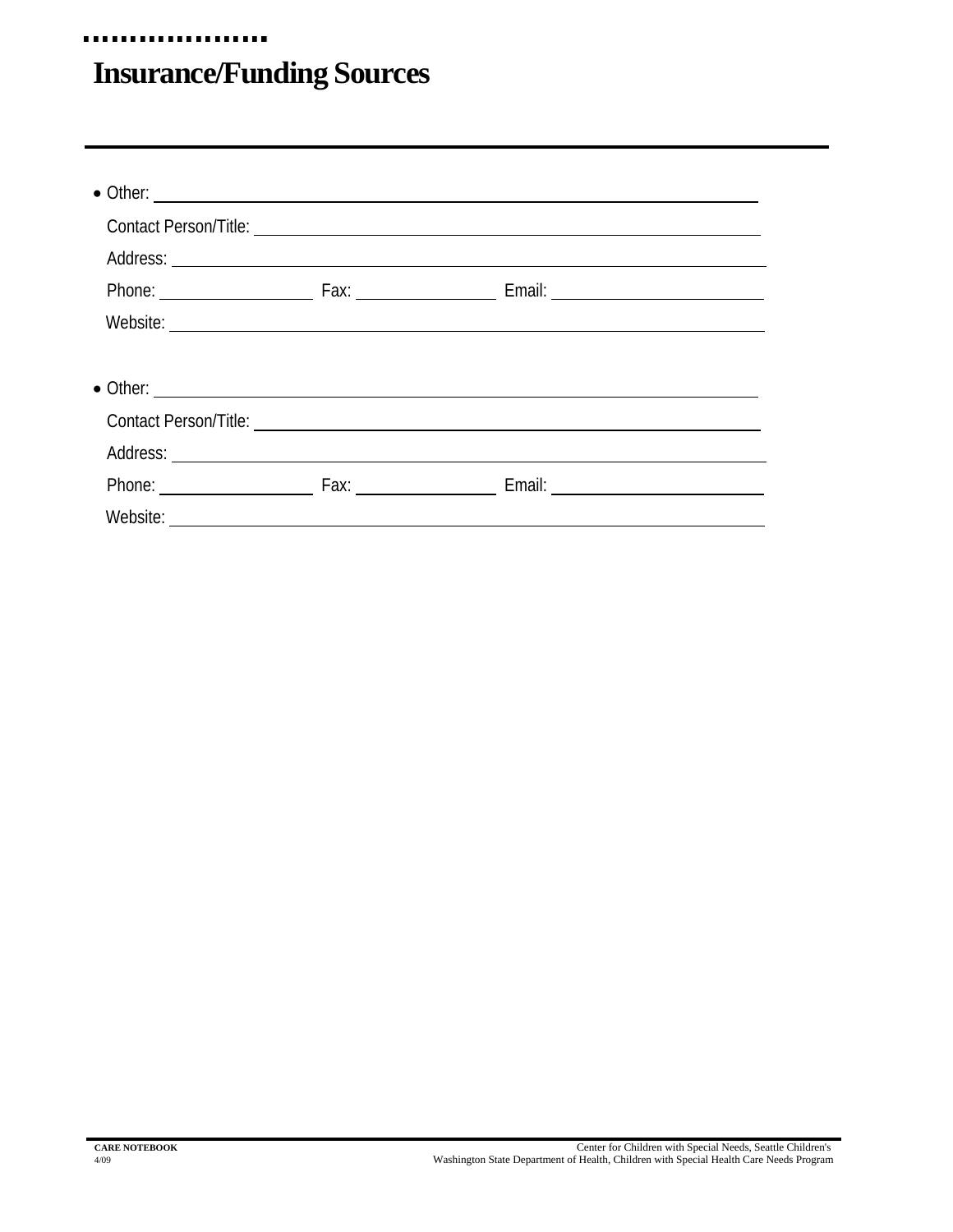#### **FRE** u u u u

## **Alphabet Soup Acronym Index**

The following index lists a wide variety of acronyms used by professionals who work with families.

| ADA                      | Americans with Disabilities Act                                                                  |
|--------------------------|--------------------------------------------------------------------------------------------------|
| ADD                      | <b>Attention Deficit Disorder</b>                                                                |
| ADHD                     | Attention Deficit Hyperactivity Disorder                                                         |
| <b>AIDS</b>              | Acquired Immune Deficiency Syndrome                                                              |
| ARC                      | The Arc: Advocates for the Rights of Citizens with Developmental Disabilities and their families |
| ARNP                     | Advanced Registered Nurse Practitioner                                                           |
| CD.                      | <b>Communication Disorders</b>                                                                   |
| <b>CDS</b>               | <b>Communication Disorders Specialist</b>                                                        |
| CHDD                     | Center on Human Development and Disability at the University of Washington                       |
| CAN                      | Certified Nursing Assistant                                                                      |
| <b>CNS</b>               | <b>Clinical Nurse Specialist</b>                                                                 |
| CP                       | Cerebral Palsy                                                                                   |
| <b>CPS</b>               | <b>Child Protective Services</b>                                                                 |
| <b>CSHCN</b>             | Children with Special Health Care Needs                                                          |
| <b>CSO</b>               | <b>Community Service Office, DSHS</b>                                                            |
| <b>DCFS</b>              | Division of Children and Family Services                                                         |
| DD.                      | Developmentally Disabled                                                                         |
| DDD.                     | Division of Developmental Disabilities, DSHS                                                     |
| DH                       | Developmentally Handicapped                                                                      |
| DMH                      | Division of Mental Health                                                                        |
| <b>DOH</b>               | Department of Health                                                                             |
| <b>DSB</b>               | Department of Services for the Blind                                                             |
| <b>DSHS</b>              | Department of Social and Health Services                                                         |
| <b>DVR</b>               | Division of Vocational Rehabilitation                                                            |
| <b>ECEAP</b>             | Early Childhood Education and Assistance Program                                                 |
| ED                       | <b>Emotionally Disturbed</b>                                                                     |
| EEG                      | Electroencephalogram                                                                             |
| EEU                      | <b>Experimental Education Unit, CHDD</b>                                                         |
| <b>EFMP</b>              | Exceptional Family Member Program (helps military families locate to areas with services)        |
| EKG                      | Electrocardiogram                                                                                |
| <b>EPSDT</b>             | Early Periodic Screening, Diagnosis, and Treatment                                               |
| ESD                      | <b>Educational Service District</b>                                                              |
| <b>FAPE</b>              | Free Appropriate Public Education                                                                |
| <b>FRC</b>               | <b>Family Resources Coordinator</b>                                                              |
| <b>HHS</b>               | <b>Health and Human Services</b>                                                                 |
| HI.                      | Health Impaired or Hearing Impaired                                                              |
| <b>HIPAA</b>             | Health Insurance Portability and Accountability Act                                              |
| <b>HMO</b>               | Health Maintenance Organization                                                                  |
| HO                       | Healthy Options, DSHS, Medicaid Managed Care Program                                             |
| HOH                      | Hard of Hearing                                                                                  |
| <b>ICC</b>               | Interagency Coordinating Council; county ICC and state ICC.                                      |
|                          |                                                                                                  |
| <b>IDEA</b><br>IEP       | Individuals with Disabilities Education Act<br><b>Individual Education Plan</b>                  |
| <b>IFSP</b>              |                                                                                                  |
|                          | Individual Family Service Plan<br>Individual Health Plan                                         |
| <b>IHP</b><br><b>ISP</b> | Individual Service Plan                                                                          |
|                          | Institutional Review Board                                                                       |
| <b>IRB</b>               |                                                                                                  |
| <b>ITEIP</b>             | Infant Toddler Early Intervention Program                                                        |
| LD                       | Learning Disabled                                                                                |
| <b>LDA</b><br><b>LRE</b> | Learning Disabilities Association<br><b>Least Restrictive Environment</b>                        |
| <b>MCH</b>               | Maternal and Child Health                                                                        |
|                          | <b>Medical Doctor</b>                                                                            |
| MD                       | (continued)                                                                                      |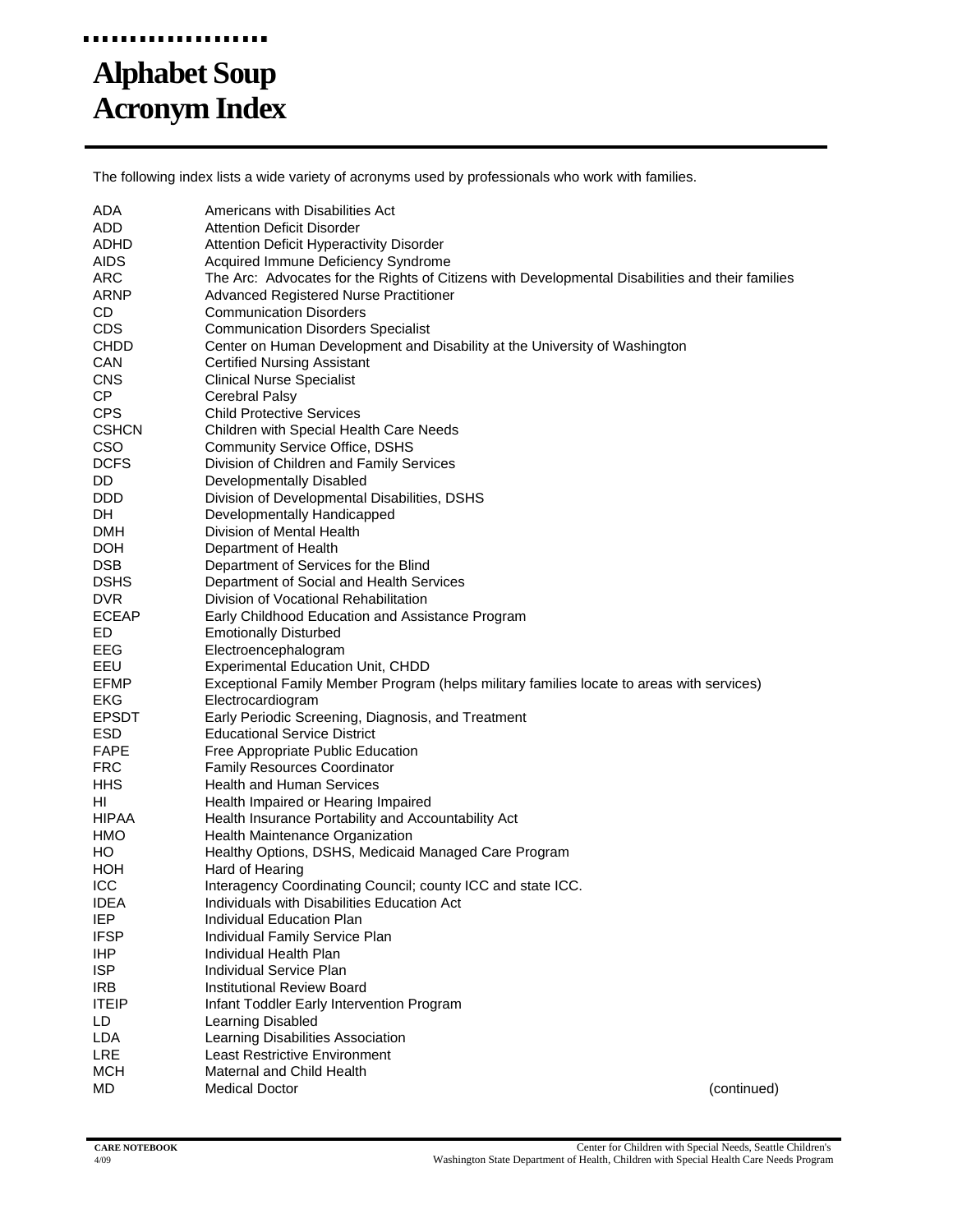## **Alphabet Soup Acronym Index**

| MDT              | Multi-Disciplinary Team                                                          |
|------------------|----------------------------------------------------------------------------------|
| MН               | <b>Multiply Handicapped</b>                                                      |
| ΜR               | <b>Mentally Retarded</b>                                                         |
| <b>NICU</b>      | Neonatal Intensive Care Unit                                                     |
| NORD.            | National Association of Rare Disorders                                           |
| OCR              | Office of Civil Rights                                                           |
| <b>OFM</b>       | Office of Financial Management                                                   |
| ΟI               | Orthopedically Impaired                                                          |
| <b>OSEP</b>      | Office of Special Education Programs                                             |
| OSERS            | Office of Special Education and Rehabilitation Services                          |
| OSPI             | Office of Superintendent of Public Instruction                                   |
| OT               | Occupational Therapy/Therapist                                                   |
| OTR              | Licensed and Registered Occupational Therapist                                   |
| PAVE             | Parents Are Vital in Education                                                   |
| <b>P &amp; A</b> | Protection and Advocacy                                                          |
| <b>PHN</b>       | <b>Public Health Nurse</b>                                                       |
| PL               | <b>Public Law</b>                                                                |
| <b>PT</b>        | Physical Therapy/Therapist                                                       |
| PTA              | <b>Parent Teacher Association</b>                                                |
| <b>RCW</b>       | Revised Code of Washington (state law)                                           |
| RD               | <b>Registered Dietician</b>                                                      |
| RN               | <b>Registered Nurse</b>                                                          |
| <b>RPT</b>       | <b>Registered Physical Therapist</b>                                             |
| SBD              | Seriously Behaviorally Disabled                                                  |
| <b>SCHIP</b>     | Statewide Children's Health Insurance Program                                    |
| <b>SEA</b>       | <b>State Education Agency</b>                                                    |
| <b>SEAC</b>      | Special Education Advisory Council                                               |
| <b>SEPAC</b>     | Special Education Parent/Professional Advisory Council                           |
| SLD              | Specific Learning Disability                                                     |
| SSA              | Social Security Administration                                                   |
| SSI              | Social Security Income                                                           |
| STOMP            | Specialized Training of Military Parents                                         |
| SW               | Social Work/Worker                                                               |
| TANF             | Temporary Assistance to Needy Families                                           |
| TAPP             | <b>Technical Assistance for Parents and Professionals</b>                        |
| TASH             | The Association for Persons with Severe Handicaps                                |
| TBI              | Traumatic Brain Injury                                                           |
| TDD              | Telecommunication Device for the Deaf                                            |
| TRICARE          | U.S. Department of Defense Health Care System                                    |
| TTY              | Telecommunication Device for Deaf, Hearing Impaired, and Speech Impaired Persons |
| VI               | Visually Impaired                                                                |
| WAC              | Washington Administrative Code                                                   |
| WACD             | Washington Association for Citizens with Disabilities                            |
| <b>WATA</b>      | Washington Assistive Technology Act Program                                      |
| <b>WIC</b>       | Women, Infants and Children Supplemental Food Program                            |
| WSMC             | Washington State Migrant Council                                                 |
| WSSB             | Washington State School for the Blind                                            |
|                  |                                                                                  |

This list was adapted from and used with permission of PAVE.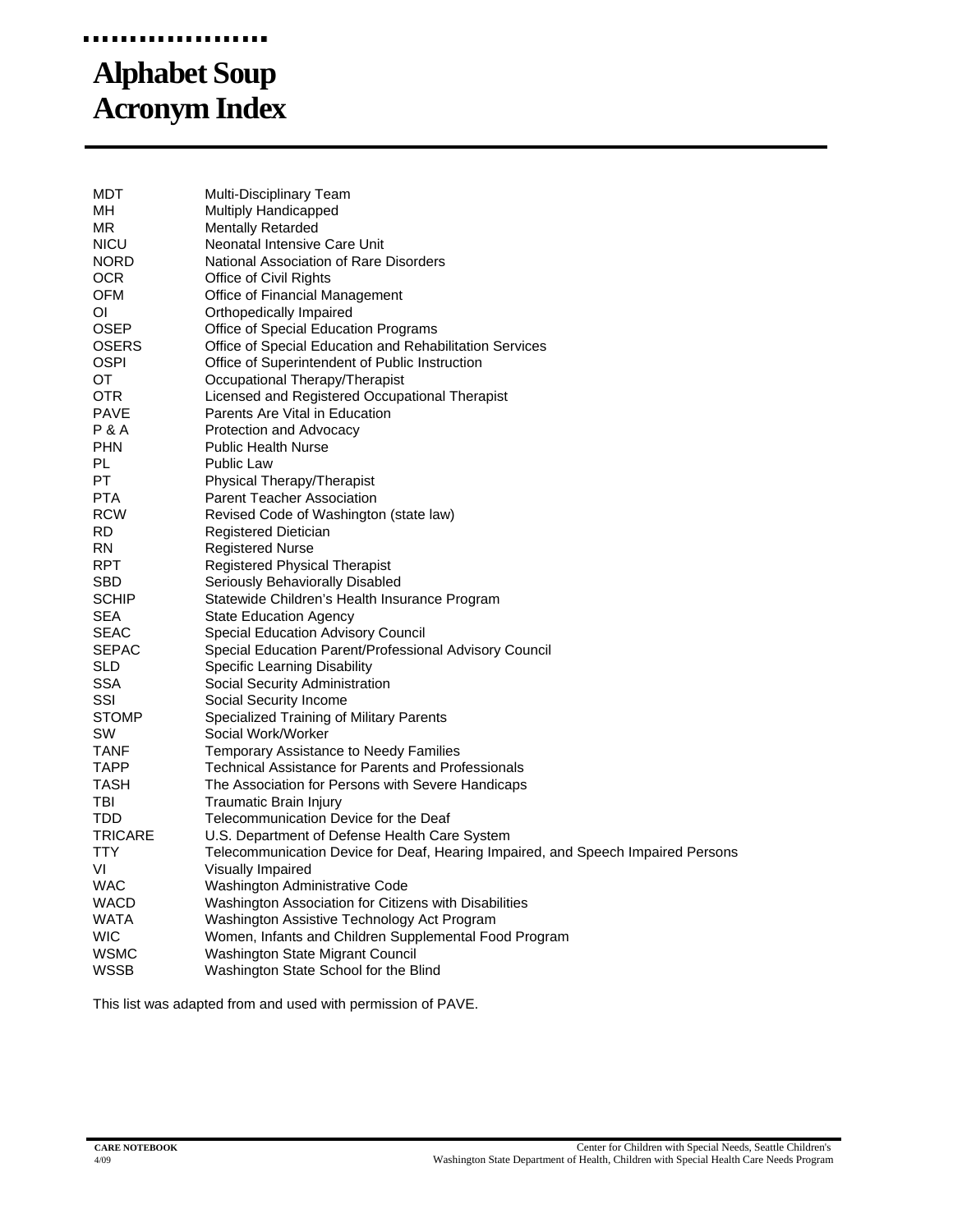#### . . . . . . . . . . . .

## **Care Summary: Activities of Daily Living**

Use this page to write about your child's abilities to feed him or herself, bathe, get dressed, use the bathroom, comb hair, brush teeth, etc. Describe what your child can do by him or herself and any help or equipment your child uses for these activities. Describe any special routines your child has for bathtime, getting dressed, etc.

Date: **Date: Date: Date: Date: Date: Date: Date: Date: Date: Date: Date: Date: Date: Date: Date: Date: Date: Date: Date: Date: Date: Date: Date: Date: Date: Date: Date:**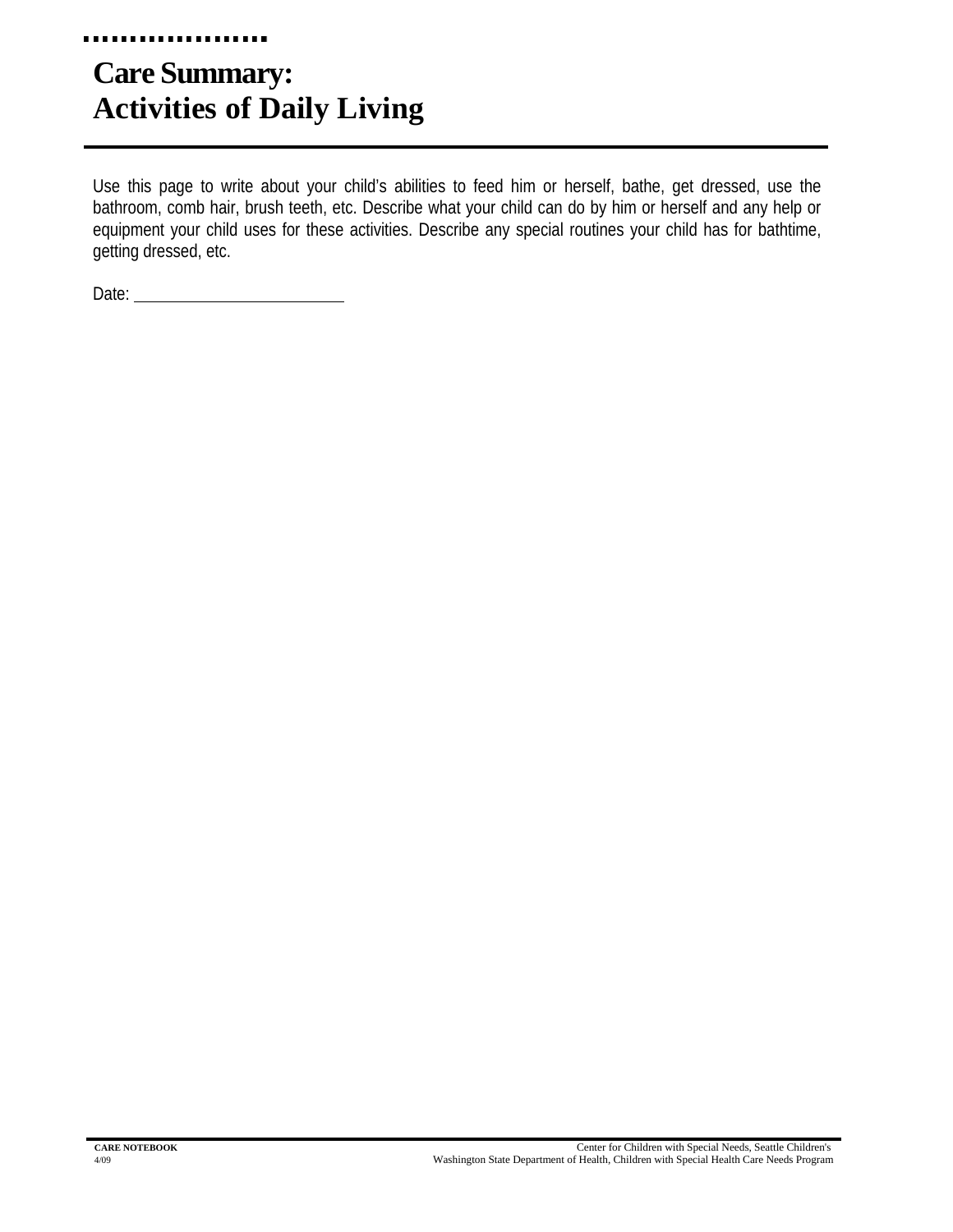## **Care Schedule**

| <b>TIME</b> | CARE |
|-------------|------|
| Morning     |      |
|             |      |
|             |      |
|             |      |
|             |      |
|             |      |
|             |      |
|             |      |
|             |      |
|             |      |
|             |      |
|             |      |
|             |      |
| Afternoon   |      |
|             |      |
|             |      |
|             |      |
|             |      |
|             |      |
|             |      |
|             |      |
|             |      |
|             |      |
|             |      |
|             |      |
|             |      |
|             |      |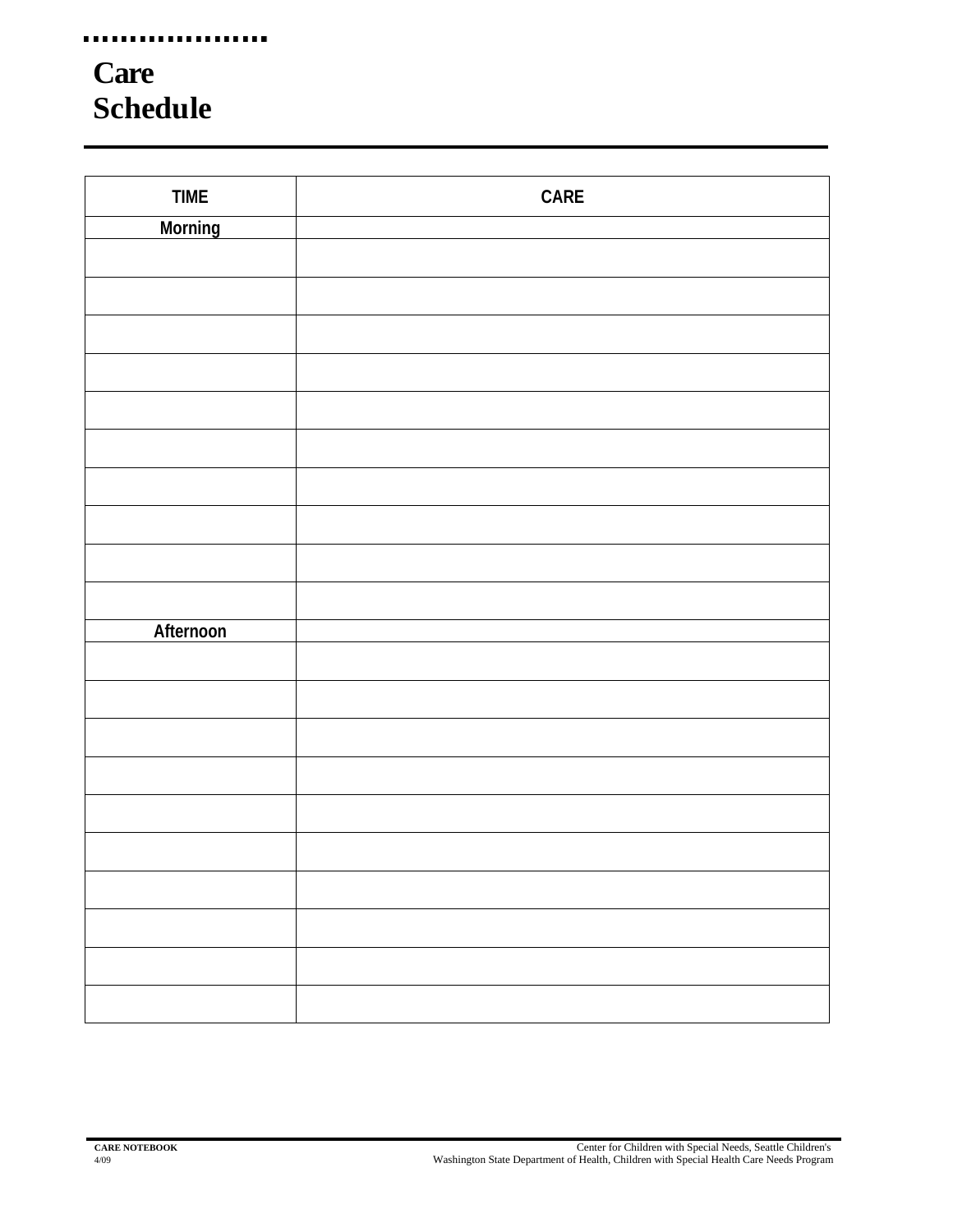## **Care Schedule**

| <b>TIME</b>  | $\ensuremath{\mathsf{CARE}}$ |
|--------------|------------------------------|
| Evening      |                              |
|              |                              |
|              |                              |
|              |                              |
|              |                              |
|              |                              |
|              |                              |
|              |                              |
|              |                              |
|              |                              |
|              |                              |
|              |                              |
| <b>Night</b> |                              |
|              |                              |
|              |                              |
|              |                              |
|              |                              |
|              |                              |
|              |                              |
|              |                              |
|              |                              |
|              |                              |
|              |                              |
|              |                              |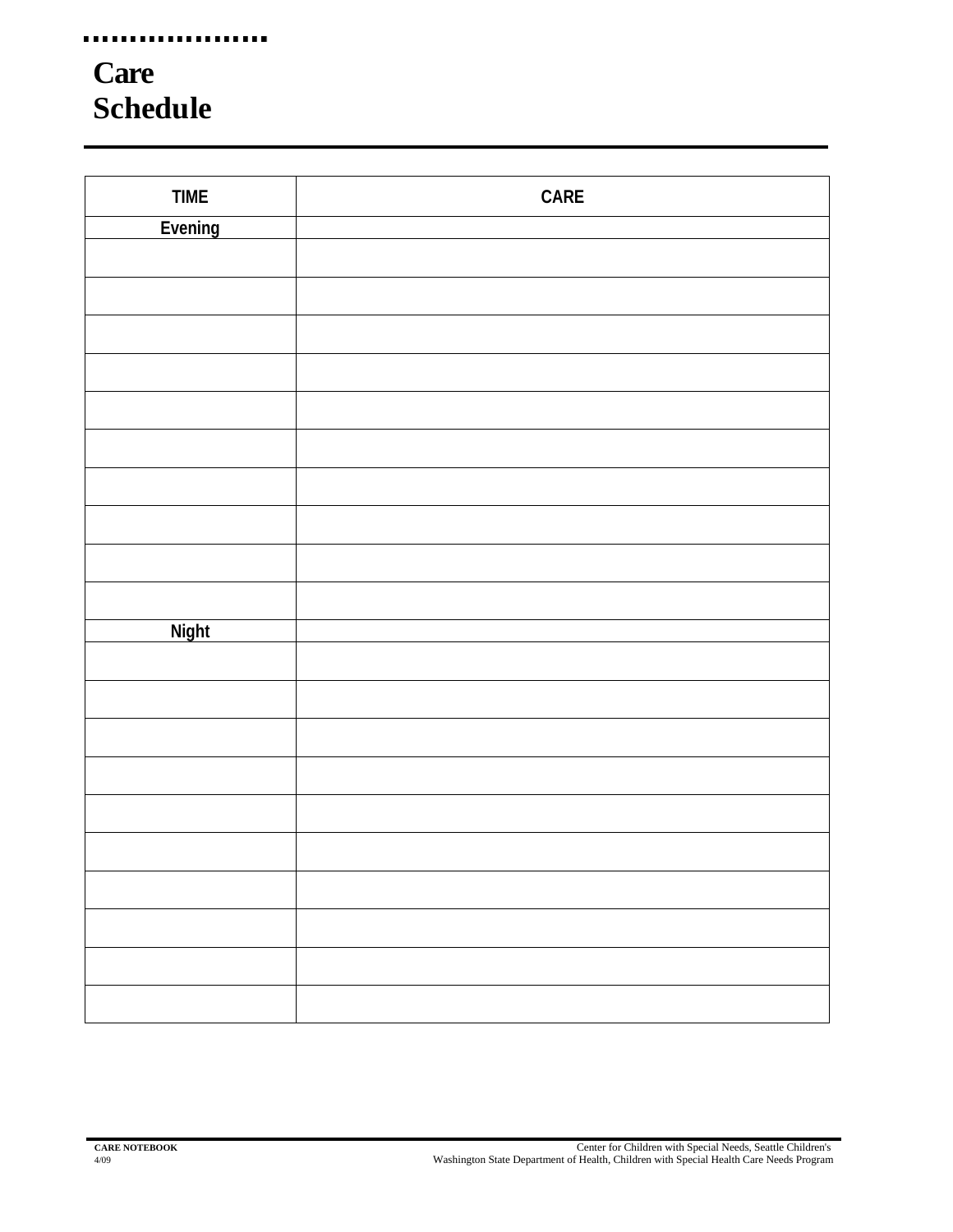## **Care Summary: Child's Page—Now and Later**

Use this page for your child's words and thoughts about his or her life now as well as in the future. What are your child's dreams? What does he or she do well now that might give direction for life later? What does your child want to be when he or she grows up?

Date: **Date: Date: Date: Date: Date: Date: Date: Date: Date: Date: Date: Date: Date: Date: Date: Date: Date: Date: Date: Date: Date: Date: Date: Date: Date: Date: Date:**

**Developed in partnership with staff from the Adolescent Health and Transition Project, University of Washington**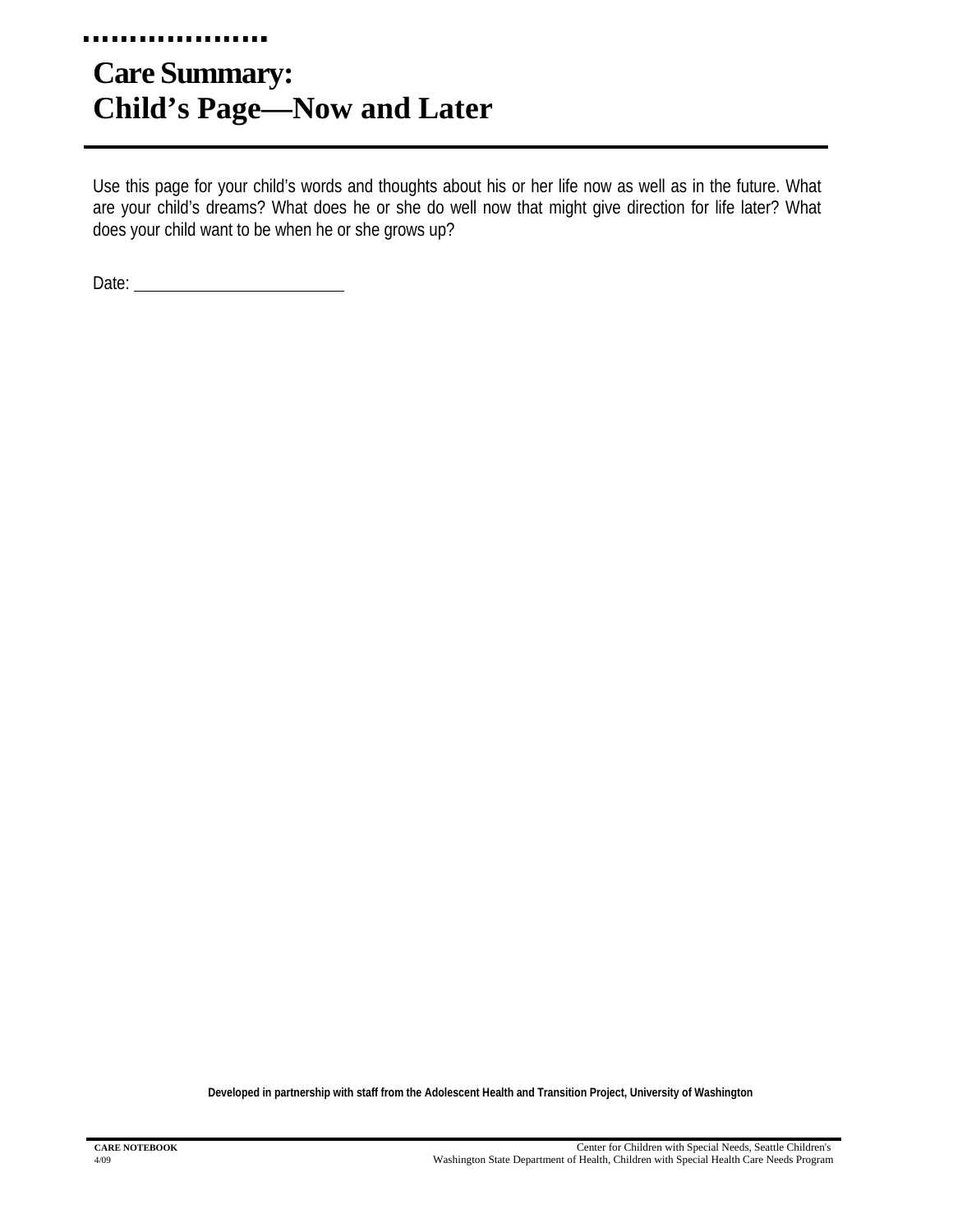#### . . . . . . . . . . .

## **Care Summary: Communication**

Use this page to write about your child's ability to communicate and to understand others. Describe how your child communicates. Include sign language words, gestures, or any equipment or help your child uses to communicate or understand others. Include any special words your family and child use to describe things.

Date: **Date: Date: Date: Date: Date: Date: Date: Date: Date: Date: Date: Date: Date: Date: Date: Date: Date: Date: Date: Date: Date: Date: Date: Date: Date: Date: Date:**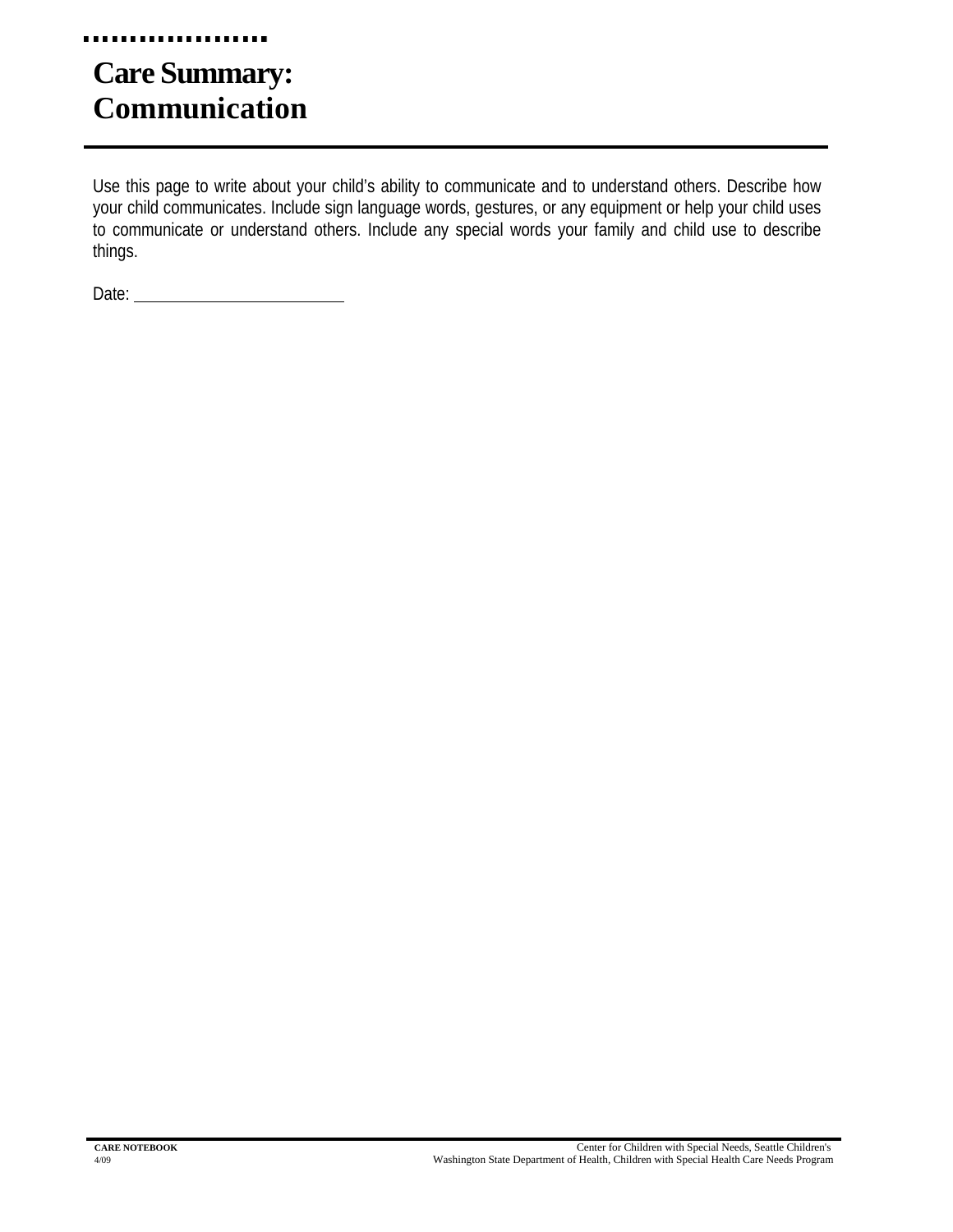## **Care Summary: Coping / Stress Tolerance**

Use this page to write about how your child copes with stress. Stressful events might include new people or situations, a hospital stay, or procedures such as having blood drawn. Describe what things upset your child and what your child does when upset or when he or she has "had enough". Describe your child's way of asking for help and things to do or say to comfort your child.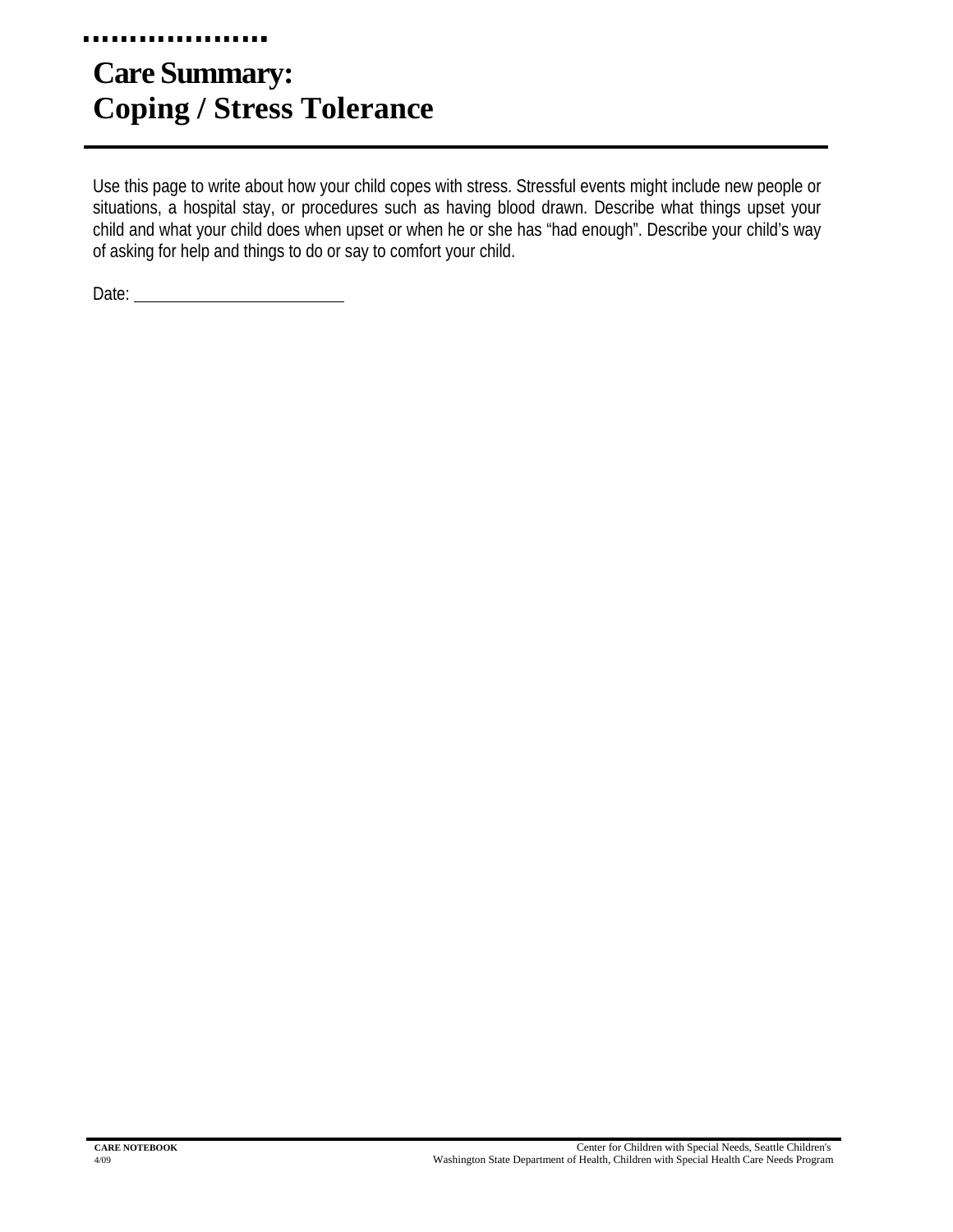## **Care Summary: Mobility**

. . . . . . . . . .

Use this page to write about your child's ability to get around. Describe how your child gets around. Include what your child can do by him or herself and any help or equipment your child uses to get around. Describe any activity limits and any special routines your child has for transfers, pressure releases, positioning, etc.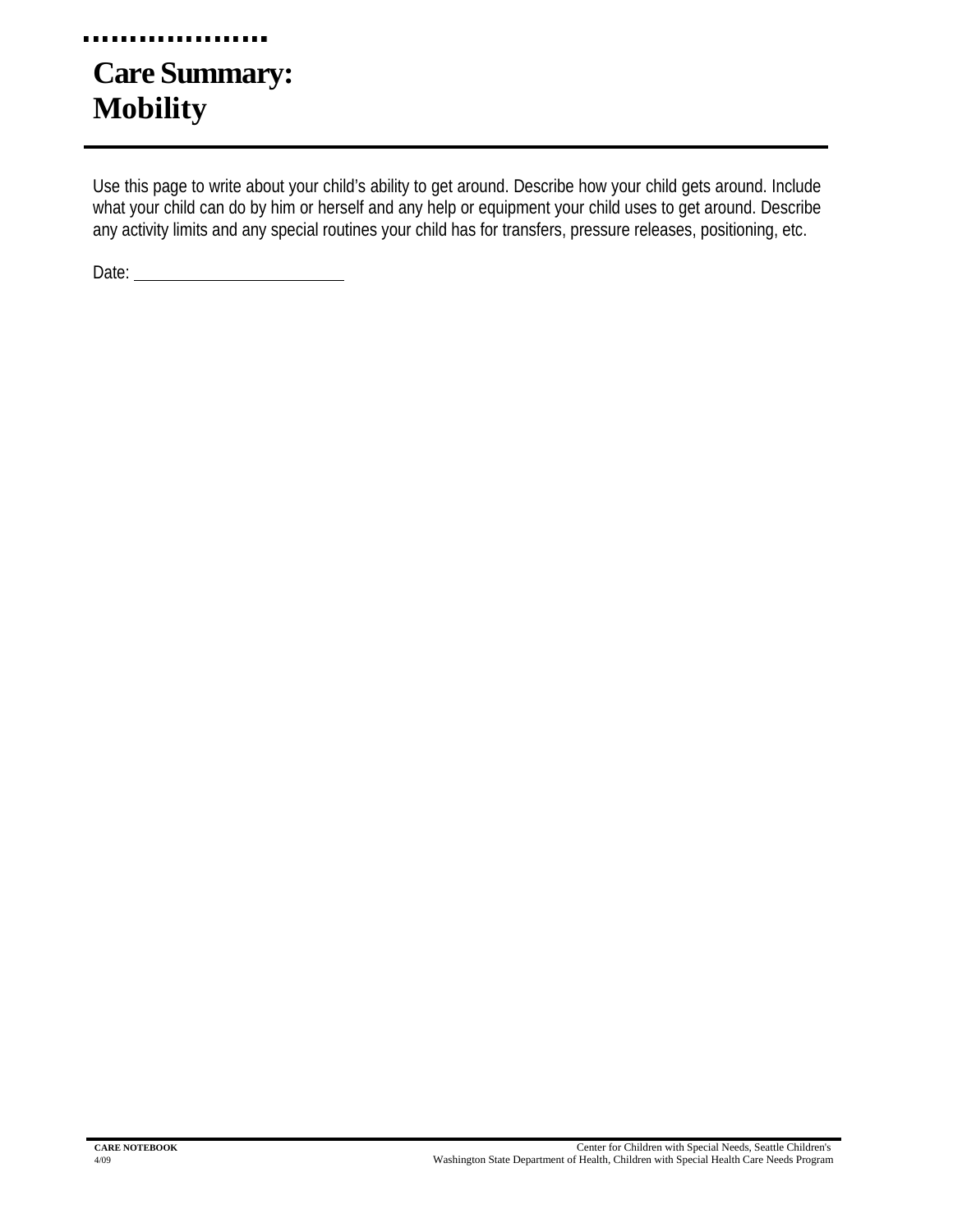#### . . . . . . . . . . . .

## **Care Summary: Nutrition**

Use this page to write about your child's nutritional needs. Describe foods and any nutritional formulas your child takes, any food allergies or restrictions, and any special feeding techniques, precautions, or equipment used for feedings. Describe any special mealtime routines your family and child have.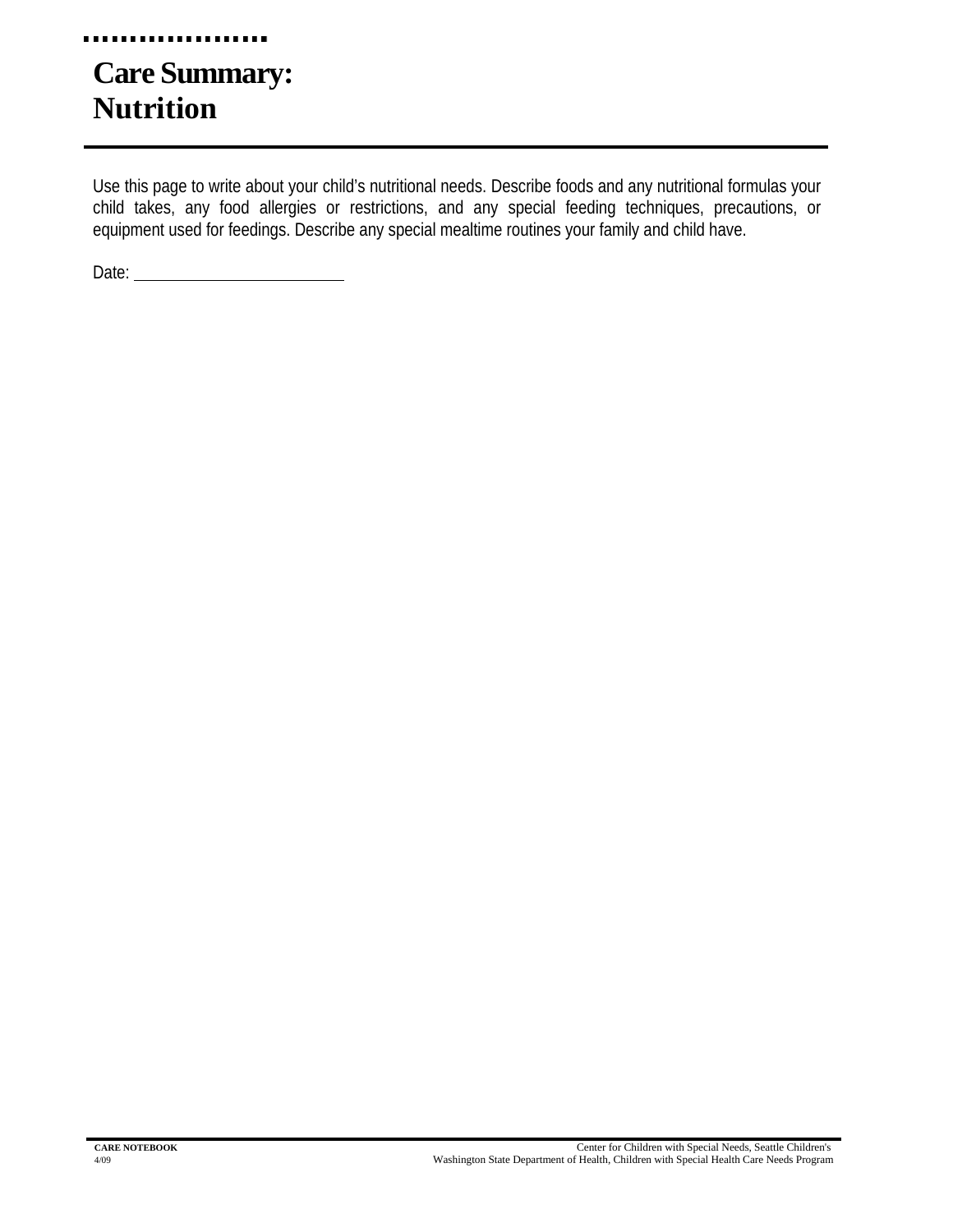#### . . . . . . . . . . .

## **Care Summary: Respiratory**

Use this page to write about your child's respiratory care needs. Describe the care or treatments your child needs and any special techniques or precautions you use when giving care. Include any special routines your child has for respiratory care.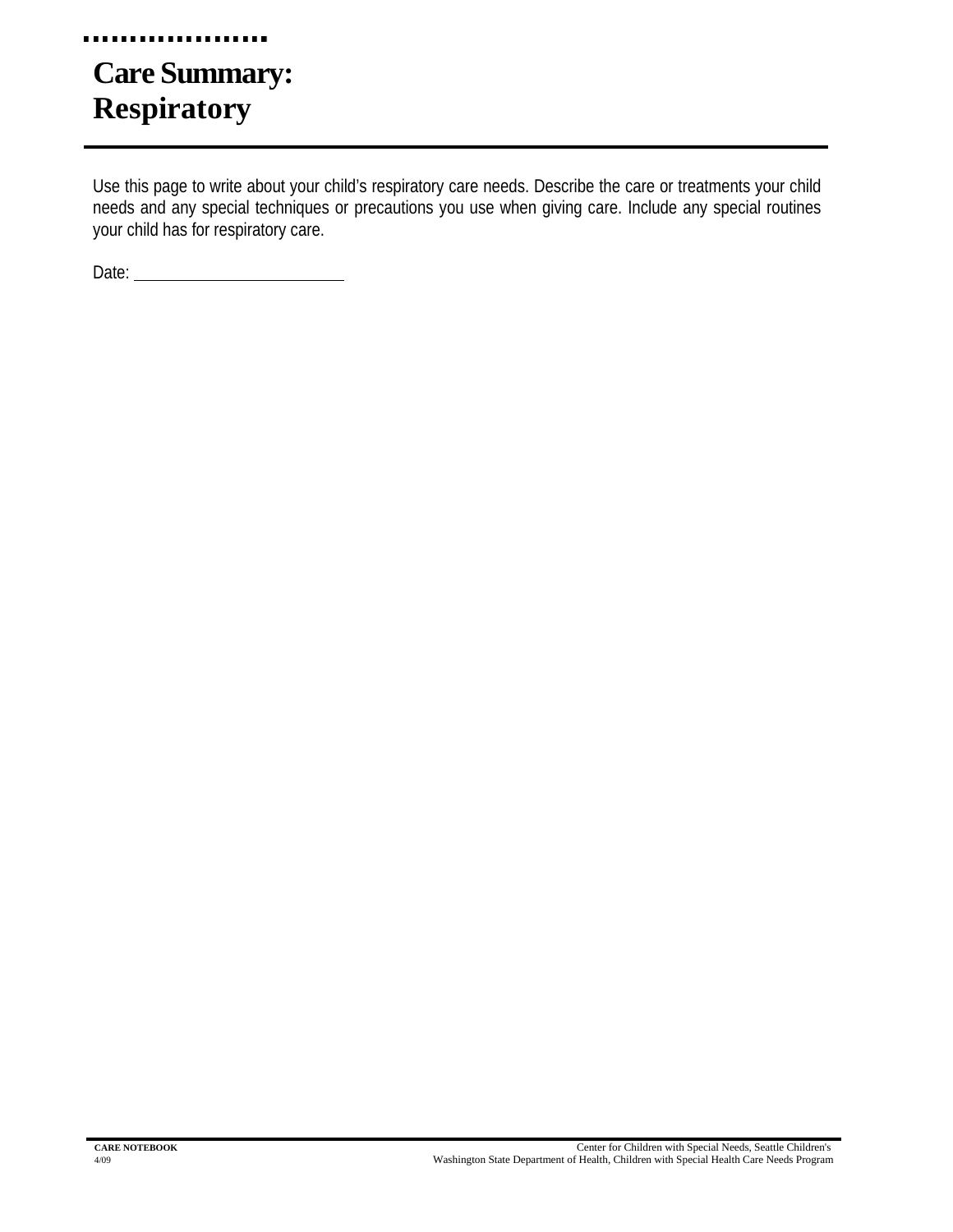#### . . . . . . . . . .

## **Care Summary: Rest / Sleep**

Use this page to write about your child's ability to get to sleep and to sleep through the night. Describe your child's bedtime routine and any security or comfort objects your child uses.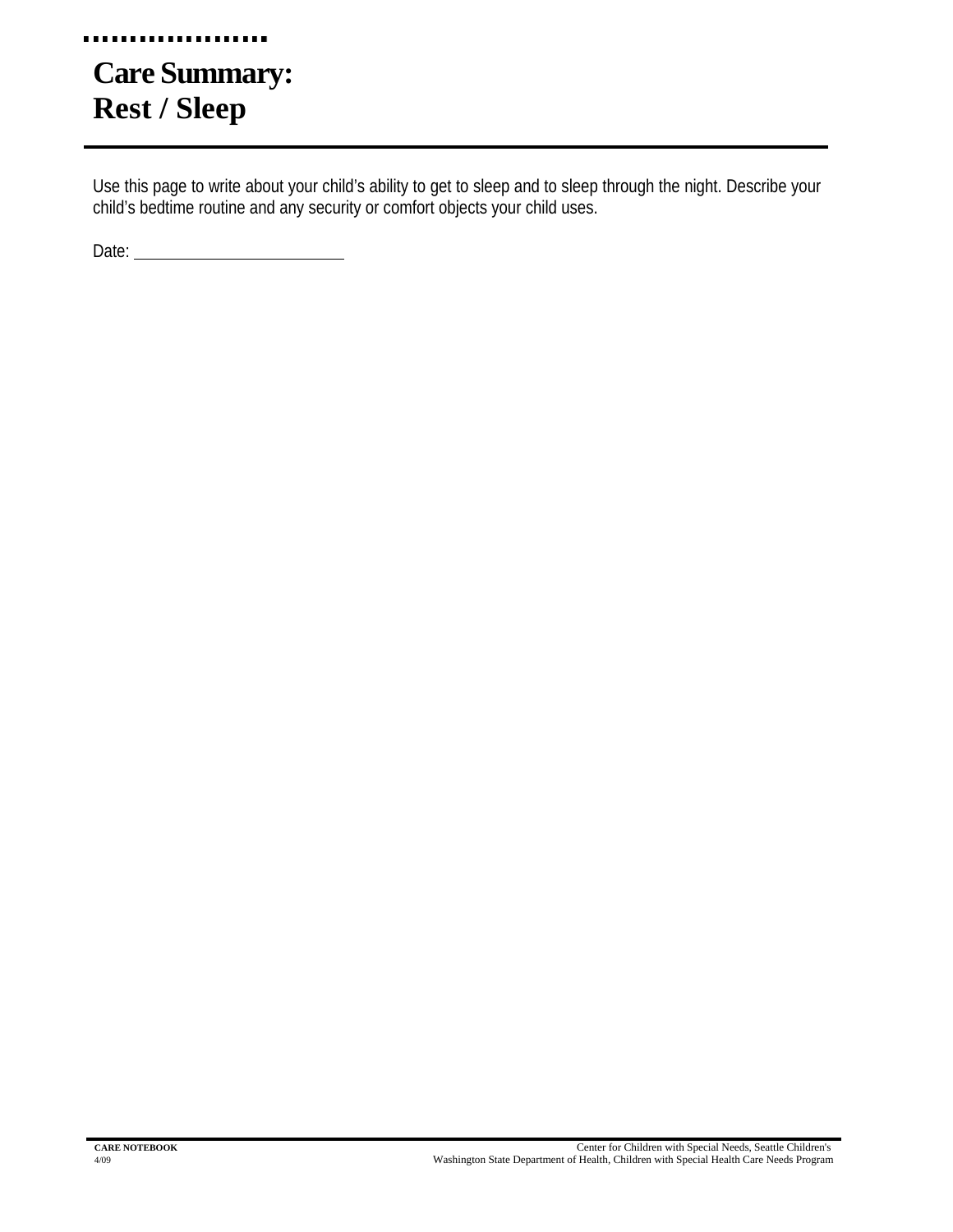## **Care Summary: Social / Play**

. . . . . . . . . . .

Use this page to write about your child's ability to get along with others. Describe how your child shows affection, shares feelings, or plays with other children. Describe what works best to help your child get along or cooperate with others. Describe your child's favorite things to do. Include any special family activities or customs that are important.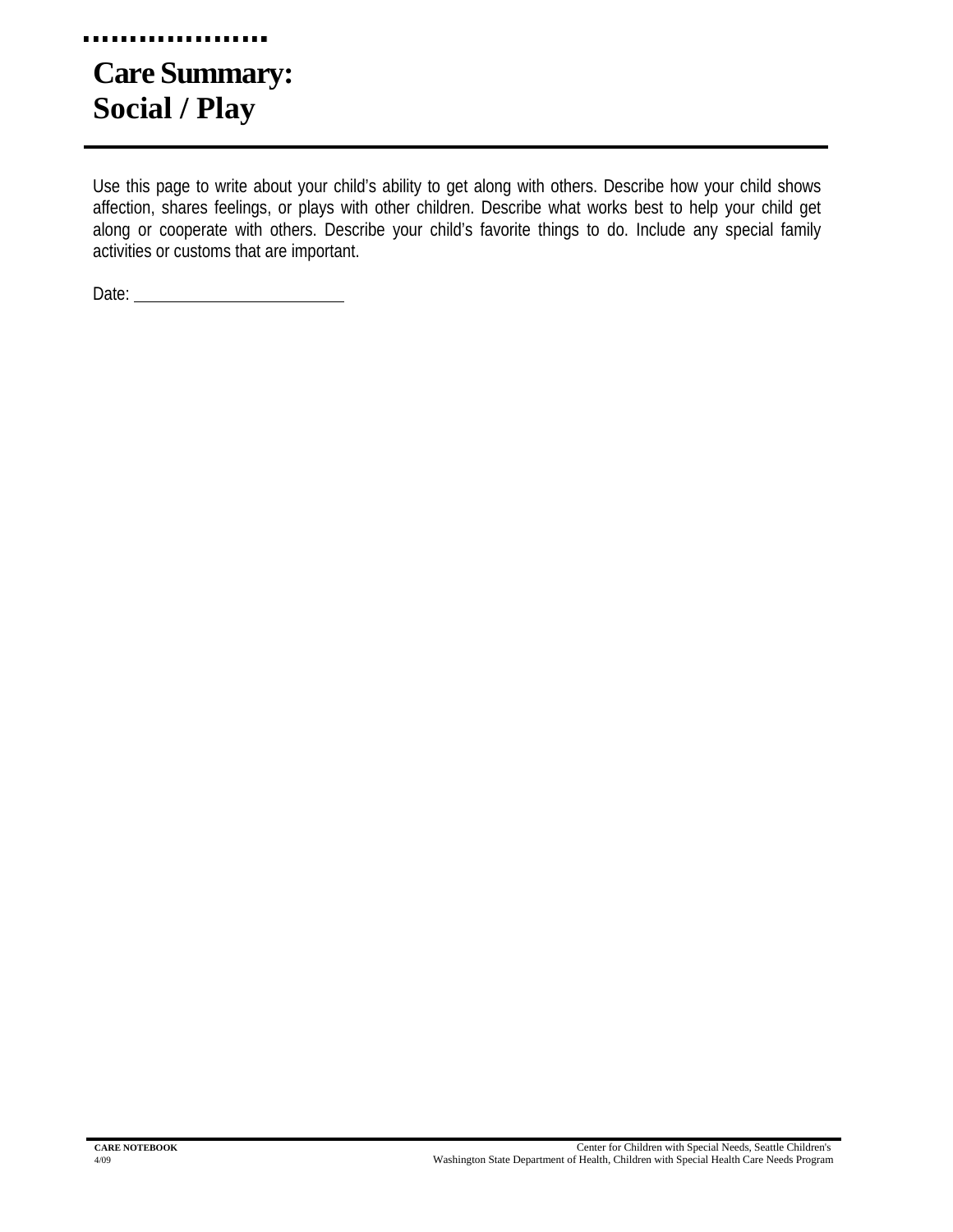## **Care Summary: Transitions—Looking Ahead**

Your child and family may go through or have many transitions, small and large, over the years. Three key transitions are: when your child reaches school age, when he or she nears adolescence, and when your child moves from adolescence into adulthood. Other transitions may involve moving into new programs, working with new agencies and care providers, or making new friends. Transitions involve changes: adding new expectations, responsibilities, or resources, and letting go of others.

It's not always easy to think about the future. There may be many things, including what has to be done today, that keep you from looking ahead. It may be helpful to take some time to jot down a few ideas about your child's and family's future. You might start by thinking about your child's and family's strengths. How can these strengths help you plan for "what's next" and for reaching long term goals? What are your dreams and your fears about your child's and family's future?

Date: and the contract of the contract of the contract of the contract of the contract of the contract of the contract of the contract of the contract of the contract of the contract of the contract of the contract of the

**Developed in partnership with staff from the Adolescent Health and Transition Project, University of Washington**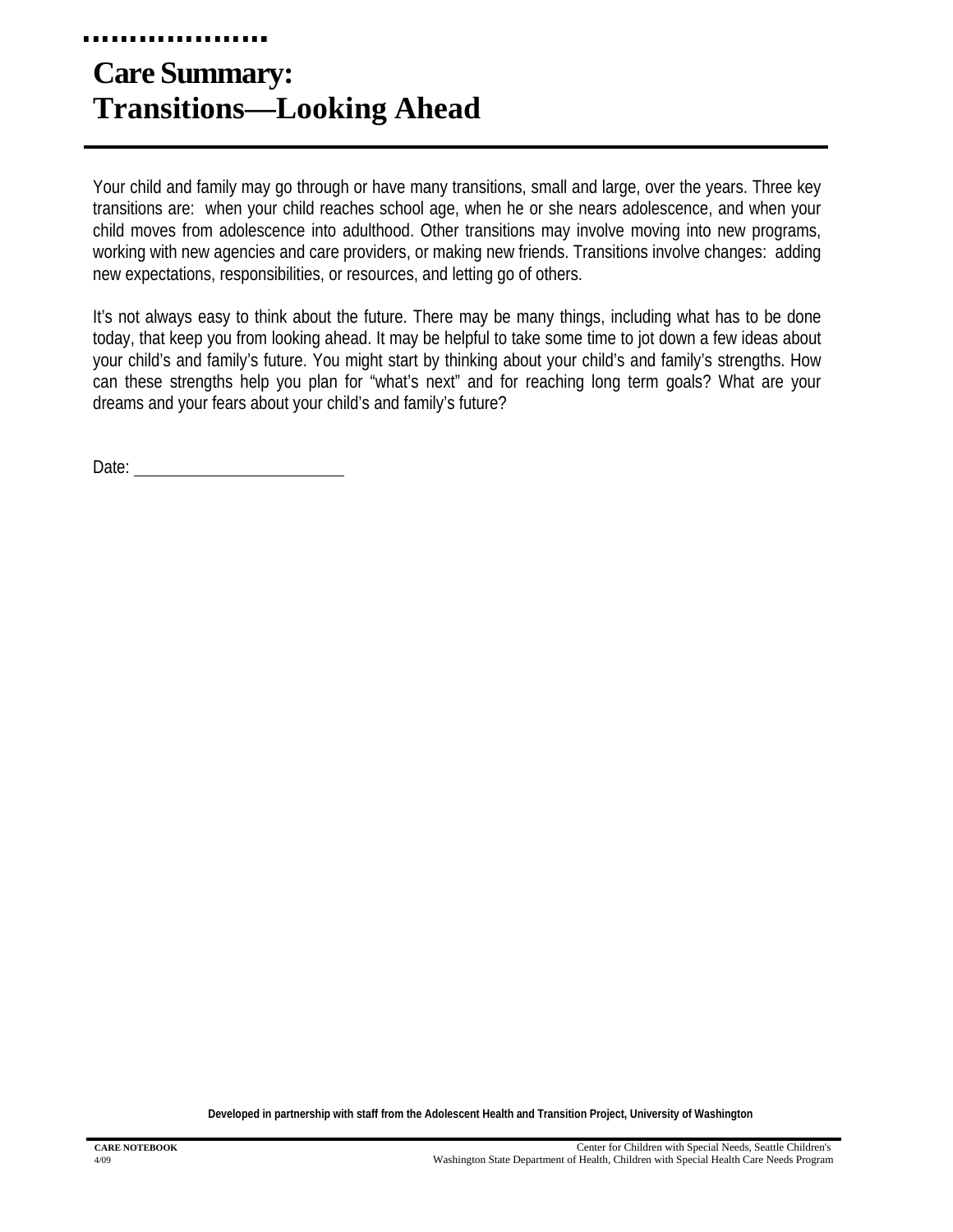## **Appointment Log**

...................

| <b>DATE</b> | <b>PROVIDER</b> | <b>REASON FOR APPOINTMENT /</b><br><b>CARE PROVIDED</b> | <b>NEXT</b><br><b>APPOINTMENT</b> |
|-------------|-----------------|---------------------------------------------------------|-----------------------------------|
|             |                 |                                                         |                                   |
|             |                 |                                                         |                                   |
|             |                 |                                                         |                                   |
|             |                 |                                                         |                                   |
|             |                 |                                                         |                                   |
|             |                 |                                                         |                                   |
|             |                 |                                                         |                                   |
|             |                 |                                                         |                                   |
|             |                 |                                                         |                                   |
|             |                 |                                                         |                                   |
|             |                 |                                                         |                                   |
|             |                 |                                                         |                                   |
|             |                 |                                                         |                                   |
|             |                 |                                                         |                                   |
|             |                 |                                                         |                                   |
|             |                 |                                                         |                                   |
|             |                 |                                                         |                                   |
|             |                 |                                                         |                                   |
|             |                 |                                                         |                                   |
|             |                 |                                                         |                                   |
|             |                 |                                                         |                                   |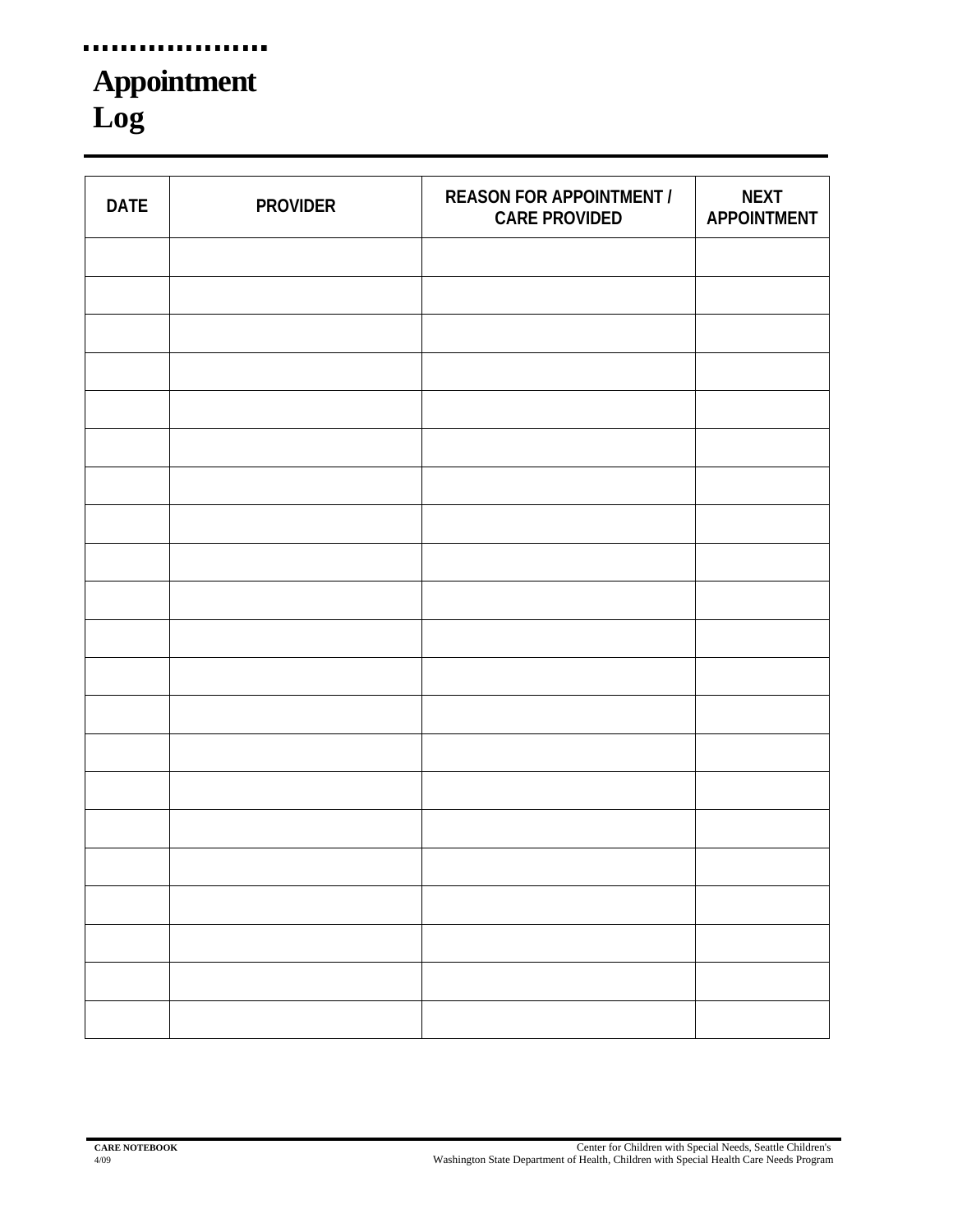## **Medical / Surgical Procedures**

| <b>DATE</b> | <b>PROCEDURE</b> | <b>RESULTS</b> | <b>COMMENTS</b> |
|-------------|------------------|----------------|-----------------|
|             |                  |                |                 |
|             |                  |                |                 |
|             |                  |                |                 |
|             |                  |                |                 |
|             |                  |                |                 |
|             |                  |                |                 |
|             |                  |                |                 |
|             |                  |                |                 |
|             |                  |                |                 |
|             |                  |                |                 |
|             |                  |                |                 |
|             |                  |                |                 |
|             |                  |                |                 |
|             |                  |                |                 |
|             |                  |                |                 |
|             |                  |                |                 |
|             |                  |                |                 |
|             |                  |                |                 |
|             |                  |                |                 |
|             |                  |                |                 |
|             |                  |                |                 |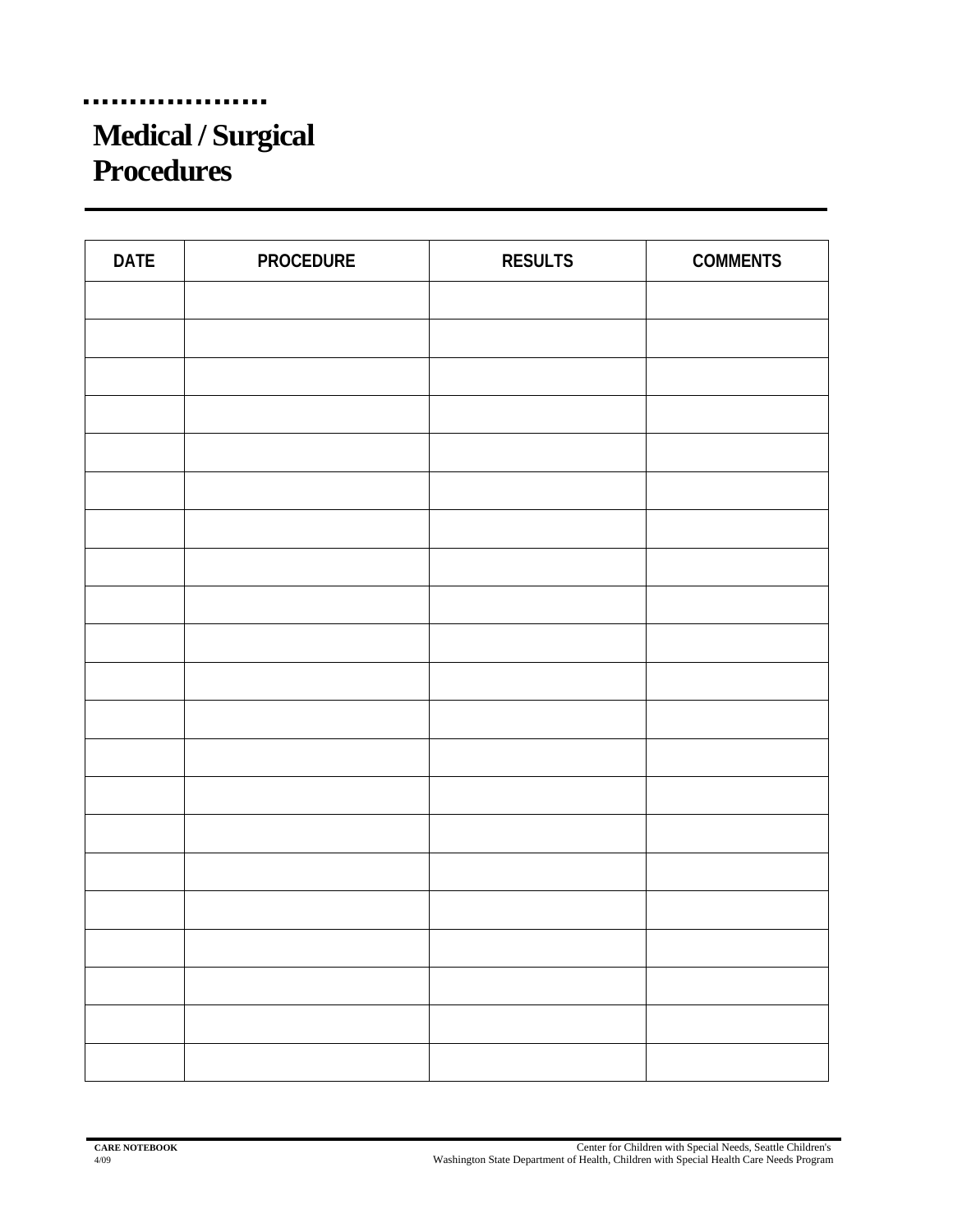## **Lab Work / Tests / Procedures**

| <b>DATE</b> | <b>TEST</b> | <b>RESULTS</b> | <b>COMMENTS</b> |
|-------------|-------------|----------------|-----------------|
|             |             |                |                 |
|             |             |                |                 |
|             |             |                |                 |
|             |             |                |                 |
|             |             |                |                 |
|             |             |                |                 |
|             |             |                |                 |
|             |             |                |                 |
|             |             |                |                 |
|             |             |                |                 |
|             |             |                |                 |
|             |             |                |                 |
|             |             |                |                 |
|             |             |                |                 |
|             |             |                |                 |
|             |             |                |                 |
|             |             |                |                 |
|             |             |                |                 |
|             |             |                |                 |
|             |             |                |                 |
|             |             |                |                 |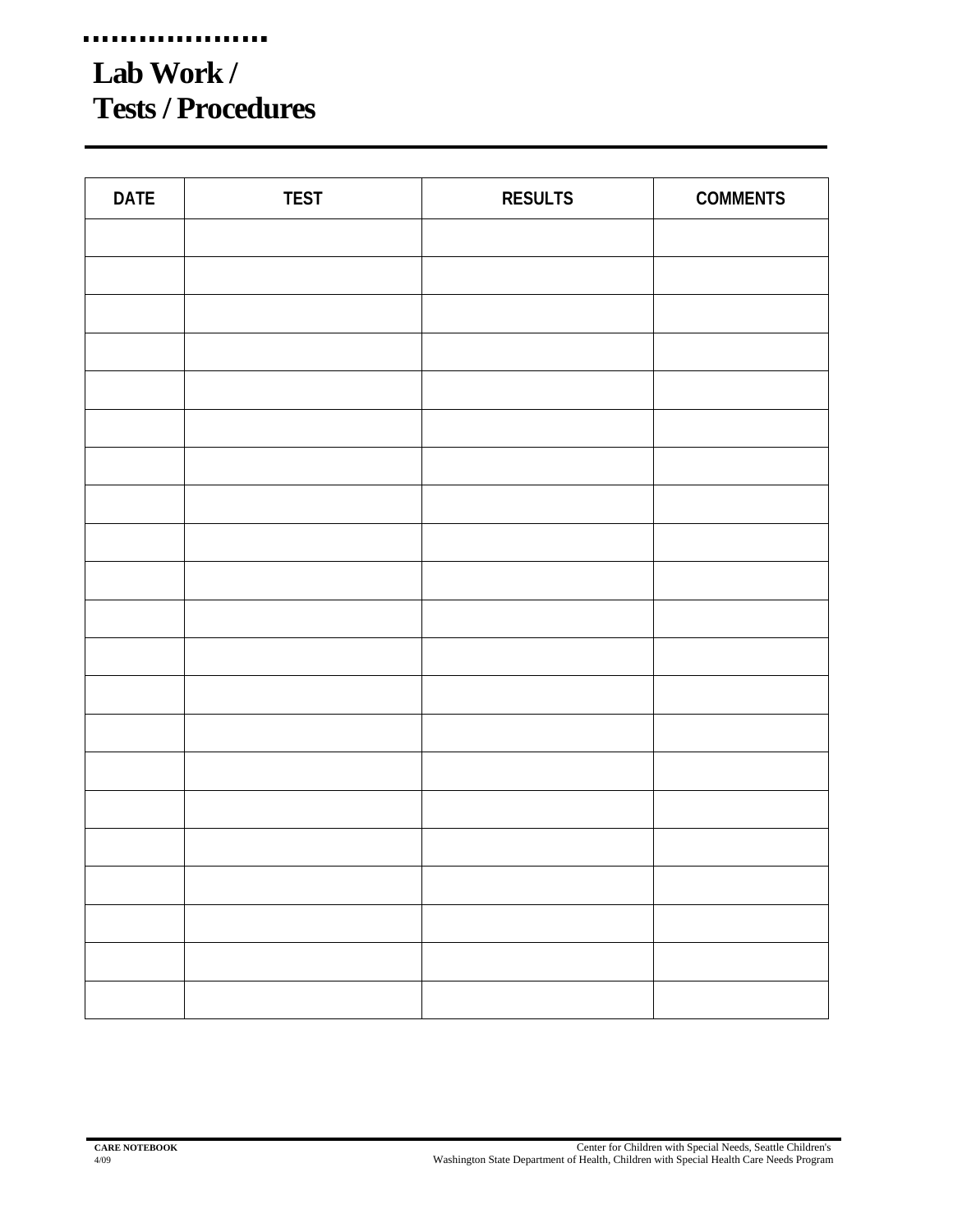## **Growth Tracking Form**

| <b>DATE</b> | <b>HEIGHT</b> | <b>WEIGHT</b> | <b>HEAD CIRCUMFERENCE</b> | <b>CHECKED BY</b> |
|-------------|---------------|---------------|---------------------------|-------------------|
|             |               |               |                           |                   |
|             |               |               |                           |                   |
|             |               |               |                           |                   |
|             |               |               |                           |                   |
|             |               |               |                           |                   |
|             |               |               |                           |                   |
|             |               |               |                           |                   |
|             |               |               |                           |                   |
|             |               |               |                           |                   |
|             |               |               |                           |                   |
|             |               |               |                           |                   |
|             |               |               |                           |                   |
|             |               |               |                           |                   |
|             |               |               |                           |                   |
|             |               |               |                           |                   |
|             |               |               |                           |                   |
|             |               |               |                           |                   |
|             |               |               |                           |                   |
|             |               |               |                           |                   |
|             |               |               |                           |                   |
|             |               |               |                           |                   |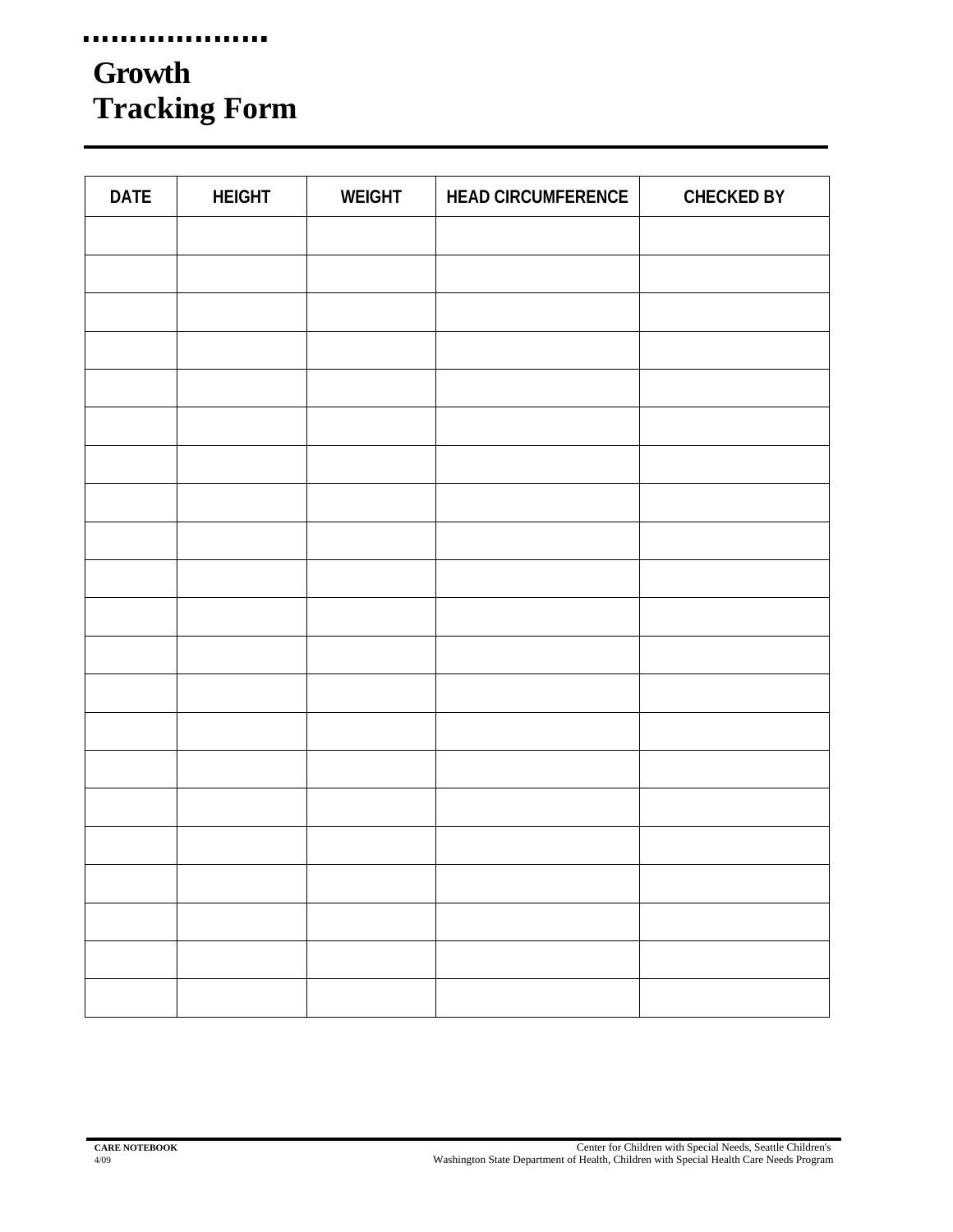## **Equipment / Supplies**

...................**.** 

|                                       | Description (brand name, model, size, etc.): ___________________________________                                                                                                                                                    |  |
|---------------------------------------|-------------------------------------------------------------------------------------------------------------------------------------------------------------------------------------------------------------------------------------|--|
|                                       |                                                                                                                                                                                                                                     |  |
|                                       |                                                                                                                                                                                                                                     |  |
| Contact Person: 2008 Contact Person:  |                                                                                                                                                                                                                                     |  |
|                                       | Serial Number: <u>Communications</u> Communications of the Communications of the Communications of the Communications of the Communications of the Communications of the Communications of the Communications of the Communications |  |
|                                       |                                                                                                                                                                                                                                     |  |
|                                       | Description (brand name, model, size, etc.): ___________________________________                                                                                                                                                    |  |
| Date obtained: ______________________ |                                                                                                                                                                                                                                     |  |
|                                       |                                                                                                                                                                                                                                     |  |
| Contact Person: 2000 Contact Person:  |                                                                                                                                                                                                                                     |  |
|                                       | Serial Number: <u>Communications</u> Communications and Communications Communications and Communications Communications                                                                                                             |  |
|                                       |                                                                                                                                                                                                                                     |  |
|                                       | Description (brand name, model, size, etc.): ___________________________________                                                                                                                                                    |  |
| Date obtained: <u>contained</u>       |                                                                                                                                                                                                                                     |  |
|                                       | Website: New York: New York: New York: New York: New York: New York: New York: New York: New York: New York: New York: New York: New York: New York: New York: New York: New York: New York: New York: New York: New York: New      |  |
|                                       |                                                                                                                                                                                                                                     |  |
|                                       | Serial Number: <u>Communication</u> Contract Contract Contract Contract Contract Contract Contract Contract Contract Contract Contract Contract Contract Contract Contract Contract Contract Contract Contract Contract Contract Co |  |
|                                       |                                                                                                                                                                                                                                     |  |
|                                       | Description (brand name, model, size, etc.): ___________________________________                                                                                                                                                    |  |
| Date obtained: ______________________ |                                                                                                                                                                                                                                     |  |
|                                       |                                                                                                                                                                                                                                     |  |
| Contact Person: 2000 Contact Person:  |                                                                                                                                                                                                                                     |  |
|                                       |                                                                                                                                                                                                                                     |  |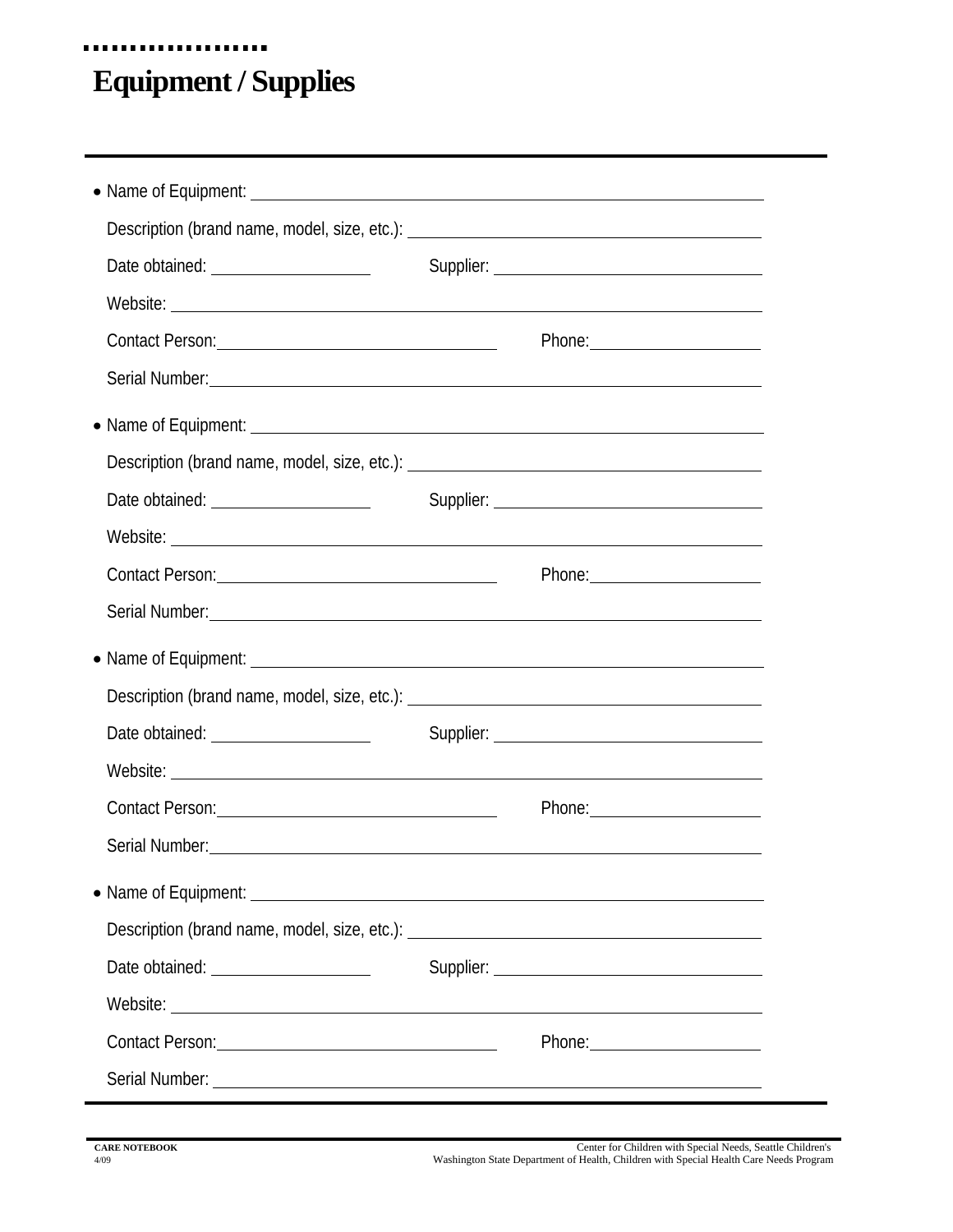## **Notes**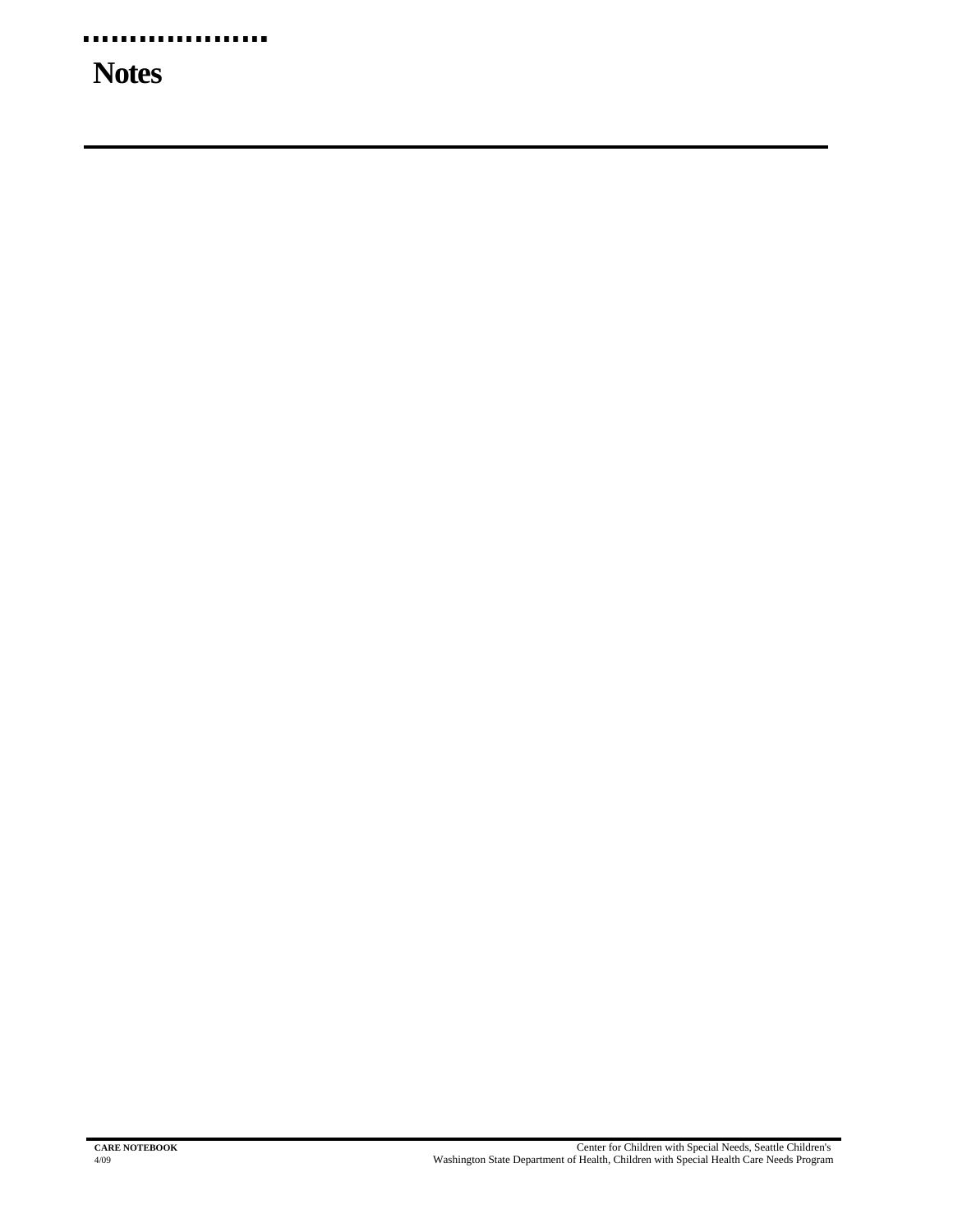#### a i .......

### **Medications**

**Allergies**:

**Pharmacy**: **Phone**:

| <b>MEDICATION</b> | <b>DATE</b><br><b>STARTED</b> | <b>DATE</b><br><b>STOPPED</b> | DOSE / ROUTE<br>(with or without<br>food?) | <b>TIME GIVEN</b> | PRESCRIBED BY |
|-------------------|-------------------------------|-------------------------------|--------------------------------------------|-------------------|---------------|
|                   |                               |                               |                                            |                   |               |
|                   |                               |                               |                                            |                   |               |
|                   |                               |                               |                                            |                   |               |
|                   |                               |                               |                                            |                   |               |
|                   |                               |                               |                                            |                   |               |
|                   |                               |                               |                                            |                   |               |
|                   |                               |                               |                                            |                   |               |
|                   |                               |                               |                                            |                   |               |
|                   |                               |                               |                                            |                   |               |
|                   |                               |                               |                                            |                   |               |
|                   |                               |                               |                                            |                   |               |
|                   |                               |                               |                                            |                   |               |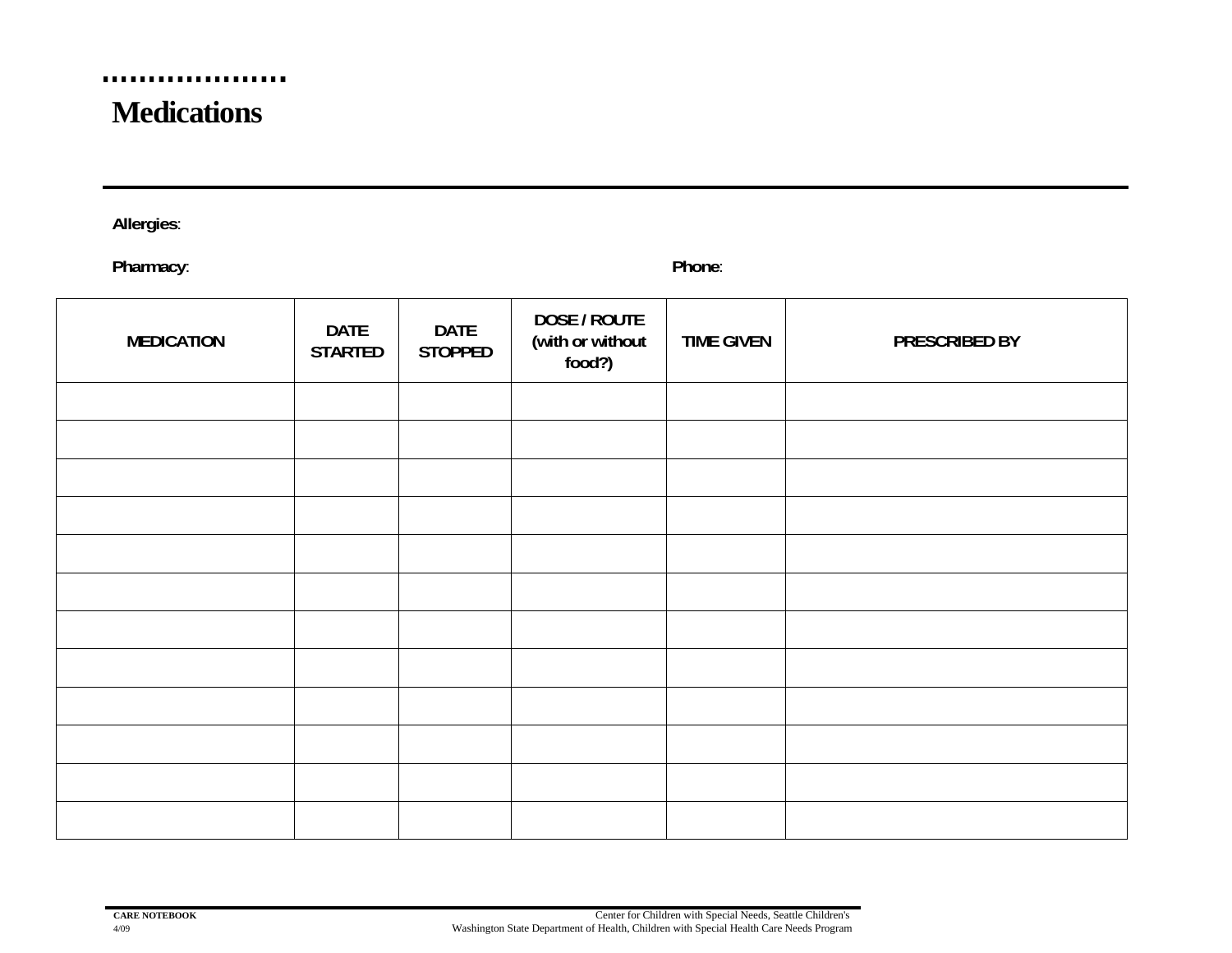## **Diet Tracking Form**

...................

| <b>DATE</b>      | <b>SUNDAY</b> | <b>MONDAY</b> | TUESDAY | WEDNESDAY | <b>THURSDAY</b> | <b>FRIDAY</b> | <b>SATURDAY</b> |
|------------------|---------------|---------------|---------|-----------|-----------------|---------------|-----------------|
| Tube Feeding     |               |               |         |           |                 |               |                 |
| <b>Breakfast</b> |               |               |         |           |                 |               |                 |
| Lunch            |               |               |         |           |                 |               |                 |
| Dinner           |               |               |         |           |                 |               |                 |
| Snacks           |               |               |         |           |                 |               |                 |
| <b>Notes</b>     |               |               |         |           |                 |               |                 |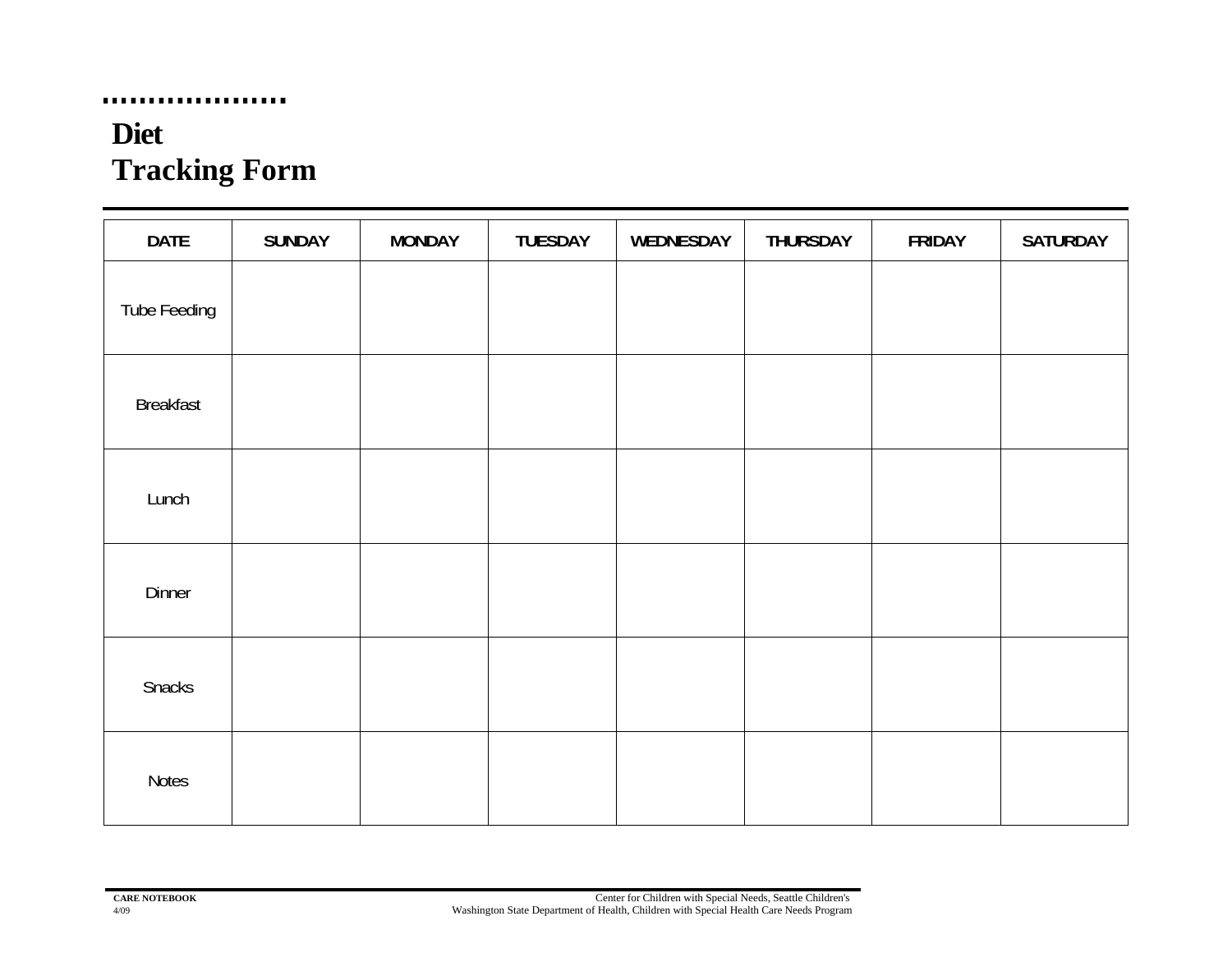## **Hospital Stay Tracking Form**

a a

| <b>DATE</b> | <b>HOSPITAL</b> | <b>REASON</b> | <b>NOTES</b> |
|-------------|-----------------|---------------|--------------|
|             |                 |               |              |
|             |                 |               |              |
|             |                 |               |              |
|             |                 |               |              |
|             |                 |               |              |
|             |                 |               |              |
|             |                 |               |              |
|             |                 |               |              |
|             |                 |               |              |
|             |                 |               |              |
|             |                 |               |              |
|             |                 |               |              |
|             |                 |               |              |
|             |                 |               |              |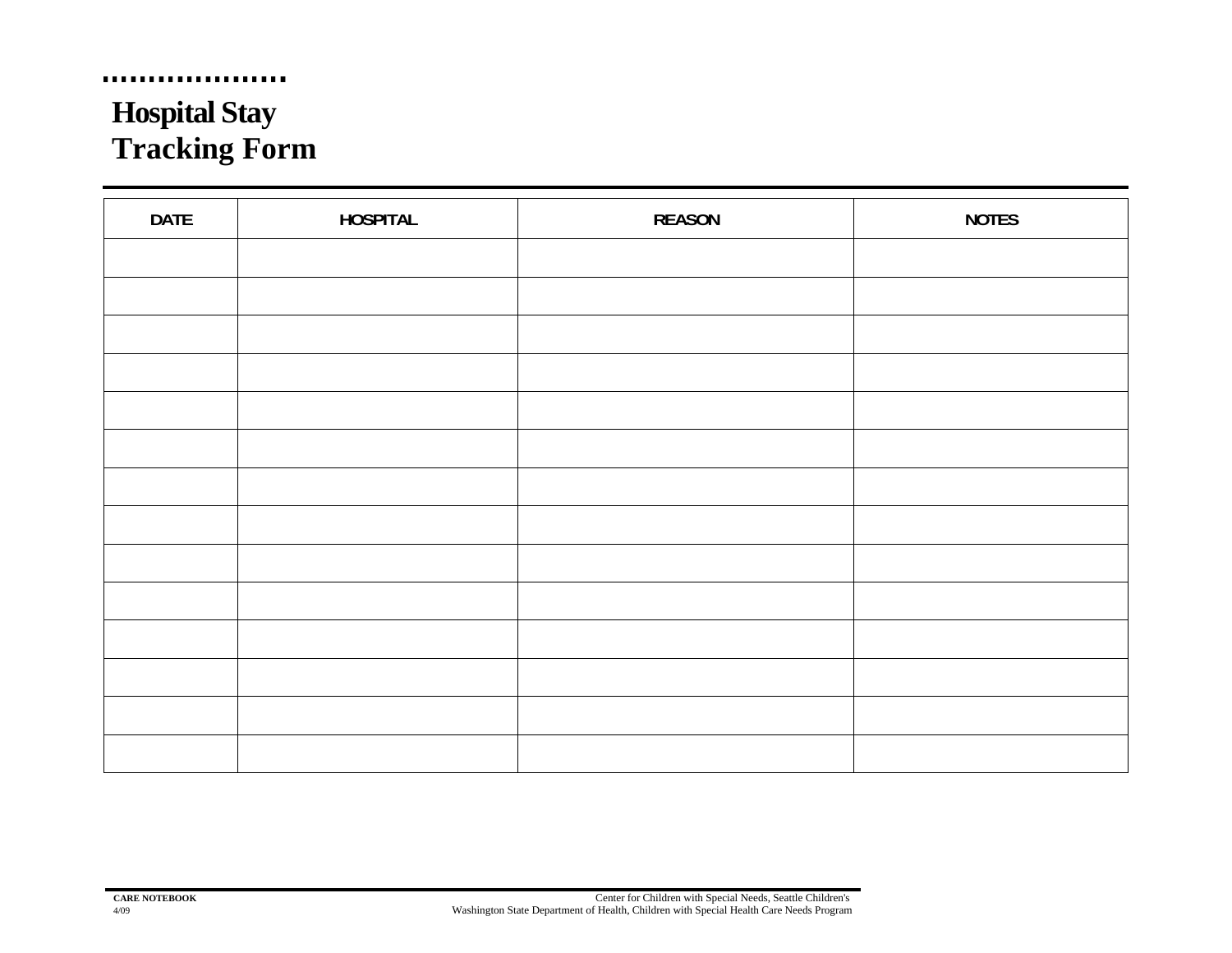## **Medical Bill Tracking Form**

. . . . . . . . . . .

 $\blacksquare$ 

| <b>DATE</b> | <b>PROVIDER</b> | COST | <b>INSURANCE</b><br><b>PAID</b> | <b>DATE PAID</b> | <b>FAMILY OWES</b> | <b>DATE PAID</b> |
|-------------|-----------------|------|---------------------------------|------------------|--------------------|------------------|
|             |                 |      |                                 |                  |                    |                  |
|             |                 |      |                                 |                  |                    |                  |
|             |                 |      |                                 |                  |                    |                  |
|             |                 |      |                                 |                  |                    |                  |
|             |                 |      |                                 |                  |                    |                  |
|             |                 |      |                                 |                  |                    |                  |
|             |                 |      |                                 |                  |                    |                  |
|             |                 |      |                                 |                  |                    |                  |
|             |                 |      |                                 |                  |                    |                  |
|             |                 |      |                                 |                  |                    |                  |
|             |                 |      |                                 |                  |                    |                  |
|             |                 |      |                                 |                  |                    |                  |
|             |                 |      |                                 |                  |                    |                  |
|             |                 |      |                                 |                  |                    |                  |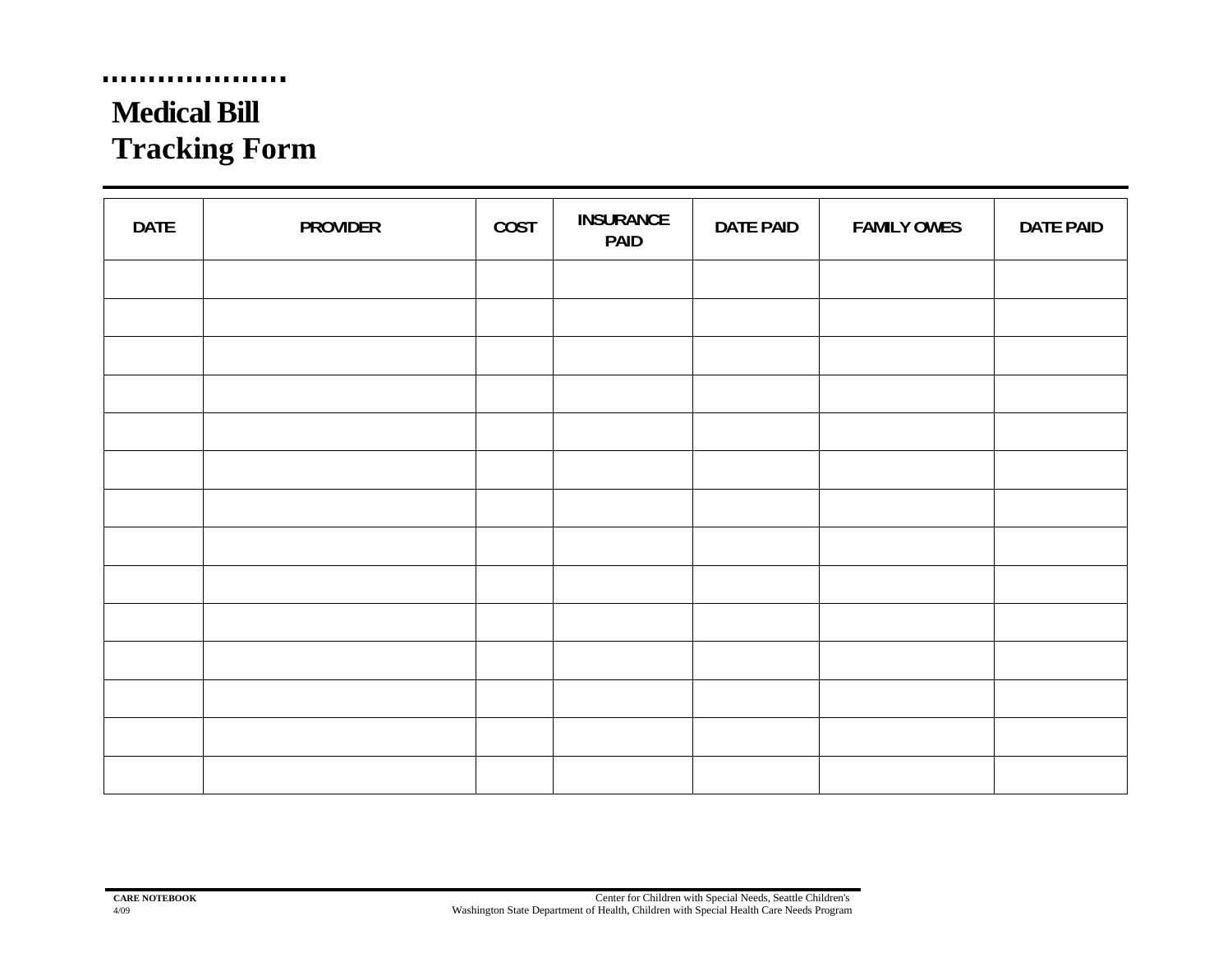....................

### **"MAKE-A-CALENDAR"** Month Year

| <b>SUNDAY</b> | <b>MONDAY</b> | <b>TUESDAY</b> | WEDNESDAY | THURSDAY | <b>FRIDAY</b> | <b>SATURDAY</b> |
|---------------|---------------|----------------|-----------|----------|---------------|-----------------|
|               |               |                |           |          |               |                 |
|               |               |                |           |          |               |                 |
|               |               |                |           |          |               |                 |
|               |               |                |           |          |               |                 |
|               |               |                |           |          |               |                 |
|               |               |                |           |          |               |                 |
|               |               |                |           |          |               |                 |
|               |               |                |           |          |               |                 |
|               |               |                |           |          |               |                 |
|               |               |                |           |          |               |                 |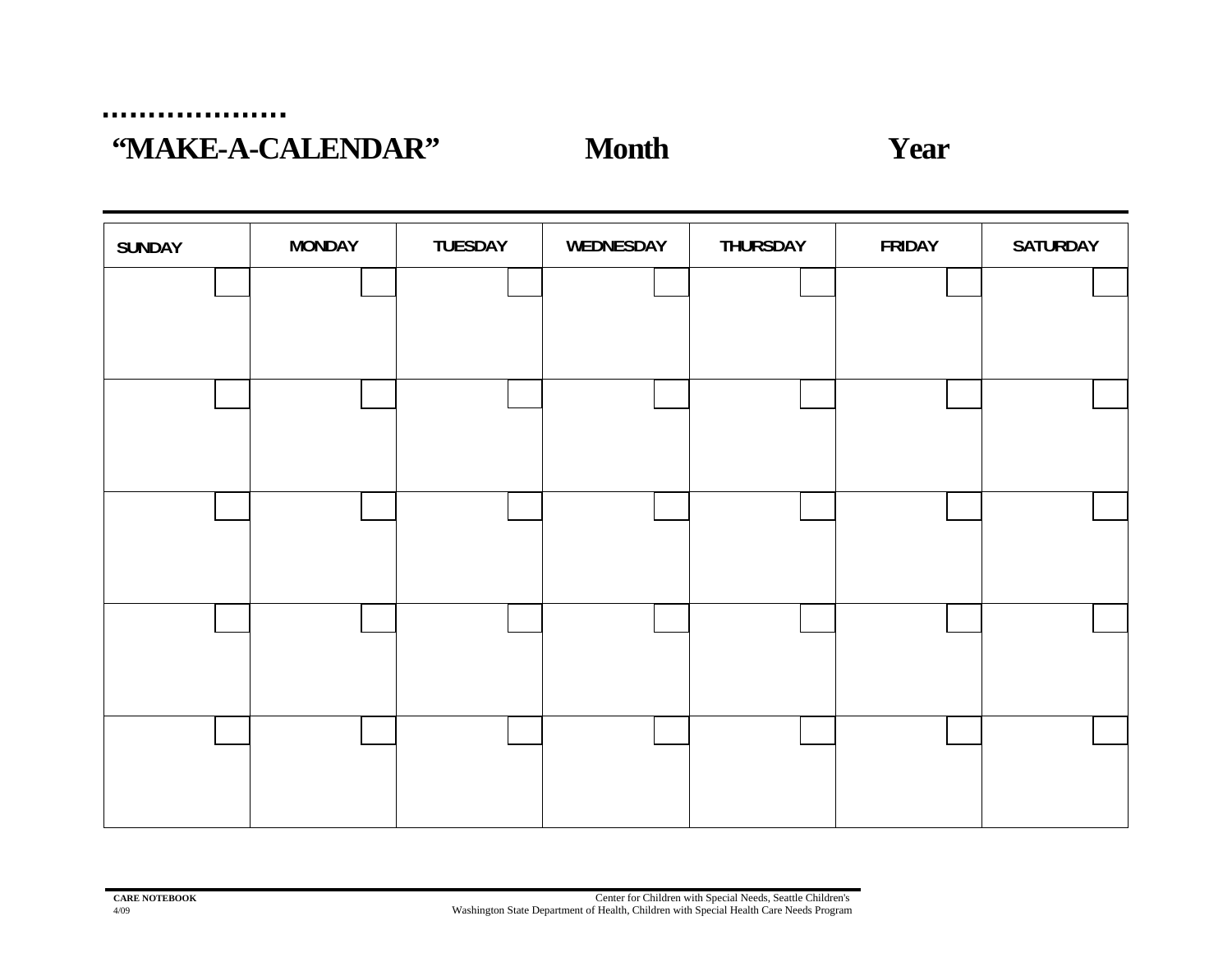

## **Emergency Preparedness for Children with Special Needs**

 *"I used to get overwhelmed about emergency preparedness, but once I broke it down into small steps it got easier. Each week I put a few items on my shopping*  list. Then I got other supplies at second hand stores and the Red Cross. I feel *better knowing I'm ready instead of worrying about getting ready*". –Parent

In an emergency, we all have to plan to be self sufficient and possibly spend several days without utilities, medical aid or communications.

#### **Three Ways to Get Ready**

- *1. Think* about your child's special needs in an emergency.
- *2. Plan* now for emergencies that can happen in your area.
- *3. Pack* an emergency supplies kit.

#### **1. Think about your child's special needs in an emergency.**

Consider your child's needs if there was:

- No water
- No electricity, telephone, heat, air conditioning, computer
- No local access to prescription refills or health products
- No refrigeration
- Separation from your family
- Evacuation to a shelter or elsewhere
- Confinement to home
- Limited health care access
- Lack of transportation
- Limited emergency rescue services

#### **2. Planning for Special Needs**

- $\Box$  Talk with your family about different types of emergencies, how to prepare for them, and how to care for your child with special needs during an emergency.
- $\Box$  Talk with your child's doctor or health care team about how to care for your child during different types of emergencies. Develop a plan for how you will communicate with your child's care team during an emergency.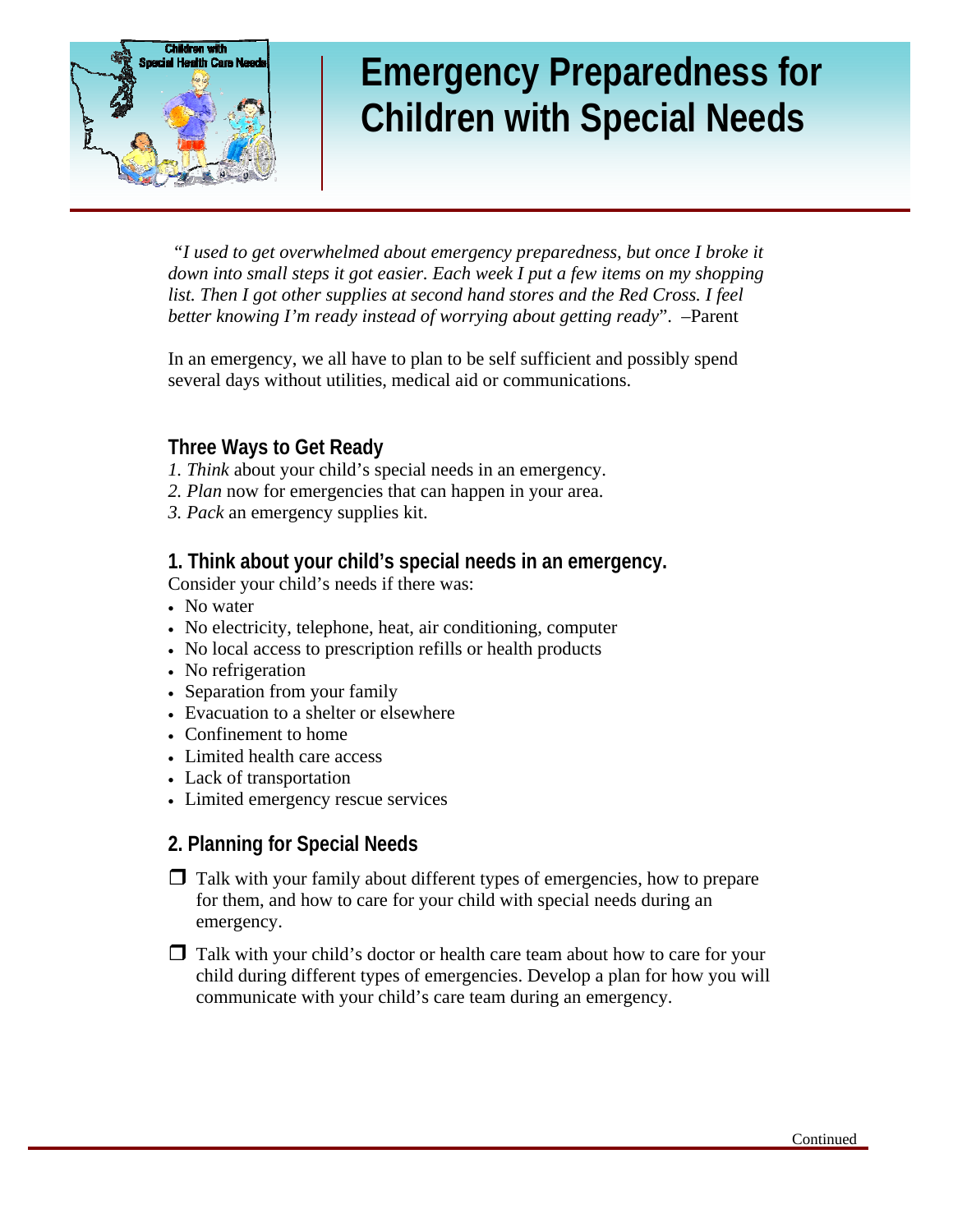- $\Box$  Plan for back up sources of heat, refrigeration, and electricity. Your family can use an emergency shelter for storing medicine, charging equipment, help with medical needs, getting a meal and more. You do not have to be staying in a shelter to use its resources.
- $\Box$  If your child depends on dialysis or other life sustaining treatment, know the location of more than one facility and find out *their* plans for emergencies and how your child will get treatment, medications etc. Get their emergency contact numbers (these may be out of state).
- $\Box$  Store extra medicines and equipment at your child's school.
- $\Box$  Create and practice an escape plan for your home. Are there clear exit paths for a child who uses mobility devices or has vision loss?
- $\Box$  For each person in the home, keep a pair of shoes stored under their bed to use in an evacuation.
- $\Box$  Talk to your local police and fire departments to see if they have emergency services or plans for people with special needs.
- $\Box$  Plan for your child's service animal.
- $\Box$  Obtain a medical alert and/or identification bracelet for your child.
- $\Box$  In the event of a disaster, listen to your emergency radio station (710-AM KIRO for King, Kitsap, and North Mason Counties)

#### **Create a Support Network**

A support network includes family, neighbors or friends that can help you and your child. They may be your first source of help in an emergency.

- $\Box$  Tell your support network about your child's special needs and where your emergency supplies are stored.
- $\Box$  Give a trusted member of your network a key to your house or apartment.
- $\Box$  Agree upon a system with your neighbors to signal for help if phones and electricity are not working.
- $\Box$  Show others how to handle your child's wheelchair or other equipment.
- $\Box$  Talk to other families who have a child with the same condition as your child about ideas and tips.



Center for Children with Special Needs



Continued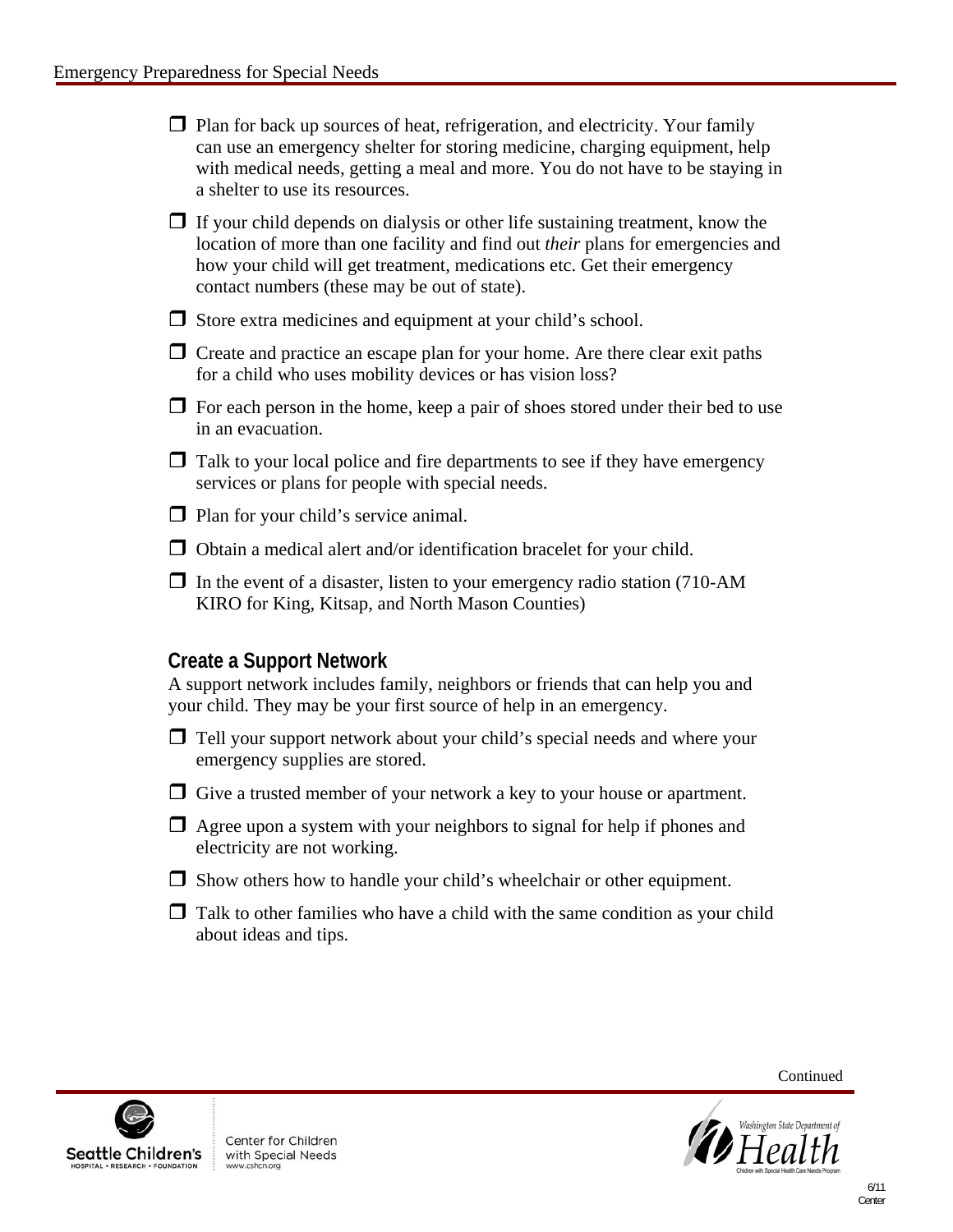#### **3. Pack Emergency Supplies Including:**

- $\Box$  A copy of your child's up to date Emergency Information Form and care plan (sample forms at <http://www.cshcn.org/Docs/InCaseofEmergency.doc> and <http://www.aap.org/advocacy/eif.doc>).
- $\Box$  Current medical information and important records stored in an easy to carry format such as a CD or flash drive. Keep at least one paper copy in a waterproof bag.
- $\Box$  Two-weeks worth of medical supplies such as syringes, dressing materials, nasal cannulas, or suction catheters.
- $\Box$  At least a 3 day supply of medications-fourteen days is ideal. It may be a challenge to get extra medications for emergencies, so talk with your child's doctor about how to obtain an extra supply. Keep prescription information in your wallet, car, and survival kit, along with the name, location and phone number of an out of town pharmacy. Ask your doctor or pharmacist how to properly store medication for use in an emergency. In a disaster, if you can't contact your doctor or pharmacy, you can ask for help from emergency responders or staff at emergency shelters or service centers. You can also call your local Red Cross or the Washington State Information Network 211.
- $\Box$  Back up power support (generator or battery) for electrical medical equipment. Due to deadly fumes, use generators, camp stoves or grills outdoors.
- $\Box$  Have a way to charge your cell phone without electricity. You can use a car adaptor or crank radio/flashlight that includes a cell phone charger. These are available at home and hardware stores. Look for battery powered or travel versions of medical equipment your child uses.
- $\Box$  An AC adaptor for your car that can run small electrical equipment such as a nebulizer. Know how long your battery will last while using the adaptor.
- $\Box$  Manual wheelchair or other non-electric equipment.
- $\Box$  Extra contact lenses, glasses, and lens supplies.
- $\Box$  Batteries for hearing aids, communication devices
- $\Box$  Special dietary foods and supplies
- $\Box$  Cooler and chemical ice packs for storing medications that must be kept cold.
- $\Box$  Items that calm or entertain your child.
- $\Box$  Identification to be carried by each child in case your family gets separated.
- $\Box$  Proof of service animal status to insure it can go with you into a shelter.



Center for Children with Special Needs



Continued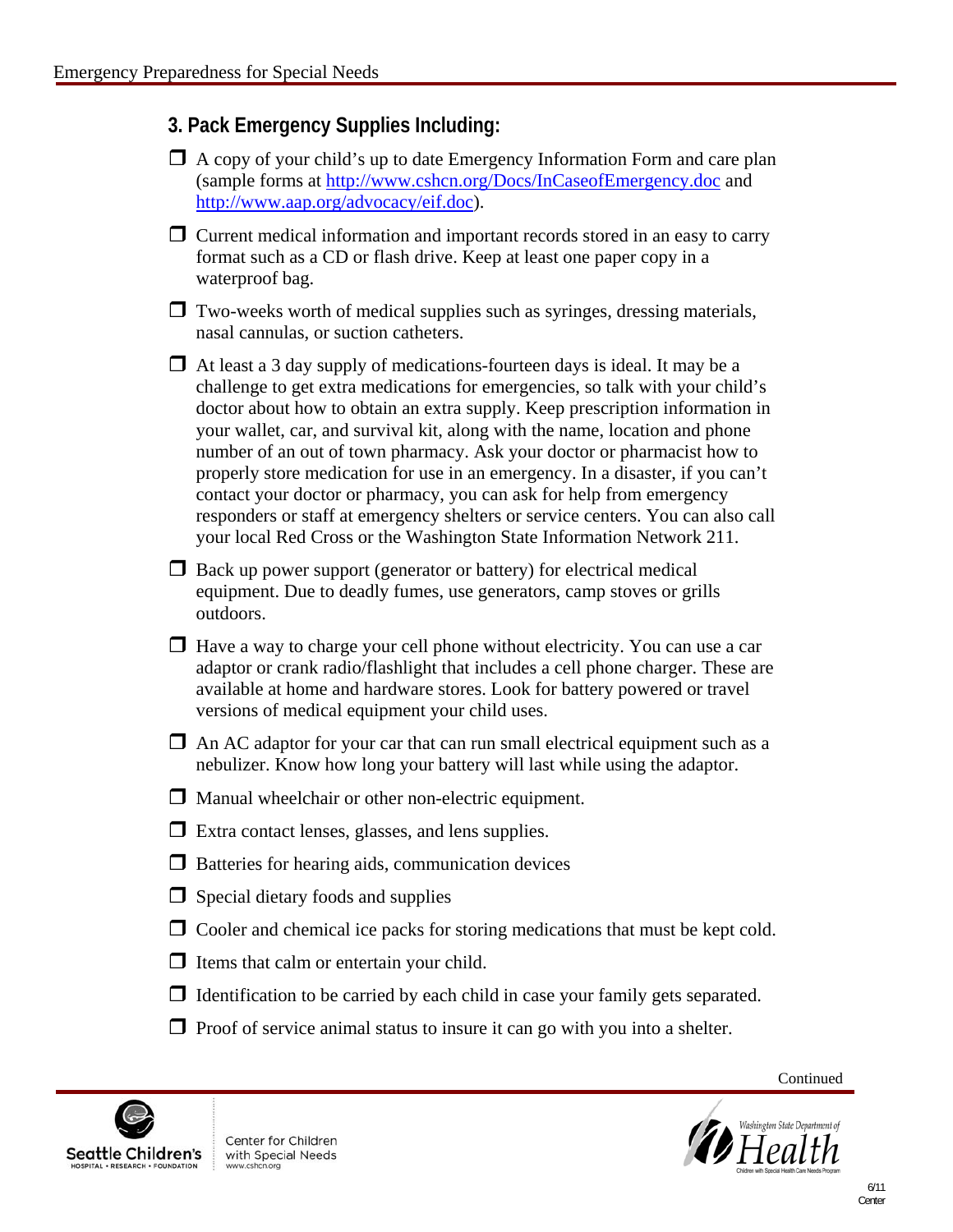$\Box$  Pack a smaller "to go" version of items for use in an evacuation. See link below for more information.

Store your supplies in water and pest-proof containers that are easy to get to. Update supplies and emergency contact and medical forms each year and replace water every six months. Store batteries out of devices until ready to use.

#### **Links to Other Emergency Preparedness Resources for Special Needs**

- **The American Red Cross**: http://www.redcross.org/museum/prepare\_org/disabilities/disabilitiesprep.htm Includes tips for people with:
	- cognitive disabilities
	- communication disabilities
	- disabilities and medical concerns
	- environmental or chemical sensitivities
- life support systems
- mobility concerns
- psychiatric disorders
- visual disabilities / hearing loss
- service animals
- **The Department of Homeland Security**. Instructional video on emergency preparedness for individuals with disabilities and or special needs. [http://www.ready.gov/america/about/\\_flash/movie14.html](http://www.ready.gov/america/about/_flash/movie14.html)
- **Disability Resource Center**. Emergency preparedness for special needs including specific tips by disability. http://www.disabilitypreparedness.gov/ppp/disabil.htm
- **Family Voices. "**Emergencies and Disasters: Keeping Children and Youth with Special Health Care Needs Safe". http://www.familyvoices.org/work/caring?id=0004
- **National Hemophilia Foundation.** Individual and family preparedness. [http://www.hemophilia.org/NHFWeb/Resource/StaticPages/menu0/menu8/menu125/A](http://www.hemophilia.org/NHFWeb/Resource/StaticPages/menu0/menu8/menu125/AtAGlanceIndividual.pdf) [tAGlanceIndividual.pdf](http://www.hemophilia.org/NHFWeb/Resource/StaticPages/menu0/menu8/menu125/AtAGlanceIndividual.pdf)
- **Washington State Department of Health.** Emergency Resource Guide. Includes disability specific planning. [http://www.doh.wa.gov/phepr/handbook/hbk\\_pdf/Emer\\_Res\\_Guide07.pdf](http://www.doh.wa.gov/phepr/handbook/hbk_pdf/Emer_Res_Guide07.pdf)
- **U. S. Department of Health and Human Services.** Helping children with cognitive disabilities cope with disaster. <http://www.acf.dhhs.gov/programs/add/Sept11/addcoping.html>

We wish to thank the Washington State Family to Family Health Information Center, the Family Advisory Board of Seattle Children's Hospital, and the American Red Cross, Serving King and Kitsap Counties.

© rev.2011 Seattle Children's Hospital All rights reserved.



Center for Children with Special Needs

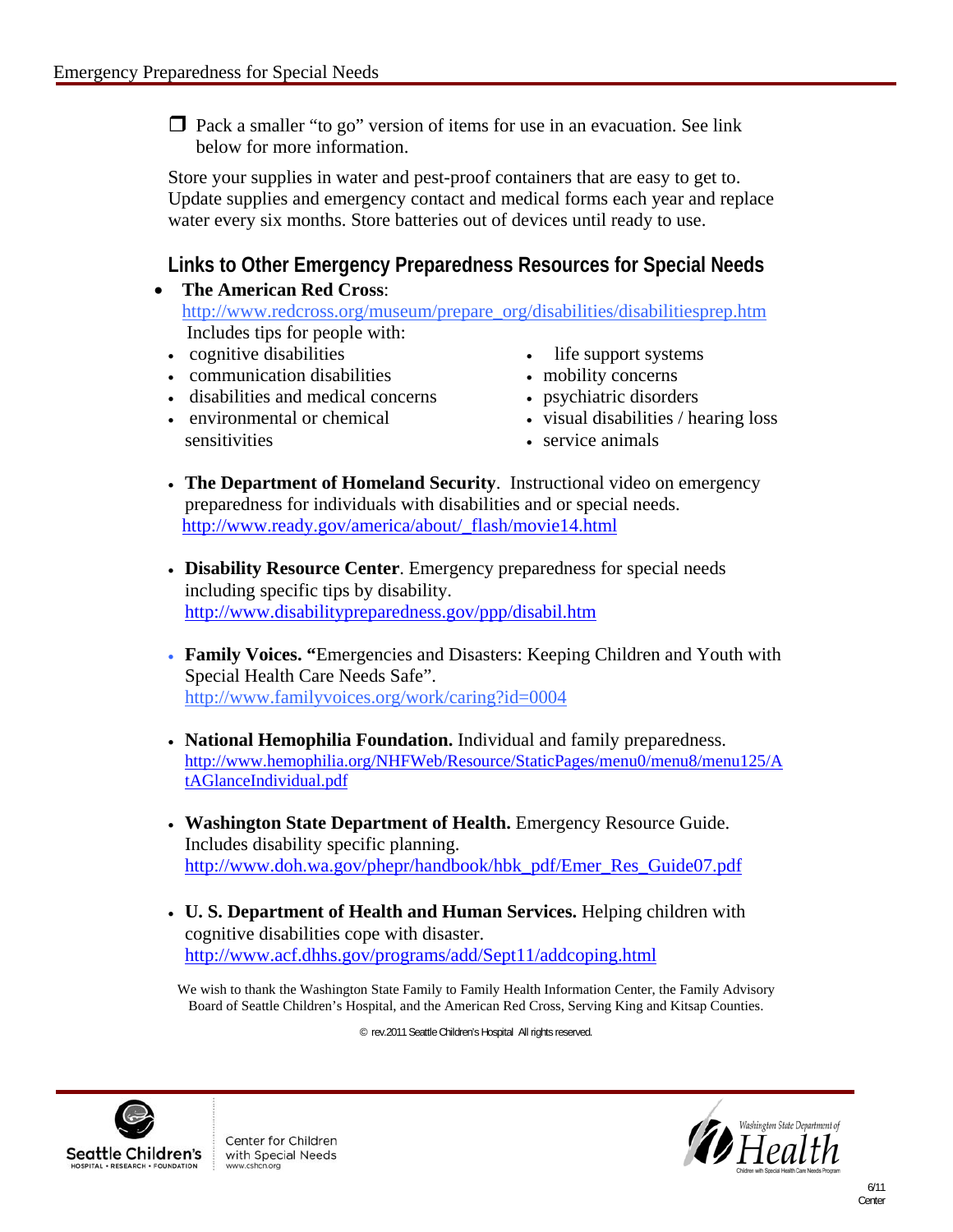# **Getting to Know Me**

| <b>My Name:</b>                                                                       | Nickname:            |  |  |  |  |
|---------------------------------------------------------------------------------------|----------------------|--|--|--|--|
| Date of Birth:                                                                        | <b>Today's Date:</b> |  |  |  |  |
| A Little About Me:                                                                    |                      |  |  |  |  |
| My Strengths: (things that are easy for me)                                           |                      |  |  |  |  |
| My Challenges: (communication, feeding, learning, mobility, social, energy, behavior) |                      |  |  |  |  |
| My Life in the Community: (school, childcare, place of worship, my favorite places)   |                      |  |  |  |  |
| My Home and Family Information:                                                       |                      |  |  |  |  |
| My Diagnosis (Diagnoses):                                                             |                      |  |  |  |  |
| My Overall Health:                                                                    |                      |  |  |  |  |
| My Prior Surgeries, Procedures, Lab/Diagnostic Studies:                               |                      |  |  |  |  |



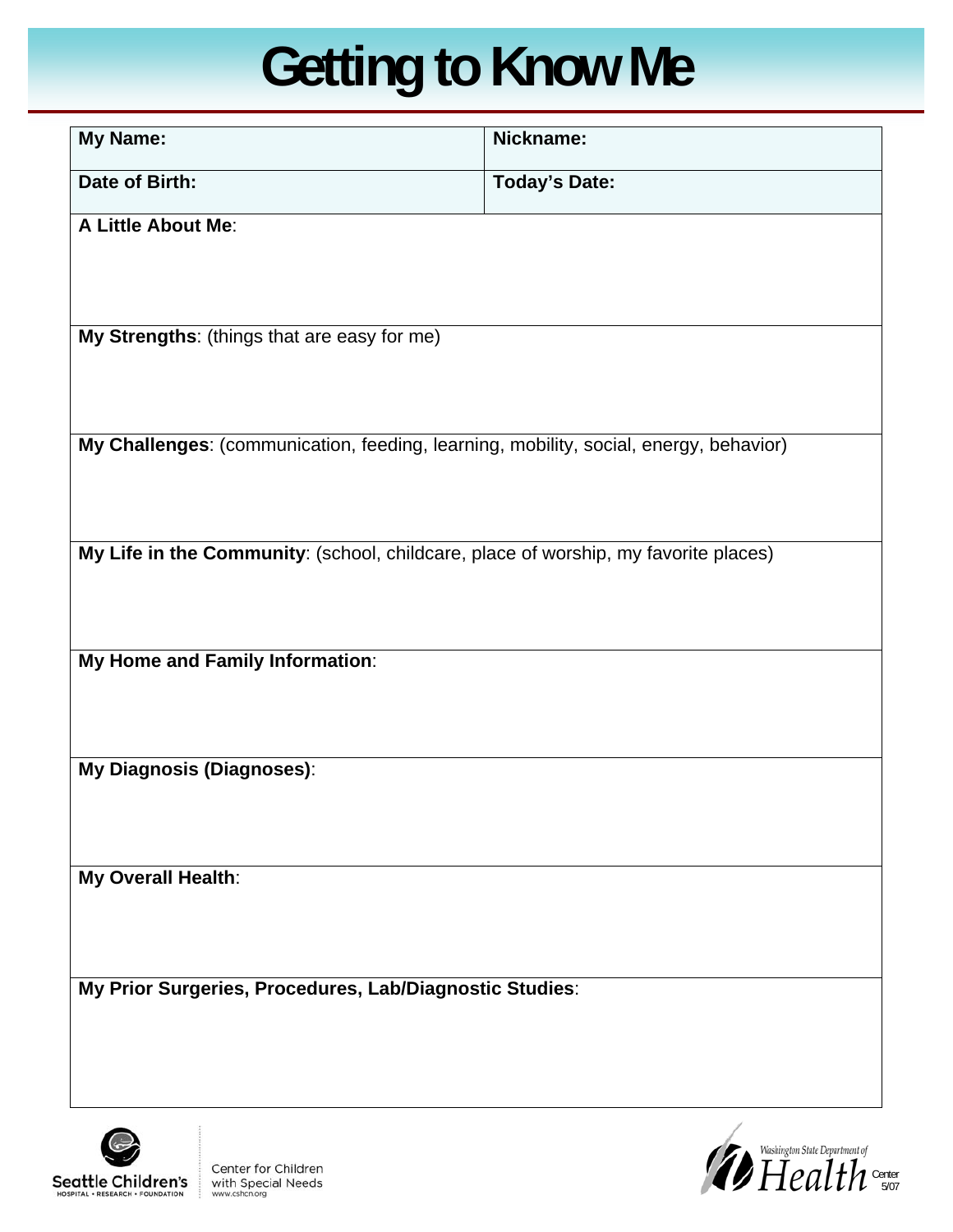# **Getting to Know Me**

| <b>My Name:</b>                                                                                                                                     | Nickname:            |
|-----------------------------------------------------------------------------------------------------------------------------------------------------|----------------------|
| Date of Birth:                                                                                                                                      | <b>Today's Date:</b> |
| My Current Medicines/Doses:                                                                                                                         |                      |
|                                                                                                                                                     |                      |
|                                                                                                                                                     |                      |
|                                                                                                                                                     |                      |
| <b>My Allergies:</b>                                                                                                                                |                      |
|                                                                                                                                                     |                      |
|                                                                                                                                                     |                      |
| Things to Avoid: (food, activities, and procedures)                                                                                                 |                      |
|                                                                                                                                                     |                      |
|                                                                                                                                                     |                      |
| My Equipment/Assistive Technology: (braces/orthotics, walker, wheelchair, communication<br>device, home $O_{2}$ , insulin pump, nebulizer, suction) |                      |
|                                                                                                                                                     |                      |
|                                                                                                                                                     |                      |
| Other Things I'd Like You to Know About Me:                                                                                                         |                      |
|                                                                                                                                                     |                      |
|                                                                                                                                                     |                      |
|                                                                                                                                                     |                      |
| Ways You Can be Helpful to Me:                                                                                                                      |                      |
|                                                                                                                                                     |                      |
|                                                                                                                                                     |                      |



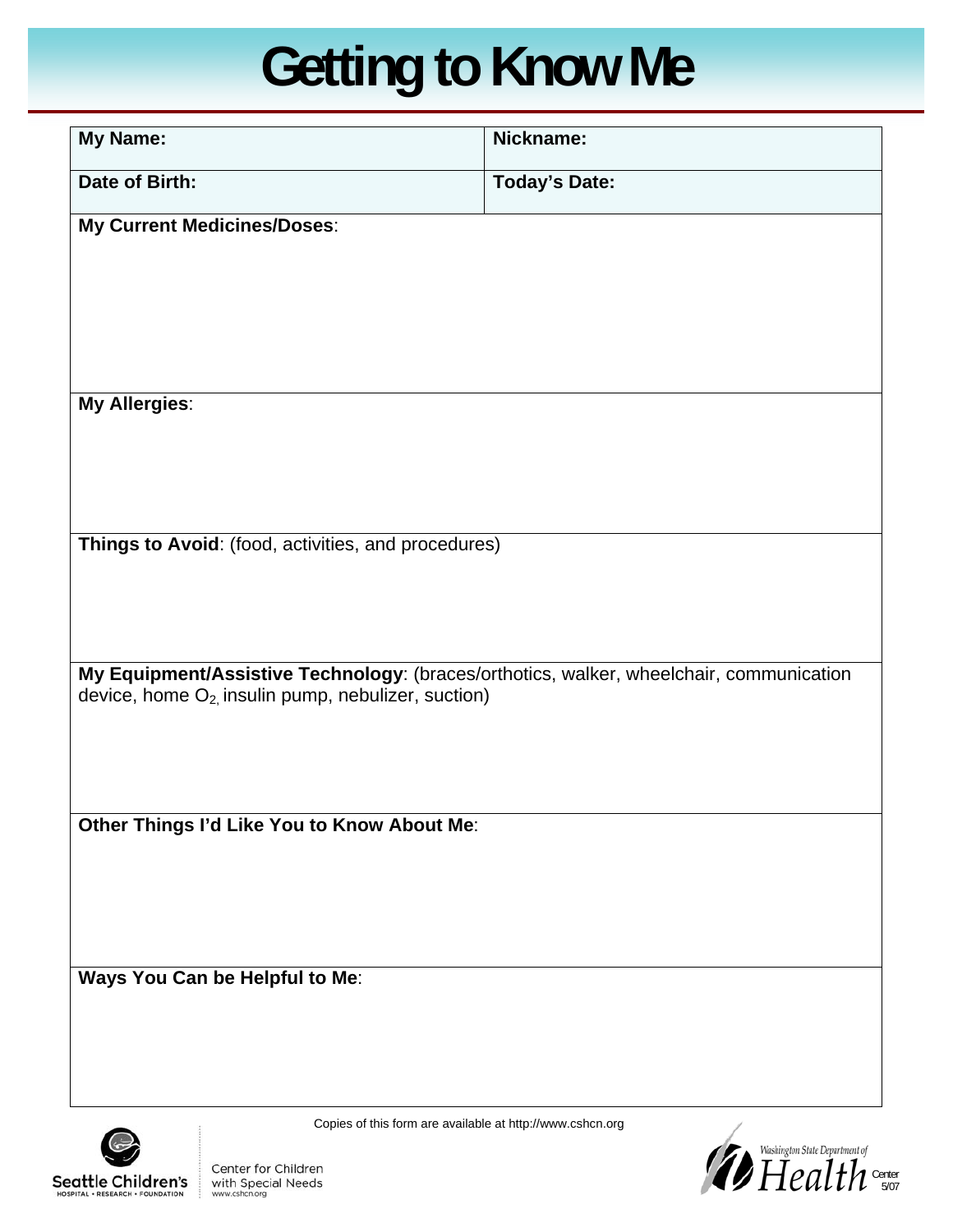# **In Case of Emergency**

**Today's Date: \_\_\_\_\_\_\_\_\_\_\_** 

| <b>CHILD'S INFORMATION</b>                                    |                                               |                             |               |                            |             |  |
|---------------------------------------------------------------|-----------------------------------------------|-----------------------------|---------------|----------------------------|-------------|--|
| Name:                                                         |                                               | Nickname:                   |               |                            |             |  |
| <b>Birth Date:</b>                                            | <b>Primary Language/Communication:</b>        |                             |               |                            |             |  |
| <b>Home Address:</b>                                          |                                               |                             |               |                            |             |  |
| <b>Parents/Guardians:</b>                                     | <b>Relationship:</b><br>Home #:<br>Other #'s: |                             |               |                            |             |  |
| <b>Diagnosis:</b>                                             |                                               |                             |               |                            |             |  |
| <b>Medications</b>                                            |                                               |                             | <b>Dose</b>   |                            | <b>Time</b> |  |
|                                                               |                                               |                             |               |                            |             |  |
|                                                               |                                               |                             |               |                            |             |  |
| <b>Allergies:</b>                                             |                                               |                             |               |                            |             |  |
| <b>Emergency Contact:</b>                                     |                                               | <b>Relationship:</b>        |               | Phone #'s:                 |             |  |
|                                                               |                                               | PHYSICIAN INFORMATION       |               |                            |             |  |
| <b>Primary Doctor:</b>                                        |                                               |                             | Phone:        |                            | Fax:        |  |
| <b>Specialist:</b>                                            |                                               |                             | Phone:        |                            | Fax:        |  |
| <b>Specialist:</b>                                            |                                               |                             | <b>Phone:</b> |                            | Fax:        |  |
| Insurance:                                                    |                                               |                             |               |                            |             |  |
|                                                               |                                               | <b>HOSPITAL INFORMATION</b> |               |                            |             |  |
| Name:<br><b>Address:</b>                                      |                                               |                             |               | Phone:<br><b>ER Phone:</b> |             |  |
|                                                               |                                               | PHARMACY INFORMATION        |               |                            |             |  |
| Name:                                                         |                                               |                             |               | Phone:                     |             |  |
| <b>Address:</b>                                               |                                               |                             |               |                            |             |  |
| <b>OTHER</b>                                                  |                                               |                             |               |                            |             |  |
| Most Important Things to Know About My Child in an Emergency: |                                               |                             |               |                            |             |  |



Copies of this form are available at http://www.cshcn.org



Center 8/07

Center for Children with Special Needs www.cshcn.org